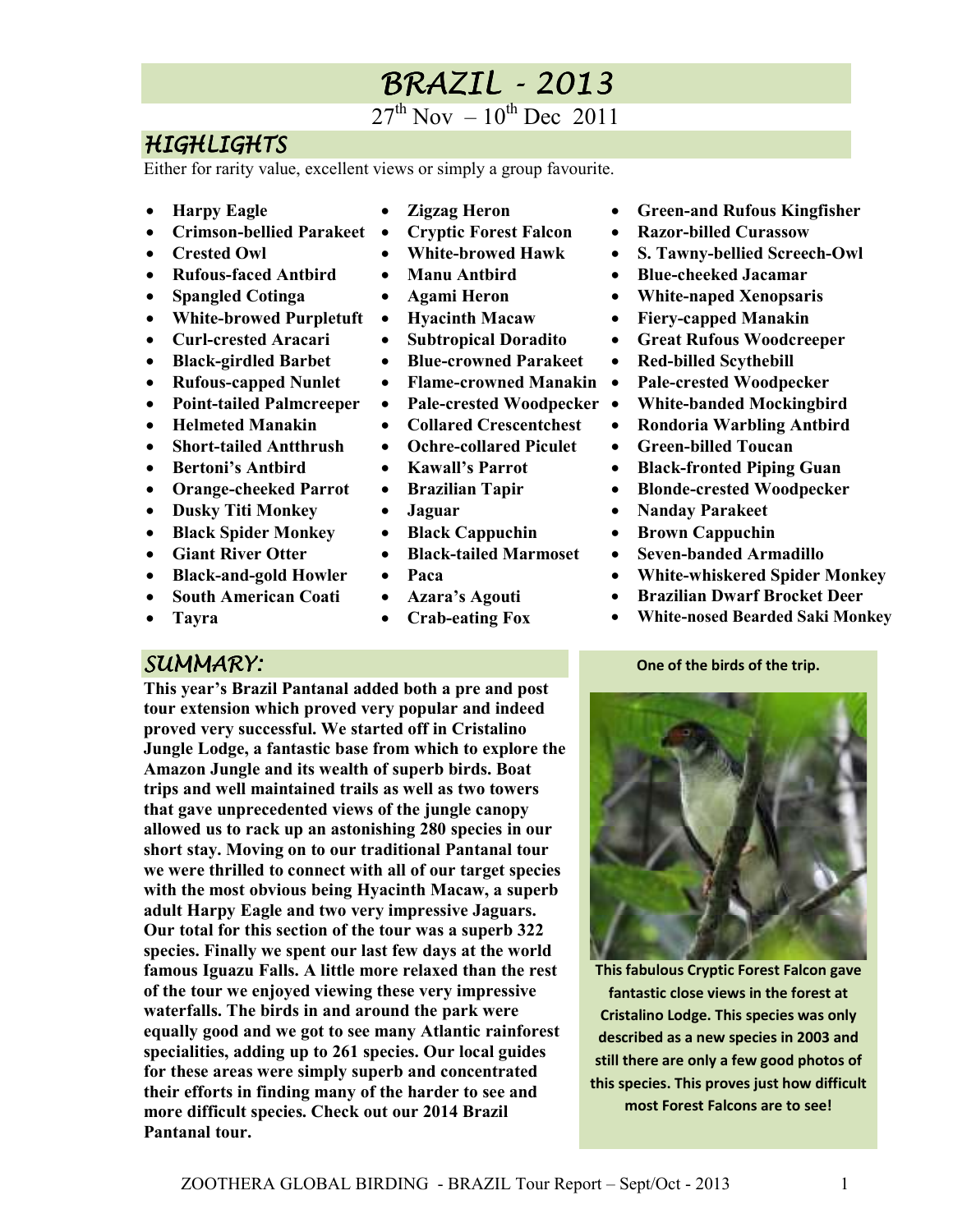## Cristalino Jungle Lodge  $27<sup>th</sup>$  Sept – 2nd Oct 2013

Our group all arrived in Cuiaba where we overnighted ready for the start of our tour the next day. After a leisurely breakfast we caught our domestic flight to Alta Floresta where we arrived around midday. It was a short distance to our lodge and after settling in we went for some birding in the forest behind the lodge. We soon found **Scarlet Macaws**, **Blue-and-Yellow Macaws**, **Madeira Parakeets**, **Chestnut-eared Aracari**, **Greater Yellow-headed Vulture**, **Plumbeous Kite**, **Swallow-tailed Kite**, **Yellowtufted Woodpecker** and unexpetedly on a small pond there was a **Sungrebe**. The birding was actually great and we saw a good number of birds. As we entered another section of forest the wind suddenly picked up and the rain started. We decided to make a retreat and just got out of the forest when the most ferocious storm imaginable hit. We sheltered behind a small hut as the winds and rain became horizontal and blew down large trees within the forest. After maybe close to an hour it subsided and we returned to the lodge to dry out. Wow! That was an experience. The next morning a walk back into in the forest soon found us several targets including **Cinnamon-throated Woodcreeper**, **Chestnut-tailed Antbird**, **Spot-winged** and **Plain-winged Antshrikes**, a couple of **Black-girdled Barbets**, **Elegant Woodcreeper** and our finale was superb views of 5 or 6 perched **Crimson-bellied Parakeets** a bird that seems to be difficult to connect with. Leaving Alta Floresta we headed toward Cristalino. Along the way a brief stop secured superb views of two or three **Pointtailed Palmcreepers**, plus **Ochre-lored Flatbill**, **Rufousbrowed Peppershrike**, **Turquoise** and **Blue-necked Tanagers**. On arrival at the Telespires River we were greeted by our boat man and some noisy **Red-throated Caracaras**. A gentle boat trip took us to a narrower side river, the Cristalino River and soon we were arriving at the famous Cristalino Jungle Lodge. Just before we went to our wonderful rooms we were treated to fantastic views of a **Crested Owl** on its daytime roost. The hot humid forest here holds an amazing variety of birds and with patience, hard work and of course luck we connected with many superb species such as **Saturnine Antshrike**, **Rufousfaced Antbird**, **Long-tailed Woodcreeper**, **Rufousrumped Foliage-Gleaner**, dancing **Red-headed Manakins**, **Grey Antwren**, and from Tower 1, which is 50 metres high and overlooking endless jungle canopy we had **White-bellied Parrots**, **Brown Capuchin** and **Whitewhiskered Spider Monkeys**. A morning visit to Tower 2 gave us really close fantastic views of a number of species including **Spangled Cotinga**, **Curl-crested Aracari**, **Rednecked Aracari**, **Black-girdled Barbet** and **Whitebrowed Purpletuft**. We had fly-by **Kawall's Parrot**, and



**It's rare to see a Crested Owl during the daytime right out in the open like this. They are normally hidden in tangles** 



**Stunning male Spangled Cotinga**



**A real cracker this male Flame-crested Manakin showed well in the mangrove**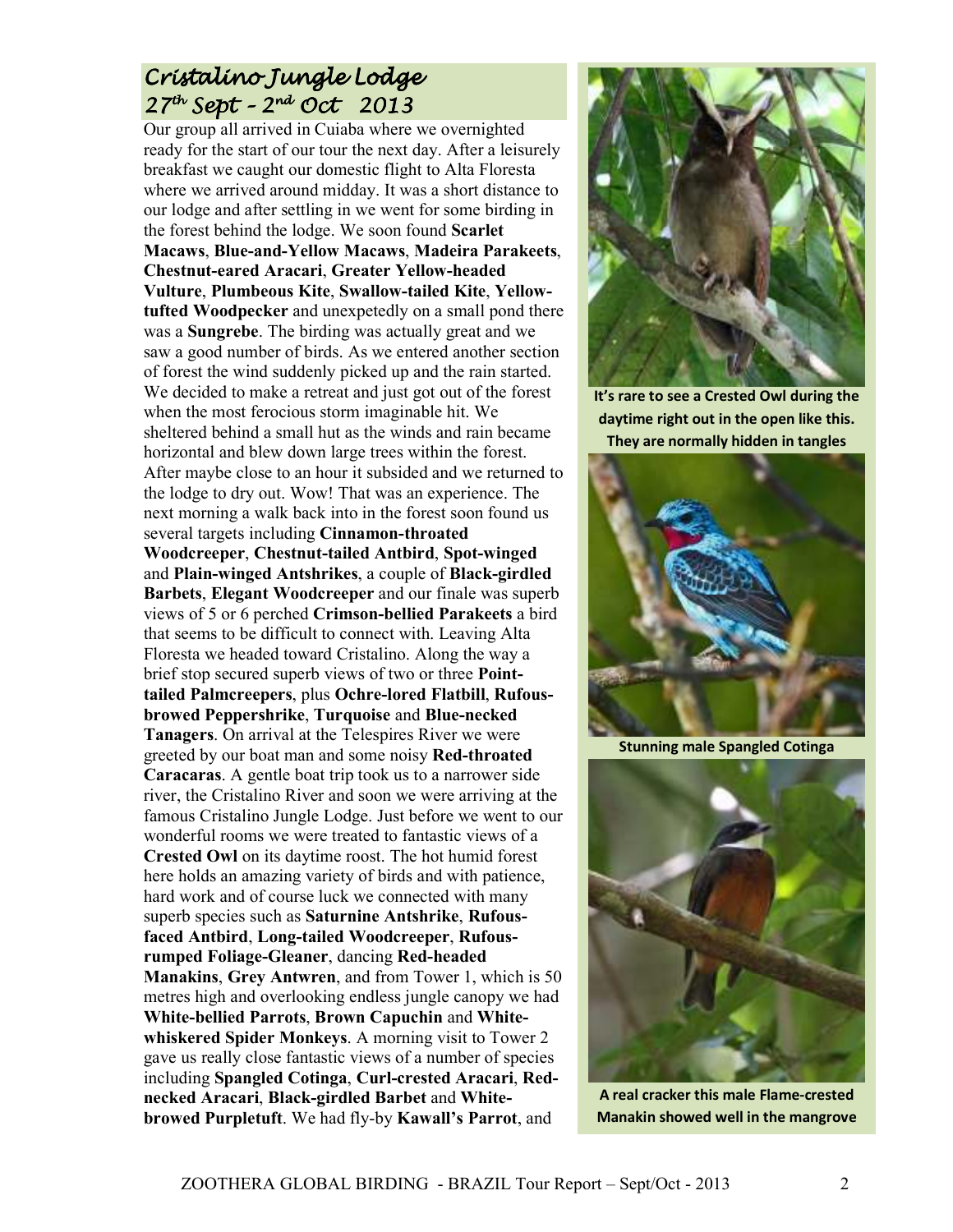in the forest we again connected with numerous antbirds including, **Pygmy Antwren**, **Long-winged Antwren**, **Rufous-winged Antwren**, **Striated Antbird**, **Striped Woodcreeper**, **Screaming Piha**, **White-shouldered Shrike-Tanager**, **Snow-capped Manakin**, **Blue-backed Manakin** and **Bare-faced Curassow**. Our first boat trip found us **Glossy Antshrike** and **Amazonian Streaked Antwren** while a short walk into the forest here got us superb looks at **Flame-crowned Manakin**. As we slowly cruised the Cristalino River we found **Razor-billed Curassows**, two **Green-and-Rufous Kingfishers** and a **Bronzy Jacamar**. Along the river edge both **Silvered Antbird** and **Band-tailed Antbirds** showed well, and several **Bat Falcons** gave stunning views perched in the evening light. Flying low over the water were **Whitebanded Swallows** and above us flew pairs of **Chestnutfronted Macaws**, while **Chestnut-backed Antshrike** and several **Olive Oropendolas** were also seen. As we slowly returned and as the light faded we got close too, but could not see two **Zigzag Herons** that were calling close to the bank. A **Common Potoo** flew over and our spotlighting produced lots of **Spectacled Caiman**, **Boat-billed Herons**, **Greater** and **Lesser Fishing Bats** and a **Paca**. The next morning around the lodge produced fantastic views of a day roosting **Southern Tawny-bellied Screech-Owl**, and from the restaurant a **Short-tailed Nighthawk**, and a **Dusky Titi Monkey** were seen. On another forest trail that took us to a ridge where the habitat was drier we worked hard with just reward seeing **Spotted Puffbird**, two **Striolated Puffbirds**, a rare and confiding **Pearly-breasted Cuckoo**, only the second ever record for Cristalino. We also found **Pied Puffbird** and a superb pair of **Rufous-capped Nunlets**. Not a bad puffbird day I would say! Other birds on the trails here included **Blackish** and **Grey Antbirds**, **Black-throated Antbird**, **Short-tailed Pygmy-Tyrant**, a pair of **Natterer's Slaty-Antshrikes**, and a pair of **Blackish Nightjars** on the ground right in front of us. Further on we had difficult views of **Rufous-throated Spinetail**, then **Dusky-tailed Flatbill**. Another evening cruise along the river had us take a short walk into the forest where we connected with **Great Jacamar**, **Paradise Jacamar**, **Spix's Woodcreeper**, and as the light faded we got close but failed to see a singing **Musician Wren**. As we returned at dusk along the river we tried again for the elusive and mythical **Zigzag Heron**. We heard two birds and tried for the one on the opposite bank. We drifted quietly up to the area it was calling and unbelievably there it was in full view on a bare branch, where it stayed on show for about twenty minutes. Fantastic! Yet another day and another trail, this time the Bamboo trail. Our morning proved once again just how good Cristalino is, with sightings of **Amazonian Schiffornis**, **Spix's Warbling-Antbird**, a fabulous **Blue-cheeked Jacamar**, **Rose-**



**The second ever record for Pearlybreasted Cuckoo for Cristalino Lodge** 



**A pair of Blackish Nightjars performed just a few feet in front of us** 



**This Southern Tawny-bellied Screech-Owl showed well one day during daylight**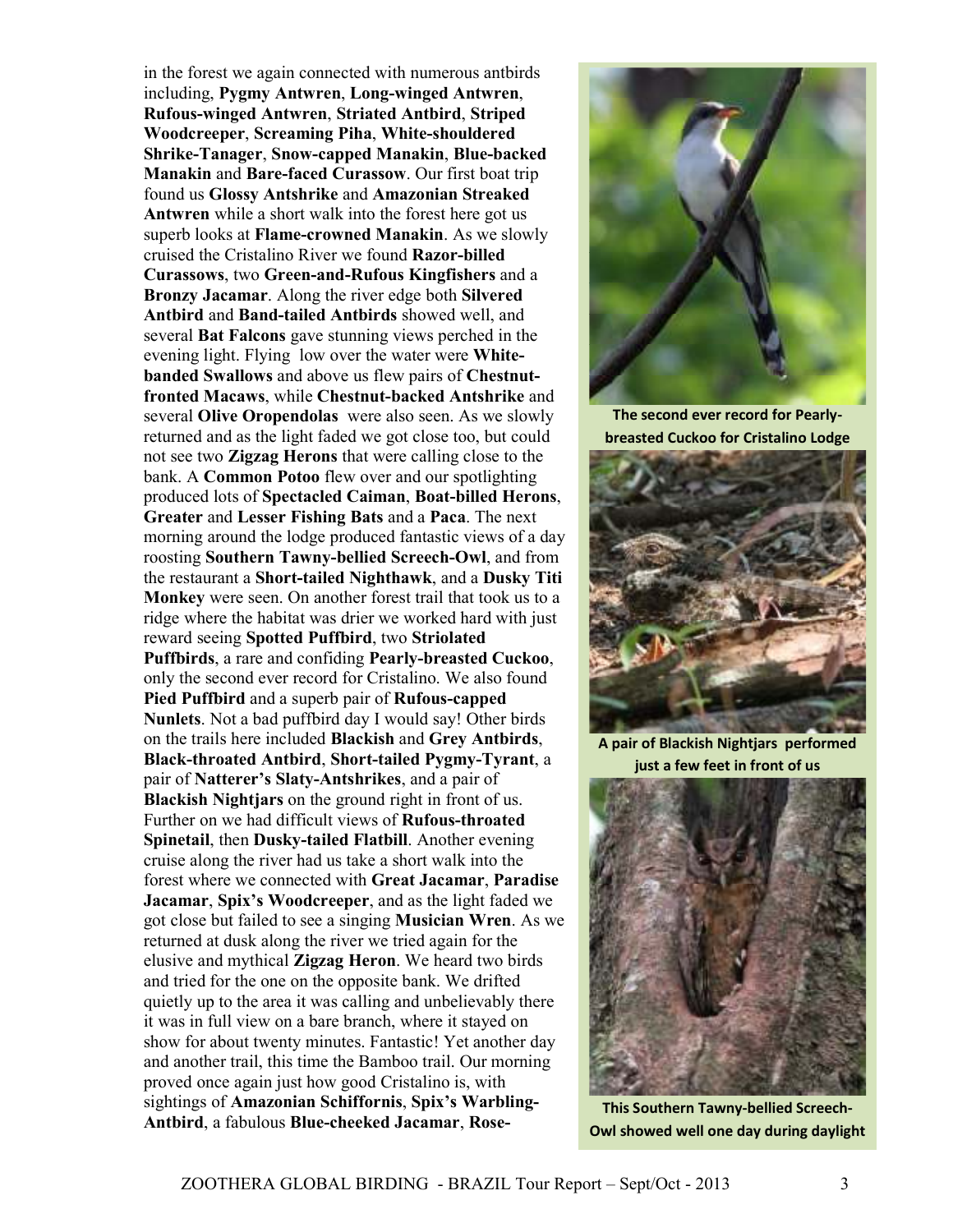**breasted Chat**, superb views of a perched **White-browed Hawk**, **White-browed Antbird**, **White-whiskered Spider Monkeys** and **White-faced Saki Monkeys**, **White-fronted Nunbirds**, the very localised **Manu Antbird**, and then a crazy mixed flock that led Ian to spot the culprit which was a superb **Cryptic Forest-Falcon**. This elusive species which was only recently described in 2003 gave us unprecedented views just a few feet away. An afternoon river trip found us a pair of **Sunbitterns**, **Capped Heron** and then one of our targets was soon found with great views of **Black-banded Swallows**  followed by more difficult views of **Amazonian Tyrannulet**. A **Band-tailed Nightjar** was flushed, while on a small island and we saw **Spotted Tody-Flycatcher**, **Amazonian Antshrikes** and we heard an **Amazonian Umbrellabird** but it flew off before we could see it. Our last morning saw us revisit Tower 1 where it started off misty. A **King Vulture** was perched, a **Curl-crested Aracari** appeared, as did two **Dusky-chested Flycatchers**, several **Spangled Cotingas**, great views of an **Orangecheeked Parrot**, a pair of fly past **Kawall's Parrots**, both **Ringed** and **Red-necked Woodpeckers**, **White-necked Puffbird**, then some **Paradise Tanagers**, a **Black-bellied Cuckoo**, close views of **Tooth-billed Wren** and fabulous close views of a couple of **Red-billed Pied Tanagers**. As we returned out of the forest a pair of **Red-stained Woodpeckers** was added to our impressive list. We then packed our bags and made our way to the boat where we departed the fabulous Cristalino Jungle Lodge. Once across the river we headed back to Alta Floresta and caught our flight to Cuiaba for the start of our Pantanal tour.

### Pantanal Pantanal 2nd Oct–10th Oct 2013

It was already afternoon when we arrived and met the rest of our group. Soon we were off towards the great Transpantaneria. Along the way Gina spotted a **Redlegged Seriema**, and later on we found two **Greater Rheas**. Just as it was getting dark we stopped near some ponds where a variety of herons and ibis were seen along with **Black-collared Hawk**, **Savanna Hawk**, **Snail Kite**, and finally a few **Spot-winged Nightjars**. Continuing on we arrived at hotel Pantanal Mato Grosso in the dark. We were up early for our first boat ride in the Pantanal and dawn saw us set off on two boats onto the Pixaim River. It wasn't long before we were watching **Blue-throated Piping Guans**, **Chaco Chachalacas** and **Bare-faced Curassows.** A **Rusty-backed Spinetail** showed well and then we found a superb **Agami Heron**, with a **Sunbittern** just behind it. Further along the first of two **Sungrebes** showed well, and we added birds such as **Solitary Cacique**, **Fork-tailed Flycatchers**, numerous **Greynecked Woodrails**, **Green Ibis**, **Bare-faced Ibis**, and



**Another bird of the trip was this superb Zigzag Heron seen on our boat trip**



**Another great bird this White-browed Hawk which gave stunning views**



**White-whiskered Spider Monkey** 



**A nice posing Sunbittern**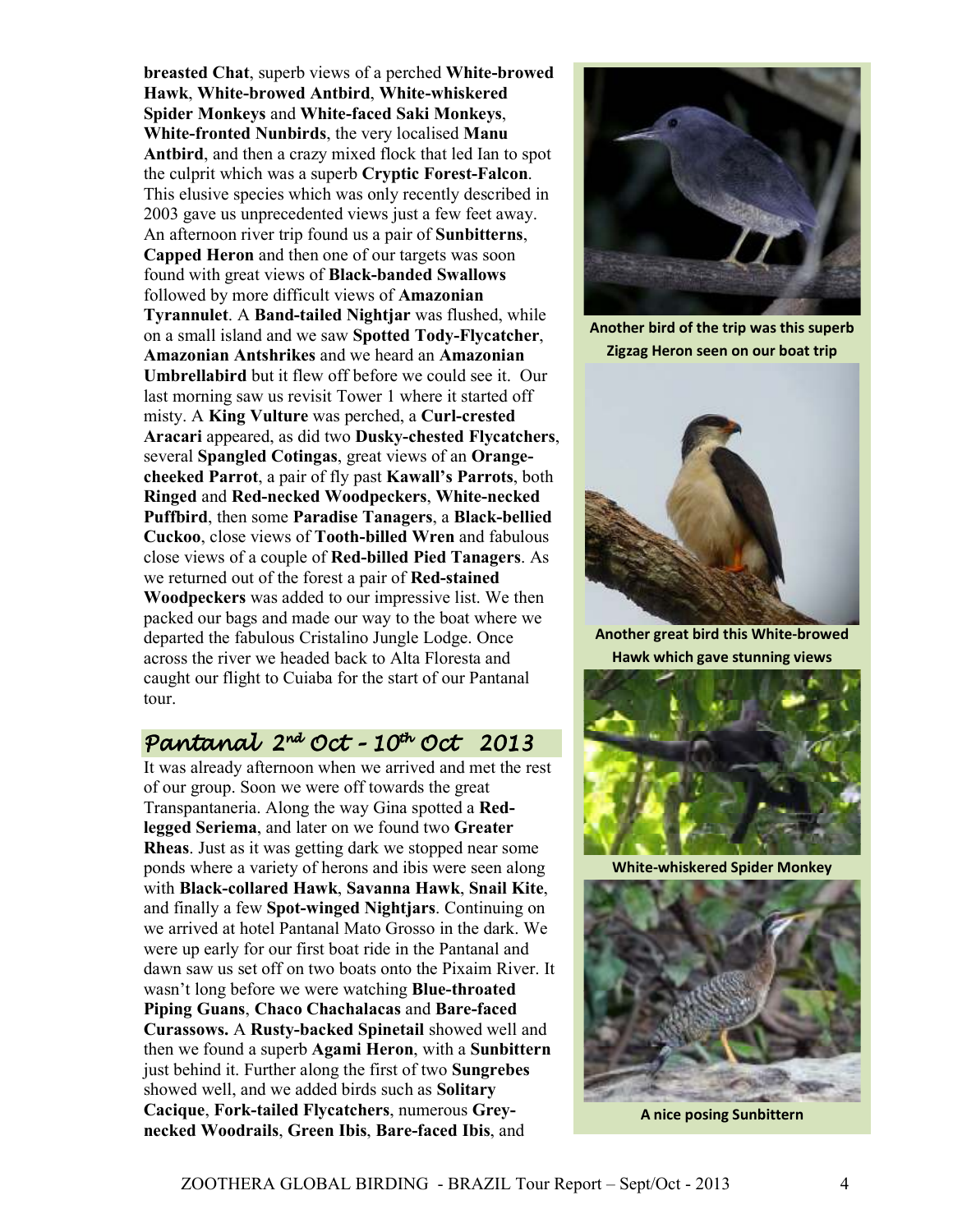**Rufescent Tiger-Herons**. As we returned we found the **Agami Heron** again and had incredible prolonged views while nearby a **Green-and-rufous Kingfisher** posed for us. We returned for breakfast and at the bird feeders were **Yellow-billed** and **Red-crested Cardinals**, **Bay-winged Cowbirds** and nearby a **Rufous Cachalote**. After breakfast a short walk into the forest produced **Saffronbilled Sparrow**, and a superb **Black-tailed Marmoset** that just sat watching us. Next up was a pair of **Mato Grosso Antbirds**, then an obliging **Rufous-tailed Jacamar**, **Ashy-headed Greenlet**, **Great Antshrike**, **Little Woodpecker**, **Pale-crested Woodpecker**, **Whitelored Spinetail**, **Large-billed Antwren**, **Stripe-necked Tody-Tyrant**, **Rusty-fronted Tody Flycatcher**, a pair of **Blue-crowned Trogons**, **Red-billed Scythebill**, fantastic looks at **Helmeted Manakin**, **Moustached Wren**, **Forest Elaenia**, and then on our return a **Campo Flicker**. After lunch we were about to set off when two **Giant River Otters** swam past! Continuing on we stopped for a couple of **Marsh Deer**, and then some stunning male **Scarletheaded Blackbirds**. Arriving at our next lodge we were greeted by four **Hyacinth Macaws** which were feeding low in some palm trees. Fantastic close views were easily had of these superb birds. Also in the grounds were **Chestnut-eared Aracaris** and **Yellow-headed Caracara**. We then went out just a short distance for the afternoon, and along a quiet track we found **Blue-fronted** and **Scalyheaded Parrots**, a **Great Rufous Woodcreeper**, two **Little Woodpeckers**, on the road were **Chestnut-bellied Guans** which showed well, and then a couple of **Rufous Casiornis** gave us great looks. A pair of **Golden-collared Macaws** flew in and allowed superb close views followed by **Fawn-breasted Wrens**, **Streaked Xenops**, then a **White-bellied Seedeater** and varying views of a secretive **Undulated Tinamou**. At dusk we had super views of **Ferruginous Pygmy-Owl**, a **Tropical Screech-Owl** and finally **Mottled Owl**. Not a bad first full day in the Pantanal. The next day we set off toward Porte Jofre for our boat trip on the Cuiaba River. Once aboard we set off and soon found lots of **Black Skimmers**, **Yellow-billed Terns** and **Large-billed Tern**, plus **Collared Plover** and **Pied Lapwings**. Then we navigated a narrow part of the river through hyacinths until on a corner we watched a superb large **Jaguar** walking around , finally coming down to the river and swimming across. We enjoyed watching this magnificent animal for a long time, after which we went to another river and saw a smaller male **Jaguar** laid asleep on the bank. We then returned for lunch. Behind the restaurant were a couple of pools and here we found **Pectoral Sandpiper**, **White-rumped Sandpiper**, **Lesser Yellowlegs**, **Solitary Sandpiper** and **Pied Lapwing**. Nearby in the Palm trees were up to nine **Hyacinth Macaws** with smaller **Monk Parakeets**



**The extremely gorgeous Agami Heron** 



**Hyacinth Macaws are always a big hit** 



**One of our main targets in the Pantanal was to see Jaguar and as you can see from our photo we were not disappointed**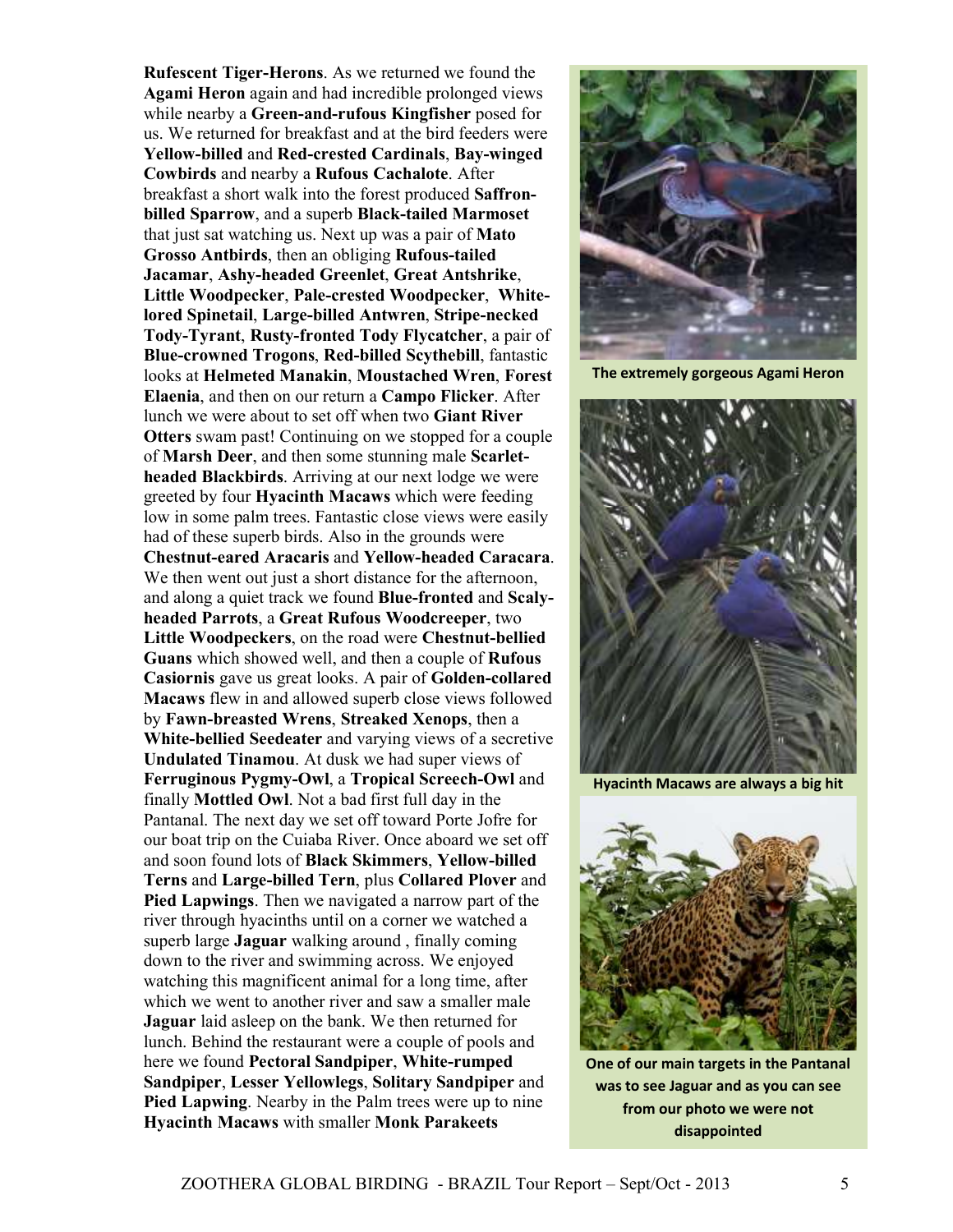keeping them company. Our afternoon boat trip took us to see the sleeping Jaguar again, who was still asleep! It did wake up occasionally and look around at which point we all got good photos. After this we checked a different river where we had great looks at **Southern Screamers**, **Whistling Heron**, **Great Black Hawks**, and some fabulous **Giant River Otters**. As we returned at dusk we noted many **Band-tailed Nighthawks** hawking over the water, along with **Greater** and **Lesser Fishing Bats**. The next morning we drove toward Porte Jofre and made a few strategic stops where we found a **Great Horned Owl** and its chick, **Chotoy Spinetail**, a pair of **Greater Thornbirds**, **Ruddy-collared Seedeater**, **Black-backed Water-Tyrant**, **White-headed Marsh-Tyrant**, **Maguari Storks** including a couple of all dark youngsters on a nest, **Masked Gnatcatchers**, and a **Large Elaenia**. Further along the road we had **Variable Oriole** (a recent split from Epaulet Oriole), great view of **Cinereousbreasted Spinetail**, **Pearly-vented Tody-Tyrant** and then our main target bird which is interesting as it is currently being worked on and may be a future split, we had good views of a **Subtropical Doradito**. We then headed back along the Transpantaneria, making yet another perfectly timed stop where we quickly found all our targets which included **Rufous-fronted Thornbirds**, **Rusty-backed Antwrens**, a stunning **Green-backed Becard**, and then an amazingly confiding **White-naped Xenopsaris**. We then drove to Rio Claro where we spotted a couple of **Seven-banded Armadillos** on our approach to the lodge. At the lodge we immediately found a group of showy **Nanday Parakeets** which allowed great close up views. Nearby the lodge we spotted **White-rumped Monjitas**, **Campo Flickers**, and a **Brown Brocket Deer**. A walk found us two Red-billed **Scythebills**, an **Orange-winged Parrot**, a pair of **Aplomado Falcons**, some **Red-pileated Finches**, **Golden-green Woodpecker**, **Guira Cuckoos**, **Orangebacked Troupial**, a nice **Plain Inezia**(Tyrannulet), and a male **Green-backed Becard**, **Sunbittern**, **Nanday Parakeets** in beautiful sunlight, and finally a **Crane Hawk**. Next morning we took a short boat ride on the Rio Claro. It was calm and still and a joy to be out. We spotted a **White-wedged Piculet**, **Hooded Tanager**, then superb prolonged views of **Pale-crested Woodpecker**, **Red-billed Scythebill** and two **Great Rufous Woodcreepers,** as well as a couple of **Giant River Otters** that came right over to our boats to investigate us. Back at the ranch we were ready to leave when two **Bluecrowned Parakeets** flew in and gave super close views as they drank from a puddle with a group of **Nandays**. We then headed out along the Transpantaneria where we spotted a **South American Coati** and a **Tayra**. One last stop allowed us views of the many water birds and



**We had many great views of family parties of Giant River Otter** 



**This was one of several Rufous Casiornis that gave close excellent views** 



**Rusty-backed Antwren**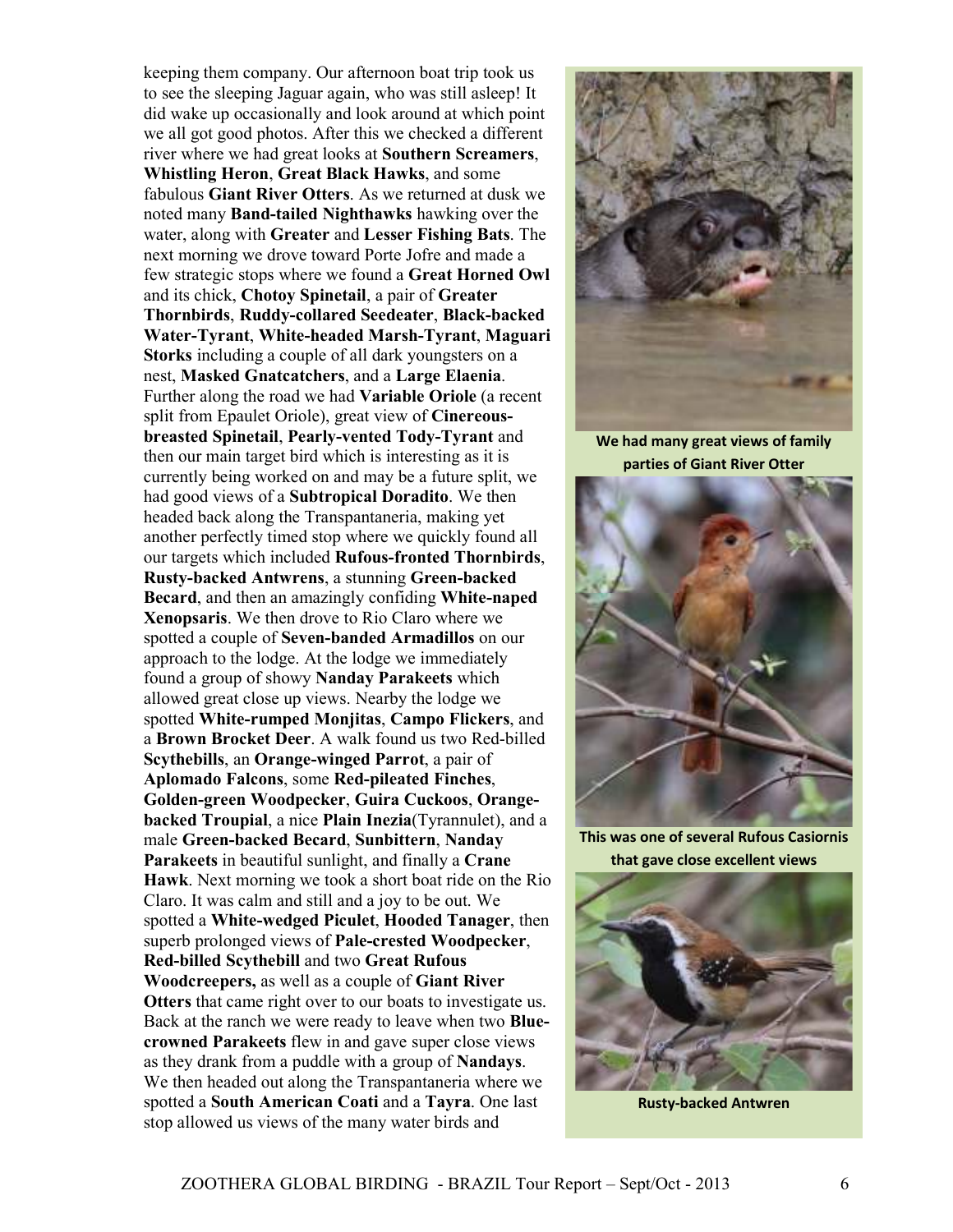hundreds of **Pantanal Caiman** resting on the edges of the water. Continuing on we had lunch and later arrive at our next lodge in Chapada dos Guimaraes National Park. This fabulous lodge soon had us welcomed in and we were watching **White-vented Violet-ear** and **Glitteringbellied Emerald** on the flowers around the swimming pool. A **Wedge-tailed Grass-Finch** showed well, and in the forest we added **Burnished-buff Tanager**, **Blue Dacnis**, several very active **White-bellied Warblers**, **Blue-crowned Trogon**, **Planalto Slaty-Antshrike** and some **Planalto Tyrannulets**. Further on where it was more open we had **Scaled Pigeon**, **Swallow Tanager**, great views of **Sooty-fronted Spinetail**, **Thick-billed Euphonia**, a **Green-winged Saltator**, then a female **Helmeted Manakin** followed by a **Pheasant Cuckoo** that gave about eight flight views but never perched in view. As we worked on the cuckoo we also had **Pauraque** and a **Rufous Nightjar** the latter nearly land on our heads. Next day we set off into the Cerrado which was dry low, uninteresting looking scrub. This habitat this seriously at risk with locals developing it and building houses. We started off with **Peach-fronted Parakeets**, a superb showy **Rufous-winged Antshrike**, several **White-rumped Tanagers**, and some **Whiteeared Puffbirds**, next up was **Shrike-like Tanager**, and then one of the main targets the **Chapada Flycatcher**  with a pair doing a dueting display. Other flycatchers nearby included **Lesser Elaenia**, **Plain-crested Elaenia** and **Southern Beardless Tyrannulet**, and then **Blackfaced Tanager**, hundreds of **Fork-tailed Flycatchers**, several **Black-faced Saltators**, a **Green-barred Woodpecker**, some perched **White-eyed Parakeets**, and one of our most wanted birds, we had fantastic close views of a pair of **Collared Crescentchests**. Further on a group of **Curl-crested Jays** showed well as did a **Suiriri Flycatcher**. A **White-tailed Hawk** circled around, while we tried to get good views of both **Pale-breasted Spinetail** and **Tawny-crowned Pygmy-Tyrant**. Finally we found a lone **Coal-crested Finch** and as we drove away we stopped as a group of **Mississippi Kites** flew over. A stop was then made for three excellent **White Woodpeckers** which put on a great display. In another area we saw a couple of really nice **Band-tailed Manakins** and then went for lunch. In the afternoon we visited a small patch of forest where we soon connected with a **Southern Antpipit**, and then in a mixed flock we had two **White-backed Fire-Eyes**, **Large-billed Antwren**, **Plain Antvireos**, **Blue Dacnis** and **Whitelined Tanager**. Further on were **Pectoral Sparrow** and a **Lettered Aracari** which showed well. We then drove to an overlook where we had great views of **Biscutate Swifts**, and several **Crested Black-Tyrants**. Two **Redand-Green Macaws** were perched close and then flew



**Nice male Rusty-collared Seedeater**



**Attractive female Green-backed Becard** 



**The rare Nanday Parakeet**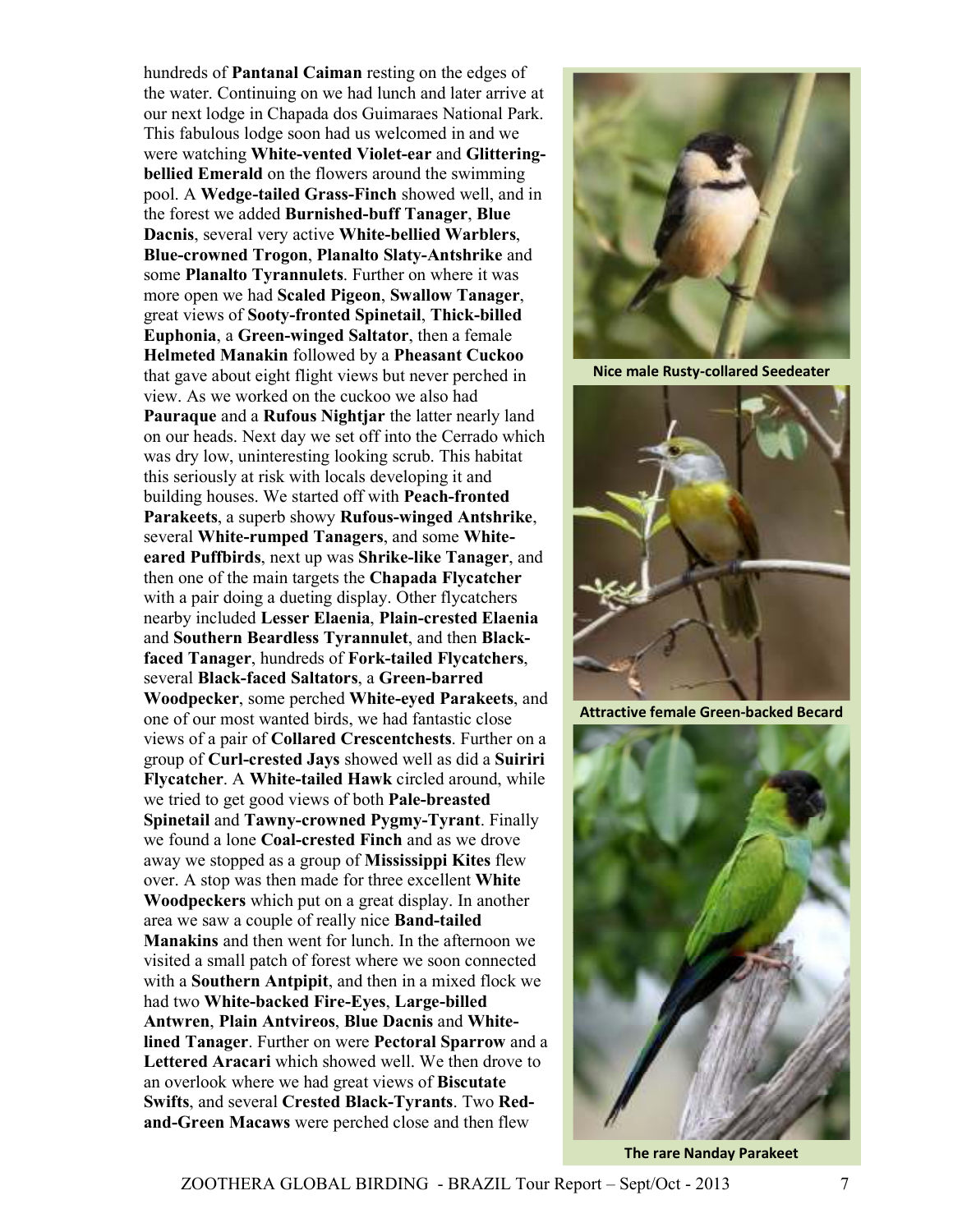off and a **Black-chested Buzzard Eagle** put in a brief appearance. Our last morning the Chapada had us check another dusty road where we found a pair of **Guira Tanagers**, a superb **Spot-backed Puffbird**, **Planalto Hermit** and then in another area we had fabulous views of a male **Fiery-capped Manakin**.

After lunch we drove to Serra das Araras where we went for a late afternoon check of the nearby forest. On a pond were **Brazilian Teal** and some **Least Grebes**. Then we got great looks at **Dusky-headed Parakeets** and **Yellowtufted Woodpeckers**, a **Greater Yellow-headed Vulture** flew past and then we had some nice **Magpie Tanagers**. Nearby a **Black-tailed Trogon** was perched and a **Cinnamon-throated Hermit** put in a brief appearance. **Orange-winged Parrots** flew over and finally a **Great Potoo** was spotlighted. Next morning an early pre-breakfast visit to the nearby forest produced a couple of stunning **Red-necked Woodpeckers**, **Sick's Swifts**, then good looks at **White-eyed Attila**, **Redshouldered Macaws**, a **Blue Ground-Dove**, and a **Cinnamon-throated Hermit** that showed well as it fed on some nearby flowers. In the same area and unbelievably we had four **Brown Jacamars** all together on one tree. We returned for breakfast and then went out again into the forest. It was extremely hot! A **King Vulture** cruised overhead and then in the forest we got super views of **Rondonia Warbling-Antbird**. Then as we waited for some **Toco Toucans** to appear a huge shape passed overhead and landed in a bare tree. Sure enough it was one of our main target birds an adult **Harpy Eagle**. We enjoyed many views from different angles of this magnificent bird and even glimpsed an immature bird fly over. Very pleased with this we returned to the lodge. After a relaxing midday we went out again in the afternoon and got great views of **Striolated Puffbird**, a pair **Black-throated Antbirds**, **Toco Toucans**, **Rusty-fronted Tody Flycatcher**, **Lettered Aracari**, a pair of **Red-stained Woodpeckers** and a **Pied Puffbird**. As we returned at dusk there was a **Pauraque**, **Short-tailed Nighthawk** and a fly-by of a **Southern Tawny-bellied Screech-Owl**. Our last morning saw just an hour of birding before breakfast where we enjoyed **Cream-coloured Woodpecker**, **White-eyed Attila**, **Swallow-wing** and many other birds we had now got used to. We the left and drove to Cuiaba for our flight to Sao Paulo and then on to Iguazu Falls, where we eventually arrived on the Argentina side in the very early hours of the morning.

### Iguazu Falls 11th Oct - 14th Oct 2013





**Pale-crested Woodpecker** 



**A real favourite was this very showy and confiding Collared Crescentchest** 



**Surprisingly very photos of this species out there, so we were please to get good views of this Rondonia Warbling Antbird**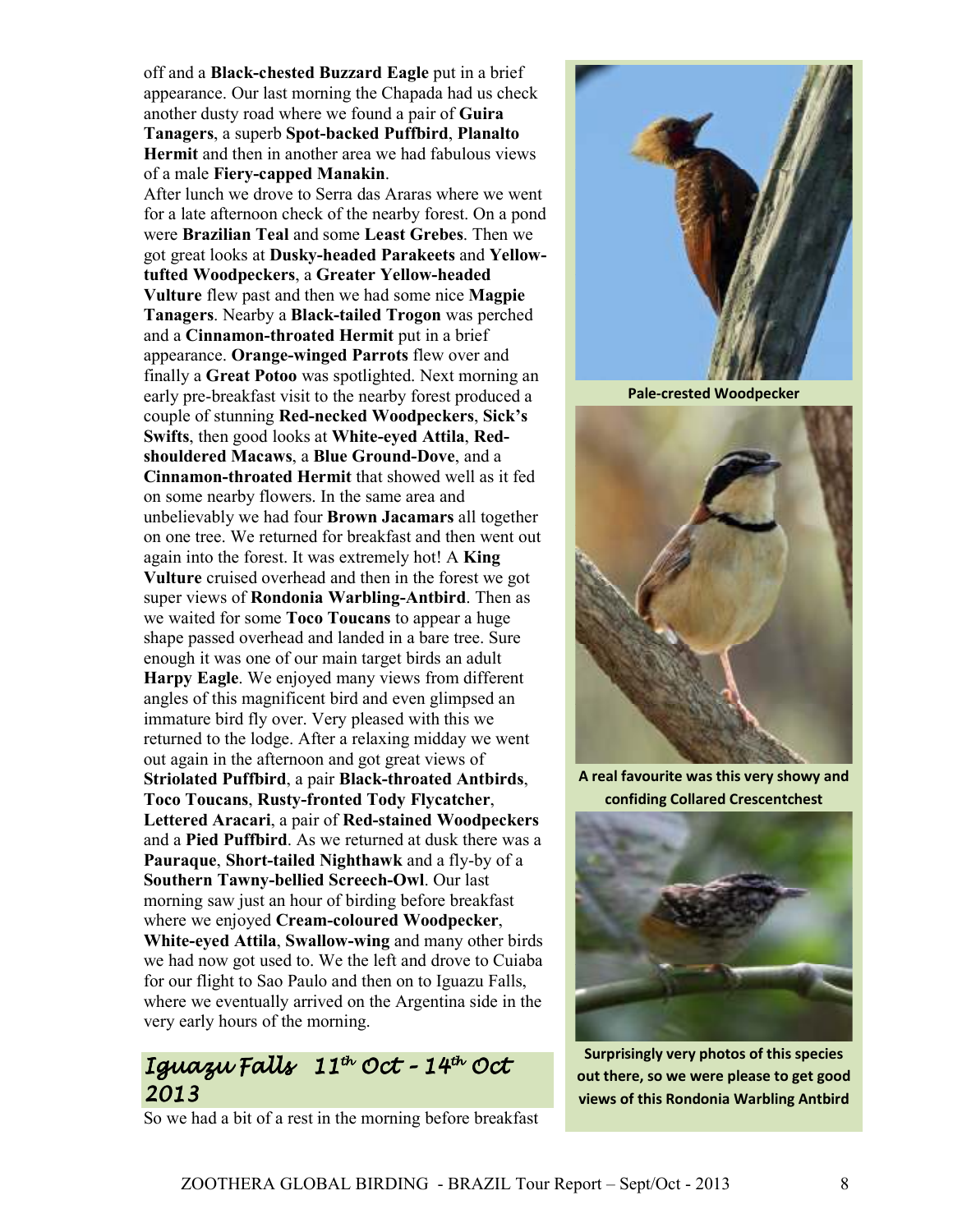and then we drove the short distance to Iguazu National Park. A slow walk soon produced beautiful looking **Plush-crested Jays**, and a few **Blue-winged Parrotlets**, while some **Great Dusky Swifts** flew around as did a **Short-tailed Hawk**. We got great close views of a **Tawny-crowned Pygmy-Tyrant**, **Pale-breasted Thrush**, **Magpie Tanager** and a pair of **Lesser (Chestnut-bellied) Seed-Finches**. On one of the forest trails we found **Surucua Trogons**, **Rufous-capped Motmot**, **Spot-billed Toucanet**, a pair of **Whiteshouldered Fire-Eyes**, **Southern Antpipit**, **Sepiacapped Flycatcher** and great views of a male **Whitebearded Manakin**. A fruiting tree produced a wealth of bird activity and included **Eastern Slaty Thrush**, **White-necked Thrush**, **Creamy-bellied Thrush** and **Rufous-winged Antwren.** Other birds in this forest were **Black-capped Foliage-gleaner**, **Ochre-breasted Foliage-Gleaner**, **Yellow-fronted Woodpecker**, **Olivaceous Woodcreeper**, **Plain Antvireo**, **Greenheaded Tanagers**, **Blue-naped Chlorophonias** collecting nesting material, and a **Saffron-billed Sparrow.**

The next day we spent a full day in the park which allowed us to visit and see many of the parks incredible waterfalls and to say they were impressive is almost an understatement! Amongst our highlights during our day of waterfall watching were **Masked Yellowthroat**, superb views of two **Ochre-collared Piculets**, **Eastern Slaty Thrush**, a pair of **Red-breasted Toucans** and a fabulous **Black-fronted Piping Guan**. After lunch we were watching a group of **Black Capuchin Monkeys** and accompanying them was a **Plain-winged Woodcreeper,** and near to the Devil's Throat Falls we saw a couple of **Chestnut-headed Tanagers**. Our last full day was spent Urugurai National Park where we walked slowly on the forest trails and started off with views of **Euler's Flycatcher**, **Sepia-capped Flycatcher**, **Ochre-collared Piculet** and **Eastern Slaty Thrushes** calling. We then got superb views of the first of many **White-rimmed Warblers** followed by **Greenish Elaenia**. Then we heard a **Short-tailed Antthrush** and after a short while we were treated to fabulous looks at the bird perched a few feet off the ground on an open branch. Next was a showy **White-throated Spadebill** and several **Southern Bristle-Tyrants**, **Buff-browed Foliage-Gleaner** and **Ruby-crowned Tanagers**. A **Southern Antpipit** ran rings around us, then a **Green Schiffornis** was seen briefly, soon followed by good looks at both **Bertoni's Antbird** and **Dusky-tailed Antbirds**, plus a pair of **Rufous-capped Spinetails**. Moving along we found a confiding **Ochre-faced Tody-Flycatcher**, then a male **Spot-backed Antshrike**, and nice looks at **Drab-breasted Bamboo-Tyrant**. A



**Always an all-time favourite this male Harpy Eagle was a great find** 



**Plush-crested Jays around Iguazu Falls** 



**A close Ochre-collared Piculet**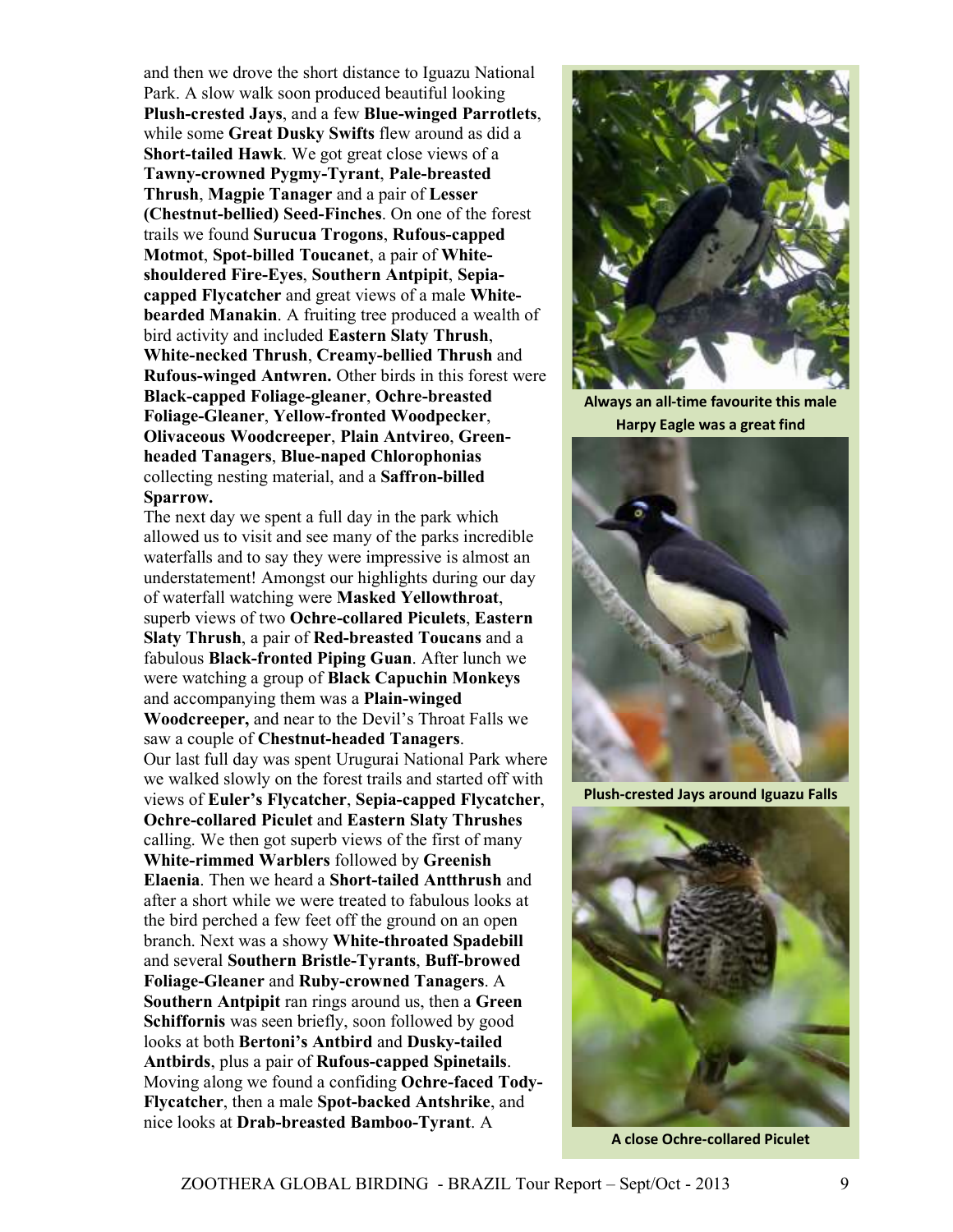**Tawny-crowned Greenlet** was found, followed by some **Yellow Tyrannulets** and down beside the small river we got great views of a **Sharp-tailed Streamcreeper**. A male **Bluish-black Seedeater** showed well, we had **Variable Antshrike** and several **Black-fronted Piping-Guans**. After our four pie picnic lunch, we checked a different area of forest and soon found **Crested** and **White-winged Becards**, we then came across a really good bird a **Creamy-bellied Gnatcatcher** high in a tangle in the canopy. Low down was a pair of **Rufous Gnateaters**. We then had a fantastic moment when a **Brazilian Tapir** was spotted swimming down the river, albeit a bit brief! As we made our way out of this forest we found **Lesser Woodcreeper**, **Rusty-margined Guan** and a couple of heards that just would not show such as **Planalto Tapaculo** and **Black-billed Scythebill.**  Our day of departure saw us have a relaxed morning breakfast and then we set off for a view of a river where we could see Argentina (where we stood), Brazil and Paraguay. From here we visited a small private garden that had a few hummingbird feeders. As we relaxed and watched, we saw **Swallow-tailed Hummingbird, Black Jacobin, Violet-capped Woodnymph, Gilded Sapphire, Glittering-bellied Emerald, Black-throated Mango** and **Versicoloured Emerald**.

Shortly after we drove to the airport for our afternoon departing flight.

The combination of these three trips made for one of the best Brazil tours we have ever produced, with countless good birds, mammals and spectacular scenery. An incredible 580 species were recorded. The food was fantastic throughout and most of the lodges were ideal. Our thanks go out to our local guides Eduardo and Patricio who were absolutely brilliant!

Thanks to everyone who participated and made this such an enjoyable fun filled tour.



 **Iguazu Falls by Gina NIchol** 



**We got great views of this Black-fronted Piping Guan while looking around the falls at Iguazu** 



**WE spent some time enjoying this Sharptailed Streamcreeper at Iguazu** 



**This Tapir swimming up river was a surprise find at Iguazu**

Steve & Gina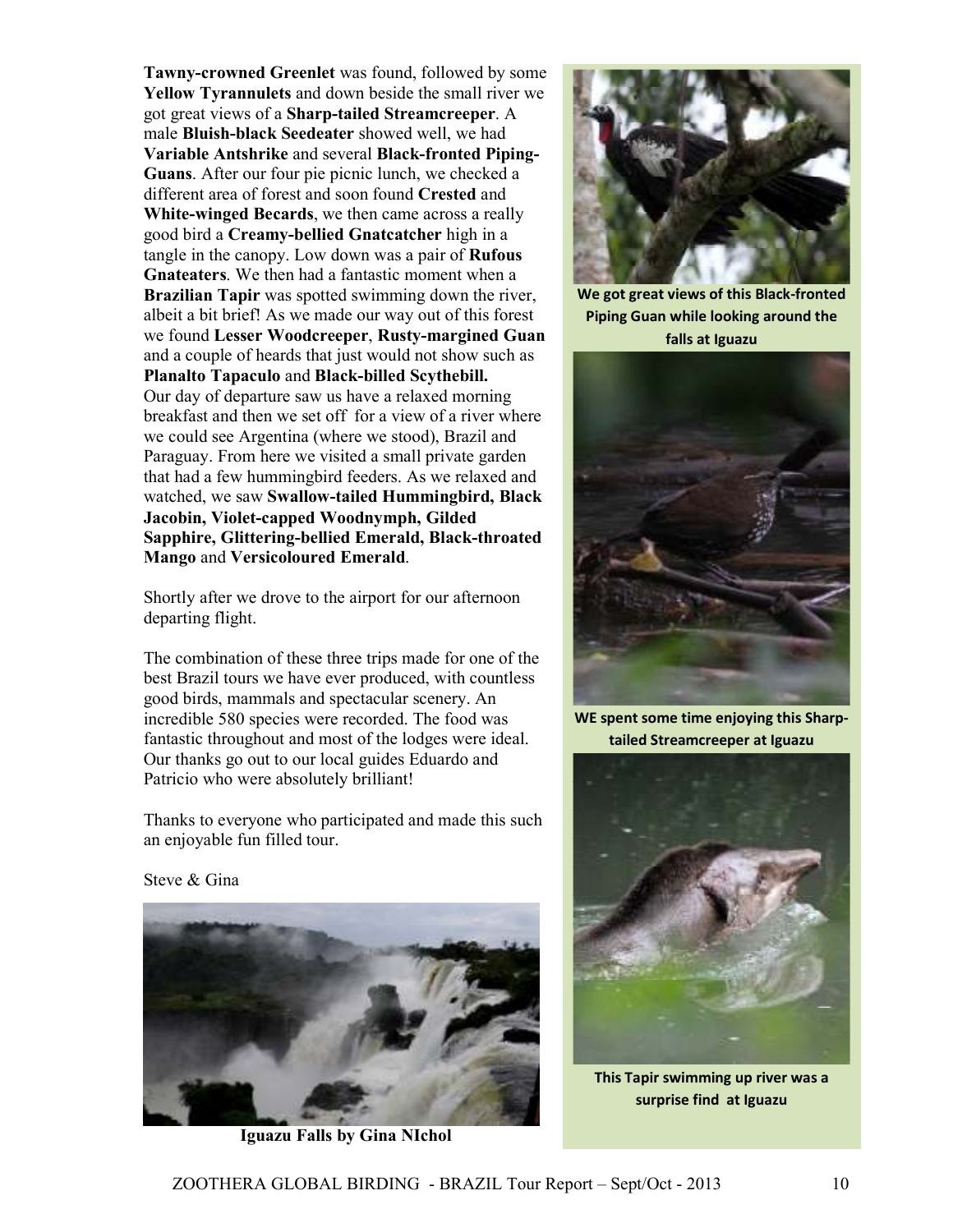## **BIRDLIST FOR BRAZIL Cristalino Lodge – Pantanal – Iguazu Falls Sept/Oct 2013**

 $A =$  Highest Daily Count  $B =$  number of days recorded  $H =$  Heard Only Nc = No Count

|                  | <b>SPECIES</b>                      | <b>SCIENTIFIC NAME</b>    |                         | Cristalino<br>6 Days |                         | Pantanal<br>9 Days       | Iguazu<br>4 Days |                |
|------------------|-------------------------------------|---------------------------|-------------------------|----------------------|-------------------------|--------------------------|------------------|----------------|
|                  |                                     |                           | $\mathbf{A}$            | $\overline{B}$       | $\mathbf{A}$            | $\mathbf B$              | $\overline{A}$   | B              |
| 1.               | Greater Rhea                        | Rhea americana araneipes  |                         |                      | $\overline{8}$          | $\overline{4}$           |                  |                |
| $\overline{2}$ . | Grey Tinamou                        | Tinamus tao               | $\mathbf{1}$            | 1                    |                         |                          |                  |                |
| $\overline{3}$ . | Great Tinamou                       | Tinamus major             | 3                       | $\overline{2}$       |                         |                          |                  |                |
| 4.               | Little Tinamou                      | Crypturellus soui         |                         |                      | H                       | $\overline{c}$           |                  |                |
| $\overline{5}$ . | <b>Brown Tinamou</b>                | Crypturellus obsoletus    |                         |                      |                         |                          | H                | $\mathbf{1}$   |
| 6.               | <b>Undulated Tinamou</b>            | Crypturellus undulatus*   | $\mathbf{1}$            | $\mathbf{1}$         | 3                       | 6                        |                  |                |
| $\overline{7}$ . | <b>Brazilian Tinamou</b>            | Crypturellus strigulosus  | $\mathbf{1}$            | $\mathbf{1}$         |                         |                          |                  |                |
| 8.               | Variegated Tinamou                  | Crypturellus variegatus   | 1                       | $\overline{c}$       |                         |                          |                  |                |
| 9.               | Small-billed Tinamou                | Crypturellus parvirostris |                         |                      | H                       | 4                        |                  |                |
| 10.              | Tataupa Tinamou                     | Crypturellus tataupa      | 1                       | 1                    |                         |                          |                  |                |
| 11.              | Red-winged Tinamou                  | Rhynchotus rufescens      |                         |                      | H                       | $\overline{2}$           |                  |                |
| 12.              | Least Grebe                         | Tachybaptus dominicus     |                         |                      | $\overline{4}$          | $\overline{2}$           |                  |                |
| 13.              | Neotropic Cormorant                 | Phalacrocorax brasilianus | Nc                      | 5                    | 10                      | $\overline{4}$           | 8                | $\overline{2}$ |
| 14.              | Anhinga                             | Anhinga anhinga           | 4                       | 4                    | $\overline{3}$          | $\overline{4}$           | $\mathbf{1}$     | 1              |
| 15.              | Zigzag Heron                        | Zebrilus undulates        | $\overline{2}$          | $\mathbf{1}$         |                         |                          |                  |                |
| 16.              | Rufescent Tiger-Heron               | Tigrisoma lineatum        | $\overline{2}$          | $\overline{2}$       | 12                      | 5                        |                  |                |
| 17.              | Cocoi Heron                         | Ardea cocoi               | $\overline{2}$          | $\mathbf{1}$         | $\overline{4}$          | 5                        |                  |                |
| 18.              | Great Egret                         | Casmerodius alba          |                         |                      | 6                       | $\overline{6}$           |                  |                |
| 19.              | <b>Snowy Egret</b>                  | Egretta Thula             | 1                       | 1                    | 6                       | 5                        |                  |                |
| 20.              | Little Blue Heron                   | Egretta caerulea          |                         |                      | $\overline{2}$          | $\overline{4}$           |                  |                |
| 21.              | Western Cattle Egret                | <b>Bubulcus</b> ibis      | 10                      | $\overline{2}$       | Nc                      | $\overline{7}$           |                  |                |
| 22.              | <b>Striated Heron</b>               | <b>Butorides</b> striata  | $\overline{2}$          | 4                    | 8                       | 5                        | 1                | $\overline{2}$ |
| 23.              | Agami Heron                         | Agamia agami              |                         |                      | 1                       | 1                        |                  |                |
| 24.              | Whistling Heron                     | Syrigma sibilatrix        |                         |                      | $\overline{2}$          | 3                        |                  |                |
| 25.              | Capped Heron                        | Pilherodius pileatus      | $\mathbf{1}$            | $\overline{2}$       | $\overline{4}$          | 6                        |                  |                |
| 26.              | Black-crowned Night-Heron           | Nycticorax nycticorax     |                         |                      | $\overline{4}$          | $\overline{4}$           |                  |                |
| 27.              | <b>Boat-billed Heron</b>            | Cochlearius cochlearius   | $\overline{3}$          | 3                    | $\overline{\mathbf{3}}$ | $\mathbf{1}$             |                  |                |
| 28.              | Maguari Stork                       | Ciconia Maguari           |                         |                      | 12                      | $\overline{2}$           |                  |                |
| 29.              | Jabiru                              | Jabiru mycteria           |                         |                      | $\overline{6}$          | 6                        |                  |                |
| 30.              | Wood Stork                          | Mycteria Americana        | 10                      | $\overline{2}$       | Nc                      | 6                        |                  |                |
| 31.              | Green Ibis                          | Mesembrinibis cayennensis | $\overline{2}$          | 3                    | 8                       | $\prime$                 | 2                | 1              |
| 32.              | Bare-faced Ibis                     | Phimosus infuscatus       |                         |                      | $\overline{50}$         | $\overline{5}$           |                  |                |
| 33.              | Pumbeous Ibis                       | Theristicus caerulescens  |                         |                      | 10                      | 3                        |                  |                |
| 34.              | <b>Buff-necked Ibis</b>             | Theristicus caudatus      |                         |                      | $\overline{8}$          | $\overline{4}$           |                  |                |
| 35.              | Roseate Spoonbill                   | Platalea ajaja            |                         |                      | $\overline{\mathbf{3}}$ | $\overline{\mathcal{A}}$ |                  |                |
| 36.              | Southern Screamer                   | Chauna torquata           |                         |                      | 20                      | $\overline{4}$           |                  |                |
| 37.              | White-faced Whistling Duck          | Dendrocygna viduata       | 20                      | 1                    | Nc                      | $\overline{2}$           |                  |                |
| 38.              | <b>Black-bellied Whistling Duck</b> | Dendrocygna autumnalis    |                         |                      | Nc                      | $\mathbf{1}$             |                  |                |
| 39.              | Muscovy Duck                        | Cairina moschata          | $\overline{\mathbf{3}}$ | $\overline{4}$       | 8                       | $\overline{4}$           |                  |                |
| 40.              | <b>Brazilian Teal</b>               | Amazonetta brasiliensis   |                         |                      | 10                      | $\overline{4}$           |                  |                |
| 41.              | <b>Black Vulture</b>                | Coragyps atratus          | 20                      | 6                    | Nc                      | 9                        | Nc               | $\overline{3}$ |
| 42.              | <b>Turkey Vulture</b>               | Cathartes aura            | $\overline{\mathbf{3}}$ | $\overline{2}$       | $\overline{8}$          | $\overline{2}$           | Nc               | $\overline{3}$ |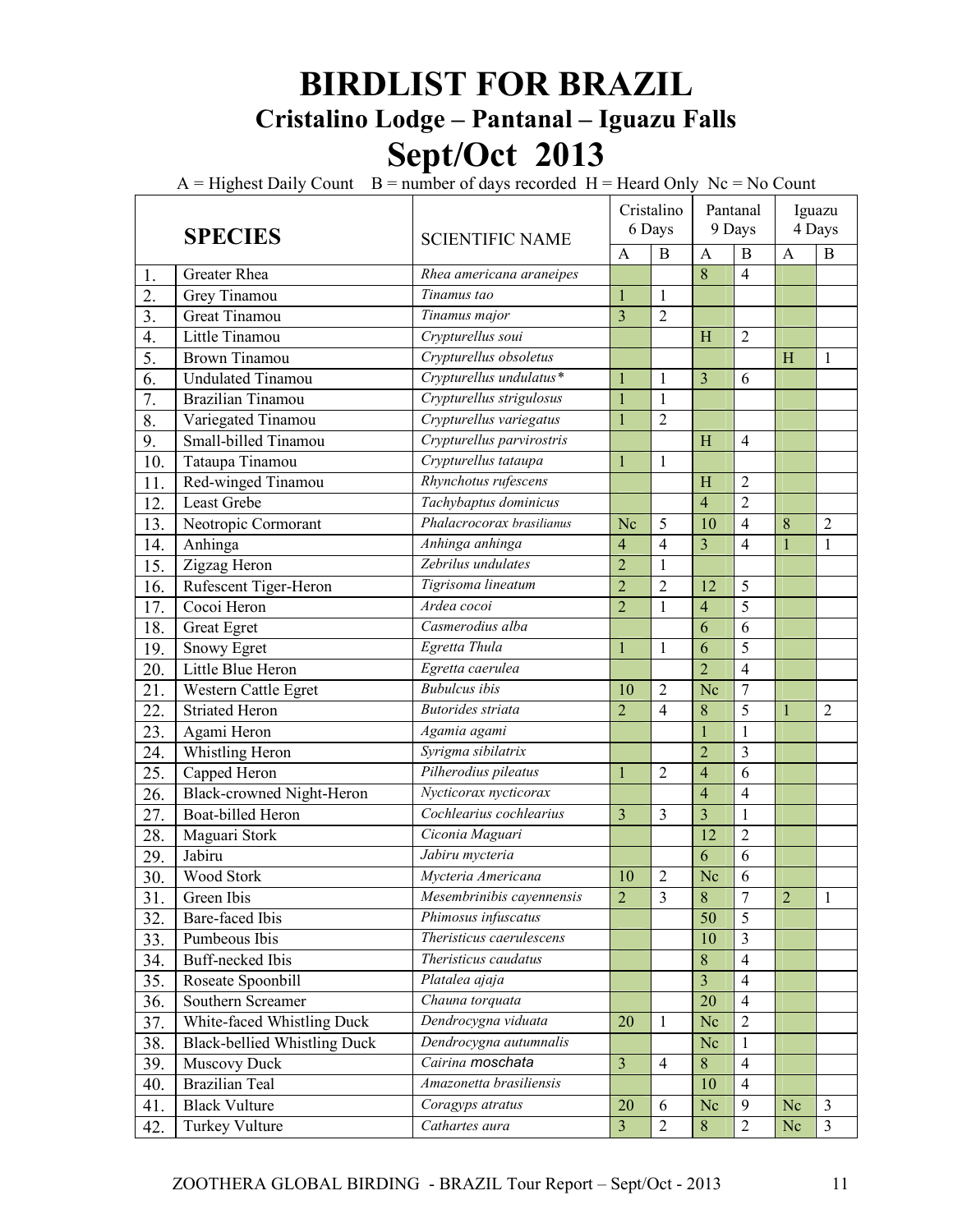| 43.               | Lesser Yellow-headed Vulture         | Cathartes burrovianus             |                |                | 10                 | $\overline{4}$ |                |                |
|-------------------|--------------------------------------|-----------------------------------|----------------|----------------|--------------------|----------------|----------------|----------------|
| 44.               | Greater Yellow-headed Vulture        | Cathartes melambrotus             | 10             | 6              | 1                  | $\mathbf{1}$   |                |                |
| 45.               | King Vulture                         | Sarcoramphus papa                 | $\mathbf{1}$   | $\mathbf{1}$   | $\overline{2}$     | $\mathbf{1}$   |                |                |
| 46.               | Gray-headed Kite                     | Leptodon cayanensis               | $\mathbf{1}$   | $\mathbf{1}$   |                    |                |                |                |
| 47.               | Swallow-tailed Kite                  | Elanoides forficatus              | 8              | 3              | $\overline{4}$     | $\overline{2}$ | $\overline{2}$ | $\overline{1}$ |
| 48.               | Snail Kite                           | Rostrhamus sociabilis             | $\mathbf{1}$   | $\mathbf{1}$   | $\overline{4}$     | 5              |                |                |
| 49.               | Double-toothed Kite                  | Harpagus bidentatus               | $\overline{2}$ | $\overline{2}$ |                    |                |                |                |
| 50.               | Mississippi Kite                     | Ictinia mississippiensis          |                |                | 6                  | $\overline{2}$ |                |                |
| 51.               | Plumbeous Kite                       | Ictinia plumbea                   | 10             | 6              |                    |                | 50             | $\overline{3}$ |
| $\overline{52}$ . | Crane Hawk                           | Geranospiza caerulescens          |                |                | $\mathbf{1}$       | 1              |                |                |
| 53.               | White-browed Hawk                    | Leucopternis kuhli                | $\mathbf{1}$   | $\mathbf{1}$   |                    |                |                |                |
| 54.               | White Hawk                           | Leucopternis albicollis           | $\mathbf{1}$   | $\mathbf{1}$   |                    |                |                |                |
| 55.               | <b>Great Black Hawk</b>              | Buteogallus urubitinga            | $\overline{2}$ | $\overline{3}$ | $\overline{4}$     | 3              |                |                |
| 56.               | <b>Black-collared Hawk</b>           | <b>Busarellus</b> nigricollis     |                |                | 6                  | 5              |                |                |
| 57.               | Black-chested Buzzard-Eagle          | Geranoaetus melanoleucus          |                |                |                    | 1              |                |                |
| 58.               | Savanna Hawk                         | Buteogallus. meridionalis         |                |                | 4                  | 7              |                |                |
| 59.               | Roadside Hawk                        | <b>Buteo</b> magnirostris         | $\mathbf{1}$   | 3              | $\overline{2}$     | 6              |                |                |
| 60.               | Gray Hawk                            | <b>Buteo</b> nitidus              | $\mathbf{1}$   | $\mathbf{1}$   | $\mathbf{1}$       | $\mathbf{1}$   |                |                |
| 61.               | Short-tailed Hawk                    | <b>Buteo</b> brachyurus           |                |                |                    |                | $\overline{2}$ | 1              |
| 62.               | White-tailed Hawk                    | <b>Buteo</b> albicaudatus         | $\mathbf{1}$   | $\mathbf{1}$   | 1                  | $\overline{2}$ |                |                |
| $\overline{63}$ . | Harpy Eagle                          | Harpia harpyja                    |                |                | $\overline{2}$     | $\mathbf{1}$   |                |                |
| 64.               | <b>Black Caracara</b>                | Daptrius ater                     | $\overline{2}$ | $\overline{3}$ |                    |                |                |                |
| 65.               | Red-throated Caracara                | Ibycter americanus                | 8              | $\overline{2}$ |                    |                |                |                |
| 66.               | Southern Crested Caracara            | Caracara plancus                  | $\overline{2}$ | $\mathbf{1}$   | 8                  | 9              | Nc             | $\overline{2}$ |
| 67.               | Yellow-headed Caracara               | Milvago chimachima                |                |                | $\overline{4}$     | 6              | $\overline{4}$ | $\overline{2}$ |
|                   |                                      | Herpetotheres cachinnans          |                |                |                    |                |                |                |
| 68.               | Laughing Falcon                      |                                   | 1H             | $\mathbf{1}$   | $\mathbf{1}$       | $\overline{2}$ |                |                |
| 69.               | Cryptic Forest-Falcon                | Micrastur mintoni                 | $\mathbf{1}$   | $\overline{2}$ |                    |                |                |                |
| 70.               | <b>American Kestrel</b>              | Falco sparverius                  | $\mathbf{1}$   | $\mathbf{1}$   | 3                  | $\overline{4}$ |                |                |
| 71.               | Aplomado Falcon                      | Falco femoralis                   |                |                | $\overline{2}$     | $\mathbf{1}$   |                |                |
| 72.               | <b>Bat Falcon</b>                    | Falco rufigularis                 | $\overline{2}$ | $\overline{3}$ | $\overline{2}$     | $\overline{4}$ |                |                |
| 73.               | Chaco Chachalaca                     | Ortalis canicollis                |                |                | 10                 | 5              |                |                |
| 74.               | Spix's Guan                          | Penelope jacquacu                 | $\overline{2}$ | $\overline{2}$ |                    | $\overline{c}$ |                |                |
| 75                | Chestnut-bellied Guan                | Penelope ochrogaster              |                |                | 8                  | $\overline{4}$ |                |                |
| 76.               | Rusty-margined Guan                  | Penelope superciliaris            |                |                |                    |                | $\mathbf{1}$   | $\mathbf{1}$   |
| 77.               | <b>Blue-throated Piping-Guan</b>     | Pipile cumanensis                 |                |                | 40                 | $\overline{4}$ |                |                |
| 78.               | Red-throated Piping-Guan             | Pipile cujubi                     | $\mathbf{1}$   | $\overline{3}$ | $\overline{3}$     | $\overline{2}$ |                |                |
| 79.               | <b>Black-fronted Piping-Guan</b>     | Pipile jacutinga                  |                |                |                    |                | $\overline{4}$ | $\overline{2}$ |
| 80.               | Razor-billed Curassow                | Mitu tuberosum                    | 3              | $\overline{3}$ |                    |                |                |                |
| 81.               | <b>Bare-faced Curassow</b>           | Crax fasciolata                   | $\overline{2}$ | $\mathbf{1}$   | $\overline{4}$     | 5              |                |                |
| 82.               | Limpkin                              | Aramus guarauna                   | $\overline{2}$ | $\overline{4}$ | 8                  | 5              |                |                |
| 83.               | Gray-breasted Crake                  | Laterallus exilis                 |                |                | H                  | 1              |                |                |
| 84.               | Rufous-sided Crake                   | Laterallus melanophaius           |                |                |                    |                | H              | $\mathbf{1}$   |
| 85.               | <b>Blackish Rail</b>                 | Pardirallus nigricans             |                |                |                    |                | H              | $\mathbf{1}$   |
| 86.               | Gray-necked Wood-Rail                | Aramides cajanea                  |                |                | 10                 | 6              |                |                |
| 87.               | Ash-throated Crake                   | Porzana albicollis                |                |                | H                  | 1              |                |                |
| 88.               | Purple Gallinule                     | Porphyrio martinica               |                |                |                    |                | $\mathbf{1}$   | $\mathbf{1}$   |
| 89.               | Sungrebe                             | Heliornis fulica                  | $\mathbf{1}$   | $\mathbf{1}$   | $\overline{2}$     | 1              |                |                |
| 90.               | Sunbittern                           | Eurypyga helias                   | $\overline{2}$ | $\mathbf{1}$   | $\overline{2}$     | 3              |                |                |
| 91.<br>92.        | Red-legged Seriema<br>Wattled Jacana | Cariama cristata<br>Jacana jacana | $\overline{4}$ | $\overline{4}$ | $\mathbf{1}$<br>10 | 3<br>7         |                |                |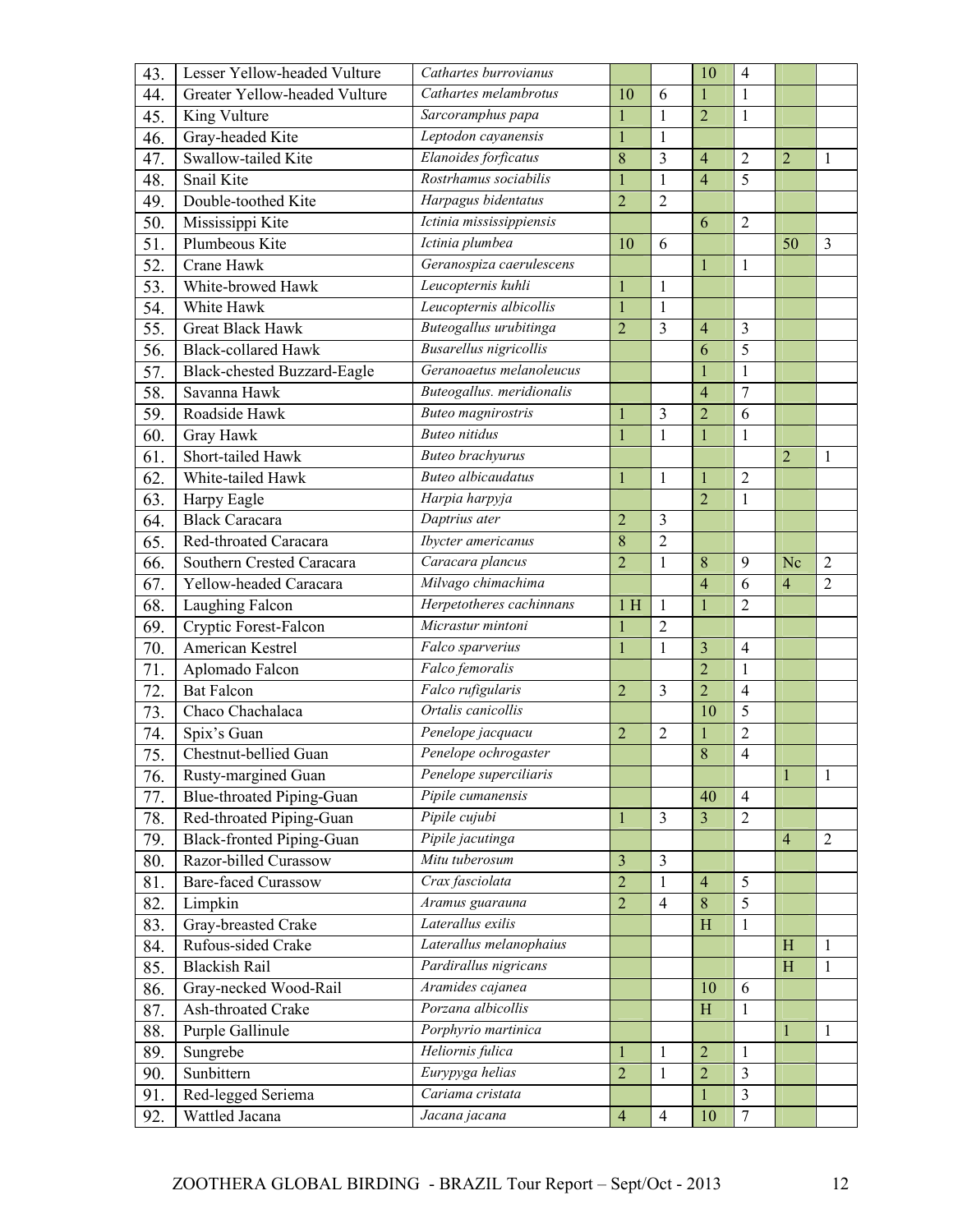| Vanellus cayanus<br>94.<br>6<br>Pied Lapwing<br>$\overline{2}$<br>$\overline{2}$<br>$\overline{2}$<br>Vanellus chilensis<br>$\overline{2}$<br>12<br>9<br>95.<br>Southern Lapwing<br>$\overline{4}$<br>$\overline{4}$<br>3<br><b>Collared Plover</b><br>Charadrius collaris<br>$\overline{2}$<br>96.<br>$\mathbf{1}$<br>Actitis macularius<br>Spotted Sandpiper<br>$\overline{2}$<br>97.<br>$\mathbf{1}$<br>$\mathbf{1}$<br>$\mathbf{1}$<br>98.<br>Solitary Sandpiper<br>Tringa solitaria<br>$\overline{3}$<br>5<br>$\mathbf{1}$<br>$\mathbf{1}$<br>Tringa flavipes<br><b>Lesser Yellowlegs</b><br>$\overline{2}$<br>$\overline{2}$<br>99.<br>Calidris fuscicollis<br>$\overline{4}$<br>White-rumped Sandpiper<br>100<br>1<br>Calidris melanotos<br>Pectoral Sandpiper<br>101<br>$\mathbf{1}$<br>1<br>Sternula superciliaris<br>Yellow-billed Tern<br>20<br>$\mathbf{1}$<br>102.<br>Phaetusa simplex<br>$\overline{\mathbf{3}}$<br>$\overline{c}$<br>Large-billed Tern<br>103.<br>$\overline{50}$<br>Rynchops niger intercedens<br>$\overline{2}$<br><b>Black Skimmer</b><br>104.<br>Columba livia<br>105. Rock Dove (Feral)<br>Nc<br>$\overline{2}$<br>$\overline{50}$<br>Pale-vented Pigeon<br>Patagioenas cayennensis<br>$\mathbf{1}$<br>6<br>$\overline{3}$<br>106.<br>10<br>Nc<br>Patagioenas speciosa<br><b>Scaled Pigeon</b><br>10<br>3<br>107.<br>Picazuro Pigeon<br>Patagioenas picazuro<br>$C_{\text{om}}$<br>8<br>108.<br>Nc<br>1<br>1<br>1<br>Patagioenas plumbea<br>$\overline{2}$<br>Plumbeous Pigeon<br>$\overline{2}$<br>$\overline{2}$<br>H<br>109.<br>Patagioenas subvinacea<br>$\overline{2}$<br>Ruddy Pigeon<br>H<br>110.<br><b>Eared Dove</b><br>Zenaida auriculata<br>30<br>111.<br>$\overline{2}$<br>$\mathbf{1}$<br>1<br>Columbina talpacoti<br>Ruddy Ground-Dove<br>112.<br>$\overline{2}$<br>10<br>9<br>20<br>Picui Ground-Dove<br>Columbina picui<br>113.<br>6<br>3<br>Columbina squammata<br>5<br><b>Scaled Dove</b><br>114.<br>6<br>$\overline{4}$<br>$\mathbf{1}$<br>Claravis pretiosa<br>$\overline{2}$<br>3<br><b>Blue Ground-Dove</b><br>115.<br>Leptotila verreauxi<br>White-tipped Dove<br>5<br>30<br>116.<br>$\overline{4}$<br>$\mathbf{1}$<br>$\overline{4}$<br>1<br>Leptotila rufaxilla<br>Gray-fronted Dove<br>117.<br>H<br>1<br>Geotrygon Montana<br>Ruddy Quail-Dove<br>$\mathbf{1}$<br>$\overline{3}$<br>118.<br>Anodorhynchus hyacinthinus<br>Hyacinth Macaw<br>15<br>119.<br>3<br><b>Chestnut-fronted Macaw</b><br>Ara severus<br>$\overline{2}$<br>8<br>120.<br>$\overline{2}$<br>Red-and-green Macaw<br>Ara chloropterus<br>$\mathbf{1}$<br>3<br>$\overline{c}$<br>121<br>8<br>5<br><b>Scarlet Macaw</b><br>Ara macao<br>122<br>Blue-and-yellow Macaw<br>5<br>123.<br>10<br>Ara ararauna<br><b>Blue-crowned Parakeet</b><br>Aratinga acuticaudata<br>$\overline{2}$<br>124.<br>1<br>5<br>125.<br>White-eyed Parakeet<br>Aratinga leucophthalmus<br>3<br>60<br>25<br>8<br>$\overline{c}$<br>Orthopsittaca manilata<br>$\overline{2}$<br>$\overline{3}$<br>126. Red-bellied Macaw<br>Primolius auricollis<br>$\overline{2}$<br>Golden-collared Macaw<br>$\overline{2}$<br>127.<br>$\overline{3}$<br>Diopsittaca nobilis<br>15<br>128. Red-shouldered Macaw<br>Nandayus nenday<br>$\overline{2}$<br>20<br>Nanday Parakeet<br>129.<br>Aratinga weddellii<br>$\overline{2}$<br>Dusky-headed Parakeet<br>12<br>130.<br>Peach-fronted Parakeet<br>Aratinga aurea<br>$\overline{4}$<br>$\overline{4}$<br>131.<br>Pyrrhura frontalis<br>Maroon-bellied Parakeet<br>132.<br>10<br>$\overline{2}$<br>Pyrrhura perlata<br>Crimson-bellied Parakeet<br>$\overline{c}$<br>133.<br>8<br>Pyrrhura snethlagae<br>Madeira Parakeet<br>134.<br>8<br>$\mathbf{1}$<br>Myiopsitta monachus<br><b>Monk Parakeet</b><br>5<br>135.<br>50<br>$\overline{2}$<br><b>Blue-winged Parrotlet</b><br>Forpus xanthopterygius<br>30<br>136.<br>Forpus sclateri<br>Dusky-billed Parrotlet<br>5<br>137.<br>$\overline{3}$<br>Brotogeris chiriri<br>Yellow-chevroned Parakeet<br>30<br>8<br>138.<br>Brotogeris chrysoptera<br>139.<br>Golden-winged Parakeet<br>20<br>$\overline{2}$<br>Pionites leucogaster<br>5<br>White-bellied Parrot<br>$\overline{2}$<br>140.<br>Pyrilia barrabandi<br>$\overline{2}$<br>Orange-cheeked Parrot<br>141<br>$\mathbf{1}$<br>Pionus menstruus<br><b>Blue-headed Parrot</b><br>6<br>$\overline{c}$<br>142.<br>10<br>10 | 93. | White-backed Stilt | Himantopus melanurus |  | 8 | 6 |  |
|-----------------------------------------------------------------------------------------------------------------------------------------------------------------------------------------------------------------------------------------------------------------------------------------------------------------------------------------------------------------------------------------------------------------------------------------------------------------------------------------------------------------------------------------------------------------------------------------------------------------------------------------------------------------------------------------------------------------------------------------------------------------------------------------------------------------------------------------------------------------------------------------------------------------------------------------------------------------------------------------------------------------------------------------------------------------------------------------------------------------------------------------------------------------------------------------------------------------------------------------------------------------------------------------------------------------------------------------------------------------------------------------------------------------------------------------------------------------------------------------------------------------------------------------------------------------------------------------------------------------------------------------------------------------------------------------------------------------------------------------------------------------------------------------------------------------------------------------------------------------------------------------------------------------------------------------------------------------------------------------------------------------------------------------------------------------------------------------------------------------------------------------------------------------------------------------------------------------------------------------------------------------------------------------------------------------------------------------------------------------------------------------------------------------------------------------------------------------------------------------------------------------------------------------------------------------------------------------------------------------------------------------------------------------------------------------------------------------------------------------------------------------------------------------------------------------------------------------------------------------------------------------------------------------------------------------------------------------------------------------------------------------------------------------------------------------------------------------------------------------------------------------------------------------------------------------------------------------------------------------------------------------------------------------------------------------------------------------------------------------------------------------------------------------------------------------------------------------------------------------------------------------------------------------------------------------------------------------------------------------------------------------------------------------------------------------------------------------------------------------------------------------------------------------------------------------------------------------------------------------------------------------------------------------------------------------------------------------------------------------------------------------------------------------------------------------------------------------------------------------------------------------------------------------------------------------------------------------------------------------------------------------------------------------------------------------------------------------------------------------|-----|--------------------|----------------------|--|---|---|--|
|                                                                                                                                                                                                                                                                                                                                                                                                                                                                                                                                                                                                                                                                                                                                                                                                                                                                                                                                                                                                                                                                                                                                                                                                                                                                                                                                                                                                                                                                                                                                                                                                                                                                                                                                                                                                                                                                                                                                                                                                                                                                                                                                                                                                                                                                                                                                                                                                                                                                                                                                                                                                                                                                                                                                                                                                                                                                                                                                                                                                                                                                                                                                                                                                                                                                                                                                                                                                                                                                                                                                                                                                                                                                                                                                                                                                                                                                                                                                                                                                                                                                                                                                                                                                                                                                                                                                                                 |     |                    |                      |  |   |   |  |
|                                                                                                                                                                                                                                                                                                                                                                                                                                                                                                                                                                                                                                                                                                                                                                                                                                                                                                                                                                                                                                                                                                                                                                                                                                                                                                                                                                                                                                                                                                                                                                                                                                                                                                                                                                                                                                                                                                                                                                                                                                                                                                                                                                                                                                                                                                                                                                                                                                                                                                                                                                                                                                                                                                                                                                                                                                                                                                                                                                                                                                                                                                                                                                                                                                                                                                                                                                                                                                                                                                                                                                                                                                                                                                                                                                                                                                                                                                                                                                                                                                                                                                                                                                                                                                                                                                                                                                 |     |                    |                      |  |   |   |  |
|                                                                                                                                                                                                                                                                                                                                                                                                                                                                                                                                                                                                                                                                                                                                                                                                                                                                                                                                                                                                                                                                                                                                                                                                                                                                                                                                                                                                                                                                                                                                                                                                                                                                                                                                                                                                                                                                                                                                                                                                                                                                                                                                                                                                                                                                                                                                                                                                                                                                                                                                                                                                                                                                                                                                                                                                                                                                                                                                                                                                                                                                                                                                                                                                                                                                                                                                                                                                                                                                                                                                                                                                                                                                                                                                                                                                                                                                                                                                                                                                                                                                                                                                                                                                                                                                                                                                                                 |     |                    |                      |  |   |   |  |
|                                                                                                                                                                                                                                                                                                                                                                                                                                                                                                                                                                                                                                                                                                                                                                                                                                                                                                                                                                                                                                                                                                                                                                                                                                                                                                                                                                                                                                                                                                                                                                                                                                                                                                                                                                                                                                                                                                                                                                                                                                                                                                                                                                                                                                                                                                                                                                                                                                                                                                                                                                                                                                                                                                                                                                                                                                                                                                                                                                                                                                                                                                                                                                                                                                                                                                                                                                                                                                                                                                                                                                                                                                                                                                                                                                                                                                                                                                                                                                                                                                                                                                                                                                                                                                                                                                                                                                 |     |                    |                      |  |   |   |  |
|                                                                                                                                                                                                                                                                                                                                                                                                                                                                                                                                                                                                                                                                                                                                                                                                                                                                                                                                                                                                                                                                                                                                                                                                                                                                                                                                                                                                                                                                                                                                                                                                                                                                                                                                                                                                                                                                                                                                                                                                                                                                                                                                                                                                                                                                                                                                                                                                                                                                                                                                                                                                                                                                                                                                                                                                                                                                                                                                                                                                                                                                                                                                                                                                                                                                                                                                                                                                                                                                                                                                                                                                                                                                                                                                                                                                                                                                                                                                                                                                                                                                                                                                                                                                                                                                                                                                                                 |     |                    |                      |  |   |   |  |
|                                                                                                                                                                                                                                                                                                                                                                                                                                                                                                                                                                                                                                                                                                                                                                                                                                                                                                                                                                                                                                                                                                                                                                                                                                                                                                                                                                                                                                                                                                                                                                                                                                                                                                                                                                                                                                                                                                                                                                                                                                                                                                                                                                                                                                                                                                                                                                                                                                                                                                                                                                                                                                                                                                                                                                                                                                                                                                                                                                                                                                                                                                                                                                                                                                                                                                                                                                                                                                                                                                                                                                                                                                                                                                                                                                                                                                                                                                                                                                                                                                                                                                                                                                                                                                                                                                                                                                 |     |                    |                      |  |   |   |  |
|                                                                                                                                                                                                                                                                                                                                                                                                                                                                                                                                                                                                                                                                                                                                                                                                                                                                                                                                                                                                                                                                                                                                                                                                                                                                                                                                                                                                                                                                                                                                                                                                                                                                                                                                                                                                                                                                                                                                                                                                                                                                                                                                                                                                                                                                                                                                                                                                                                                                                                                                                                                                                                                                                                                                                                                                                                                                                                                                                                                                                                                                                                                                                                                                                                                                                                                                                                                                                                                                                                                                                                                                                                                                                                                                                                                                                                                                                                                                                                                                                                                                                                                                                                                                                                                                                                                                                                 |     |                    |                      |  |   |   |  |
|                                                                                                                                                                                                                                                                                                                                                                                                                                                                                                                                                                                                                                                                                                                                                                                                                                                                                                                                                                                                                                                                                                                                                                                                                                                                                                                                                                                                                                                                                                                                                                                                                                                                                                                                                                                                                                                                                                                                                                                                                                                                                                                                                                                                                                                                                                                                                                                                                                                                                                                                                                                                                                                                                                                                                                                                                                                                                                                                                                                                                                                                                                                                                                                                                                                                                                                                                                                                                                                                                                                                                                                                                                                                                                                                                                                                                                                                                                                                                                                                                                                                                                                                                                                                                                                                                                                                                                 |     |                    |                      |  |   |   |  |
|                                                                                                                                                                                                                                                                                                                                                                                                                                                                                                                                                                                                                                                                                                                                                                                                                                                                                                                                                                                                                                                                                                                                                                                                                                                                                                                                                                                                                                                                                                                                                                                                                                                                                                                                                                                                                                                                                                                                                                                                                                                                                                                                                                                                                                                                                                                                                                                                                                                                                                                                                                                                                                                                                                                                                                                                                                                                                                                                                                                                                                                                                                                                                                                                                                                                                                                                                                                                                                                                                                                                                                                                                                                                                                                                                                                                                                                                                                                                                                                                                                                                                                                                                                                                                                                                                                                                                                 |     |                    |                      |  |   |   |  |
|                                                                                                                                                                                                                                                                                                                                                                                                                                                                                                                                                                                                                                                                                                                                                                                                                                                                                                                                                                                                                                                                                                                                                                                                                                                                                                                                                                                                                                                                                                                                                                                                                                                                                                                                                                                                                                                                                                                                                                                                                                                                                                                                                                                                                                                                                                                                                                                                                                                                                                                                                                                                                                                                                                                                                                                                                                                                                                                                                                                                                                                                                                                                                                                                                                                                                                                                                                                                                                                                                                                                                                                                                                                                                                                                                                                                                                                                                                                                                                                                                                                                                                                                                                                                                                                                                                                                                                 |     |                    |                      |  |   |   |  |
|                                                                                                                                                                                                                                                                                                                                                                                                                                                                                                                                                                                                                                                                                                                                                                                                                                                                                                                                                                                                                                                                                                                                                                                                                                                                                                                                                                                                                                                                                                                                                                                                                                                                                                                                                                                                                                                                                                                                                                                                                                                                                                                                                                                                                                                                                                                                                                                                                                                                                                                                                                                                                                                                                                                                                                                                                                                                                                                                                                                                                                                                                                                                                                                                                                                                                                                                                                                                                                                                                                                                                                                                                                                                                                                                                                                                                                                                                                                                                                                                                                                                                                                                                                                                                                                                                                                                                                 |     |                    |                      |  |   |   |  |
|                                                                                                                                                                                                                                                                                                                                                                                                                                                                                                                                                                                                                                                                                                                                                                                                                                                                                                                                                                                                                                                                                                                                                                                                                                                                                                                                                                                                                                                                                                                                                                                                                                                                                                                                                                                                                                                                                                                                                                                                                                                                                                                                                                                                                                                                                                                                                                                                                                                                                                                                                                                                                                                                                                                                                                                                                                                                                                                                                                                                                                                                                                                                                                                                                                                                                                                                                                                                                                                                                                                                                                                                                                                                                                                                                                                                                                                                                                                                                                                                                                                                                                                                                                                                                                                                                                                                                                 |     |                    |                      |  |   |   |  |
|                                                                                                                                                                                                                                                                                                                                                                                                                                                                                                                                                                                                                                                                                                                                                                                                                                                                                                                                                                                                                                                                                                                                                                                                                                                                                                                                                                                                                                                                                                                                                                                                                                                                                                                                                                                                                                                                                                                                                                                                                                                                                                                                                                                                                                                                                                                                                                                                                                                                                                                                                                                                                                                                                                                                                                                                                                                                                                                                                                                                                                                                                                                                                                                                                                                                                                                                                                                                                                                                                                                                                                                                                                                                                                                                                                                                                                                                                                                                                                                                                                                                                                                                                                                                                                                                                                                                                                 |     |                    |                      |  |   |   |  |
|                                                                                                                                                                                                                                                                                                                                                                                                                                                                                                                                                                                                                                                                                                                                                                                                                                                                                                                                                                                                                                                                                                                                                                                                                                                                                                                                                                                                                                                                                                                                                                                                                                                                                                                                                                                                                                                                                                                                                                                                                                                                                                                                                                                                                                                                                                                                                                                                                                                                                                                                                                                                                                                                                                                                                                                                                                                                                                                                                                                                                                                                                                                                                                                                                                                                                                                                                                                                                                                                                                                                                                                                                                                                                                                                                                                                                                                                                                                                                                                                                                                                                                                                                                                                                                                                                                                                                                 |     |                    |                      |  |   |   |  |
|                                                                                                                                                                                                                                                                                                                                                                                                                                                                                                                                                                                                                                                                                                                                                                                                                                                                                                                                                                                                                                                                                                                                                                                                                                                                                                                                                                                                                                                                                                                                                                                                                                                                                                                                                                                                                                                                                                                                                                                                                                                                                                                                                                                                                                                                                                                                                                                                                                                                                                                                                                                                                                                                                                                                                                                                                                                                                                                                                                                                                                                                                                                                                                                                                                                                                                                                                                                                                                                                                                                                                                                                                                                                                                                                                                                                                                                                                                                                                                                                                                                                                                                                                                                                                                                                                                                                                                 |     |                    |                      |  |   |   |  |
|                                                                                                                                                                                                                                                                                                                                                                                                                                                                                                                                                                                                                                                                                                                                                                                                                                                                                                                                                                                                                                                                                                                                                                                                                                                                                                                                                                                                                                                                                                                                                                                                                                                                                                                                                                                                                                                                                                                                                                                                                                                                                                                                                                                                                                                                                                                                                                                                                                                                                                                                                                                                                                                                                                                                                                                                                                                                                                                                                                                                                                                                                                                                                                                                                                                                                                                                                                                                                                                                                                                                                                                                                                                                                                                                                                                                                                                                                                                                                                                                                                                                                                                                                                                                                                                                                                                                                                 |     |                    |                      |  |   |   |  |
|                                                                                                                                                                                                                                                                                                                                                                                                                                                                                                                                                                                                                                                                                                                                                                                                                                                                                                                                                                                                                                                                                                                                                                                                                                                                                                                                                                                                                                                                                                                                                                                                                                                                                                                                                                                                                                                                                                                                                                                                                                                                                                                                                                                                                                                                                                                                                                                                                                                                                                                                                                                                                                                                                                                                                                                                                                                                                                                                                                                                                                                                                                                                                                                                                                                                                                                                                                                                                                                                                                                                                                                                                                                                                                                                                                                                                                                                                                                                                                                                                                                                                                                                                                                                                                                                                                                                                                 |     |                    |                      |  |   |   |  |
|                                                                                                                                                                                                                                                                                                                                                                                                                                                                                                                                                                                                                                                                                                                                                                                                                                                                                                                                                                                                                                                                                                                                                                                                                                                                                                                                                                                                                                                                                                                                                                                                                                                                                                                                                                                                                                                                                                                                                                                                                                                                                                                                                                                                                                                                                                                                                                                                                                                                                                                                                                                                                                                                                                                                                                                                                                                                                                                                                                                                                                                                                                                                                                                                                                                                                                                                                                                                                                                                                                                                                                                                                                                                                                                                                                                                                                                                                                                                                                                                                                                                                                                                                                                                                                                                                                                                                                 |     |                    |                      |  |   |   |  |
|                                                                                                                                                                                                                                                                                                                                                                                                                                                                                                                                                                                                                                                                                                                                                                                                                                                                                                                                                                                                                                                                                                                                                                                                                                                                                                                                                                                                                                                                                                                                                                                                                                                                                                                                                                                                                                                                                                                                                                                                                                                                                                                                                                                                                                                                                                                                                                                                                                                                                                                                                                                                                                                                                                                                                                                                                                                                                                                                                                                                                                                                                                                                                                                                                                                                                                                                                                                                                                                                                                                                                                                                                                                                                                                                                                                                                                                                                                                                                                                                                                                                                                                                                                                                                                                                                                                                                                 |     |                    |                      |  |   |   |  |
|                                                                                                                                                                                                                                                                                                                                                                                                                                                                                                                                                                                                                                                                                                                                                                                                                                                                                                                                                                                                                                                                                                                                                                                                                                                                                                                                                                                                                                                                                                                                                                                                                                                                                                                                                                                                                                                                                                                                                                                                                                                                                                                                                                                                                                                                                                                                                                                                                                                                                                                                                                                                                                                                                                                                                                                                                                                                                                                                                                                                                                                                                                                                                                                                                                                                                                                                                                                                                                                                                                                                                                                                                                                                                                                                                                                                                                                                                                                                                                                                                                                                                                                                                                                                                                                                                                                                                                 |     |                    |                      |  |   |   |  |
|                                                                                                                                                                                                                                                                                                                                                                                                                                                                                                                                                                                                                                                                                                                                                                                                                                                                                                                                                                                                                                                                                                                                                                                                                                                                                                                                                                                                                                                                                                                                                                                                                                                                                                                                                                                                                                                                                                                                                                                                                                                                                                                                                                                                                                                                                                                                                                                                                                                                                                                                                                                                                                                                                                                                                                                                                                                                                                                                                                                                                                                                                                                                                                                                                                                                                                                                                                                                                                                                                                                                                                                                                                                                                                                                                                                                                                                                                                                                                                                                                                                                                                                                                                                                                                                                                                                                                                 |     |                    |                      |  |   |   |  |
|                                                                                                                                                                                                                                                                                                                                                                                                                                                                                                                                                                                                                                                                                                                                                                                                                                                                                                                                                                                                                                                                                                                                                                                                                                                                                                                                                                                                                                                                                                                                                                                                                                                                                                                                                                                                                                                                                                                                                                                                                                                                                                                                                                                                                                                                                                                                                                                                                                                                                                                                                                                                                                                                                                                                                                                                                                                                                                                                                                                                                                                                                                                                                                                                                                                                                                                                                                                                                                                                                                                                                                                                                                                                                                                                                                                                                                                                                                                                                                                                                                                                                                                                                                                                                                                                                                                                                                 |     |                    |                      |  |   |   |  |
|                                                                                                                                                                                                                                                                                                                                                                                                                                                                                                                                                                                                                                                                                                                                                                                                                                                                                                                                                                                                                                                                                                                                                                                                                                                                                                                                                                                                                                                                                                                                                                                                                                                                                                                                                                                                                                                                                                                                                                                                                                                                                                                                                                                                                                                                                                                                                                                                                                                                                                                                                                                                                                                                                                                                                                                                                                                                                                                                                                                                                                                                                                                                                                                                                                                                                                                                                                                                                                                                                                                                                                                                                                                                                                                                                                                                                                                                                                                                                                                                                                                                                                                                                                                                                                                                                                                                                                 |     |                    |                      |  |   |   |  |
|                                                                                                                                                                                                                                                                                                                                                                                                                                                                                                                                                                                                                                                                                                                                                                                                                                                                                                                                                                                                                                                                                                                                                                                                                                                                                                                                                                                                                                                                                                                                                                                                                                                                                                                                                                                                                                                                                                                                                                                                                                                                                                                                                                                                                                                                                                                                                                                                                                                                                                                                                                                                                                                                                                                                                                                                                                                                                                                                                                                                                                                                                                                                                                                                                                                                                                                                                                                                                                                                                                                                                                                                                                                                                                                                                                                                                                                                                                                                                                                                                                                                                                                                                                                                                                                                                                                                                                 |     |                    |                      |  |   |   |  |
|                                                                                                                                                                                                                                                                                                                                                                                                                                                                                                                                                                                                                                                                                                                                                                                                                                                                                                                                                                                                                                                                                                                                                                                                                                                                                                                                                                                                                                                                                                                                                                                                                                                                                                                                                                                                                                                                                                                                                                                                                                                                                                                                                                                                                                                                                                                                                                                                                                                                                                                                                                                                                                                                                                                                                                                                                                                                                                                                                                                                                                                                                                                                                                                                                                                                                                                                                                                                                                                                                                                                                                                                                                                                                                                                                                                                                                                                                                                                                                                                                                                                                                                                                                                                                                                                                                                                                                 |     |                    |                      |  |   |   |  |
|                                                                                                                                                                                                                                                                                                                                                                                                                                                                                                                                                                                                                                                                                                                                                                                                                                                                                                                                                                                                                                                                                                                                                                                                                                                                                                                                                                                                                                                                                                                                                                                                                                                                                                                                                                                                                                                                                                                                                                                                                                                                                                                                                                                                                                                                                                                                                                                                                                                                                                                                                                                                                                                                                                                                                                                                                                                                                                                                                                                                                                                                                                                                                                                                                                                                                                                                                                                                                                                                                                                                                                                                                                                                                                                                                                                                                                                                                                                                                                                                                                                                                                                                                                                                                                                                                                                                                                 |     |                    |                      |  |   |   |  |
|                                                                                                                                                                                                                                                                                                                                                                                                                                                                                                                                                                                                                                                                                                                                                                                                                                                                                                                                                                                                                                                                                                                                                                                                                                                                                                                                                                                                                                                                                                                                                                                                                                                                                                                                                                                                                                                                                                                                                                                                                                                                                                                                                                                                                                                                                                                                                                                                                                                                                                                                                                                                                                                                                                                                                                                                                                                                                                                                                                                                                                                                                                                                                                                                                                                                                                                                                                                                                                                                                                                                                                                                                                                                                                                                                                                                                                                                                                                                                                                                                                                                                                                                                                                                                                                                                                                                                                 |     |                    |                      |  |   |   |  |
|                                                                                                                                                                                                                                                                                                                                                                                                                                                                                                                                                                                                                                                                                                                                                                                                                                                                                                                                                                                                                                                                                                                                                                                                                                                                                                                                                                                                                                                                                                                                                                                                                                                                                                                                                                                                                                                                                                                                                                                                                                                                                                                                                                                                                                                                                                                                                                                                                                                                                                                                                                                                                                                                                                                                                                                                                                                                                                                                                                                                                                                                                                                                                                                                                                                                                                                                                                                                                                                                                                                                                                                                                                                                                                                                                                                                                                                                                                                                                                                                                                                                                                                                                                                                                                                                                                                                                                 |     |                    |                      |  |   |   |  |
|                                                                                                                                                                                                                                                                                                                                                                                                                                                                                                                                                                                                                                                                                                                                                                                                                                                                                                                                                                                                                                                                                                                                                                                                                                                                                                                                                                                                                                                                                                                                                                                                                                                                                                                                                                                                                                                                                                                                                                                                                                                                                                                                                                                                                                                                                                                                                                                                                                                                                                                                                                                                                                                                                                                                                                                                                                                                                                                                                                                                                                                                                                                                                                                                                                                                                                                                                                                                                                                                                                                                                                                                                                                                                                                                                                                                                                                                                                                                                                                                                                                                                                                                                                                                                                                                                                                                                                 |     |                    |                      |  |   |   |  |
|                                                                                                                                                                                                                                                                                                                                                                                                                                                                                                                                                                                                                                                                                                                                                                                                                                                                                                                                                                                                                                                                                                                                                                                                                                                                                                                                                                                                                                                                                                                                                                                                                                                                                                                                                                                                                                                                                                                                                                                                                                                                                                                                                                                                                                                                                                                                                                                                                                                                                                                                                                                                                                                                                                                                                                                                                                                                                                                                                                                                                                                                                                                                                                                                                                                                                                                                                                                                                                                                                                                                                                                                                                                                                                                                                                                                                                                                                                                                                                                                                                                                                                                                                                                                                                                                                                                                                                 |     |                    |                      |  |   |   |  |
|                                                                                                                                                                                                                                                                                                                                                                                                                                                                                                                                                                                                                                                                                                                                                                                                                                                                                                                                                                                                                                                                                                                                                                                                                                                                                                                                                                                                                                                                                                                                                                                                                                                                                                                                                                                                                                                                                                                                                                                                                                                                                                                                                                                                                                                                                                                                                                                                                                                                                                                                                                                                                                                                                                                                                                                                                                                                                                                                                                                                                                                                                                                                                                                                                                                                                                                                                                                                                                                                                                                                                                                                                                                                                                                                                                                                                                                                                                                                                                                                                                                                                                                                                                                                                                                                                                                                                                 |     |                    |                      |  |   |   |  |
|                                                                                                                                                                                                                                                                                                                                                                                                                                                                                                                                                                                                                                                                                                                                                                                                                                                                                                                                                                                                                                                                                                                                                                                                                                                                                                                                                                                                                                                                                                                                                                                                                                                                                                                                                                                                                                                                                                                                                                                                                                                                                                                                                                                                                                                                                                                                                                                                                                                                                                                                                                                                                                                                                                                                                                                                                                                                                                                                                                                                                                                                                                                                                                                                                                                                                                                                                                                                                                                                                                                                                                                                                                                                                                                                                                                                                                                                                                                                                                                                                                                                                                                                                                                                                                                                                                                                                                 |     |                    |                      |  |   |   |  |
|                                                                                                                                                                                                                                                                                                                                                                                                                                                                                                                                                                                                                                                                                                                                                                                                                                                                                                                                                                                                                                                                                                                                                                                                                                                                                                                                                                                                                                                                                                                                                                                                                                                                                                                                                                                                                                                                                                                                                                                                                                                                                                                                                                                                                                                                                                                                                                                                                                                                                                                                                                                                                                                                                                                                                                                                                                                                                                                                                                                                                                                                                                                                                                                                                                                                                                                                                                                                                                                                                                                                                                                                                                                                                                                                                                                                                                                                                                                                                                                                                                                                                                                                                                                                                                                                                                                                                                 |     |                    |                      |  |   |   |  |
|                                                                                                                                                                                                                                                                                                                                                                                                                                                                                                                                                                                                                                                                                                                                                                                                                                                                                                                                                                                                                                                                                                                                                                                                                                                                                                                                                                                                                                                                                                                                                                                                                                                                                                                                                                                                                                                                                                                                                                                                                                                                                                                                                                                                                                                                                                                                                                                                                                                                                                                                                                                                                                                                                                                                                                                                                                                                                                                                                                                                                                                                                                                                                                                                                                                                                                                                                                                                                                                                                                                                                                                                                                                                                                                                                                                                                                                                                                                                                                                                                                                                                                                                                                                                                                                                                                                                                                 |     |                    |                      |  |   |   |  |
|                                                                                                                                                                                                                                                                                                                                                                                                                                                                                                                                                                                                                                                                                                                                                                                                                                                                                                                                                                                                                                                                                                                                                                                                                                                                                                                                                                                                                                                                                                                                                                                                                                                                                                                                                                                                                                                                                                                                                                                                                                                                                                                                                                                                                                                                                                                                                                                                                                                                                                                                                                                                                                                                                                                                                                                                                                                                                                                                                                                                                                                                                                                                                                                                                                                                                                                                                                                                                                                                                                                                                                                                                                                                                                                                                                                                                                                                                                                                                                                                                                                                                                                                                                                                                                                                                                                                                                 |     |                    |                      |  |   |   |  |
|                                                                                                                                                                                                                                                                                                                                                                                                                                                                                                                                                                                                                                                                                                                                                                                                                                                                                                                                                                                                                                                                                                                                                                                                                                                                                                                                                                                                                                                                                                                                                                                                                                                                                                                                                                                                                                                                                                                                                                                                                                                                                                                                                                                                                                                                                                                                                                                                                                                                                                                                                                                                                                                                                                                                                                                                                                                                                                                                                                                                                                                                                                                                                                                                                                                                                                                                                                                                                                                                                                                                                                                                                                                                                                                                                                                                                                                                                                                                                                                                                                                                                                                                                                                                                                                                                                                                                                 |     |                    |                      |  |   |   |  |
|                                                                                                                                                                                                                                                                                                                                                                                                                                                                                                                                                                                                                                                                                                                                                                                                                                                                                                                                                                                                                                                                                                                                                                                                                                                                                                                                                                                                                                                                                                                                                                                                                                                                                                                                                                                                                                                                                                                                                                                                                                                                                                                                                                                                                                                                                                                                                                                                                                                                                                                                                                                                                                                                                                                                                                                                                                                                                                                                                                                                                                                                                                                                                                                                                                                                                                                                                                                                                                                                                                                                                                                                                                                                                                                                                                                                                                                                                                                                                                                                                                                                                                                                                                                                                                                                                                                                                                 |     |                    |                      |  |   |   |  |
|                                                                                                                                                                                                                                                                                                                                                                                                                                                                                                                                                                                                                                                                                                                                                                                                                                                                                                                                                                                                                                                                                                                                                                                                                                                                                                                                                                                                                                                                                                                                                                                                                                                                                                                                                                                                                                                                                                                                                                                                                                                                                                                                                                                                                                                                                                                                                                                                                                                                                                                                                                                                                                                                                                                                                                                                                                                                                                                                                                                                                                                                                                                                                                                                                                                                                                                                                                                                                                                                                                                                                                                                                                                                                                                                                                                                                                                                                                                                                                                                                                                                                                                                                                                                                                                                                                                                                                 |     |                    |                      |  |   |   |  |
|                                                                                                                                                                                                                                                                                                                                                                                                                                                                                                                                                                                                                                                                                                                                                                                                                                                                                                                                                                                                                                                                                                                                                                                                                                                                                                                                                                                                                                                                                                                                                                                                                                                                                                                                                                                                                                                                                                                                                                                                                                                                                                                                                                                                                                                                                                                                                                                                                                                                                                                                                                                                                                                                                                                                                                                                                                                                                                                                                                                                                                                                                                                                                                                                                                                                                                                                                                                                                                                                                                                                                                                                                                                                                                                                                                                                                                                                                                                                                                                                                                                                                                                                                                                                                                                                                                                                                                 |     |                    |                      |  |   |   |  |
|                                                                                                                                                                                                                                                                                                                                                                                                                                                                                                                                                                                                                                                                                                                                                                                                                                                                                                                                                                                                                                                                                                                                                                                                                                                                                                                                                                                                                                                                                                                                                                                                                                                                                                                                                                                                                                                                                                                                                                                                                                                                                                                                                                                                                                                                                                                                                                                                                                                                                                                                                                                                                                                                                                                                                                                                                                                                                                                                                                                                                                                                                                                                                                                                                                                                                                                                                                                                                                                                                                                                                                                                                                                                                                                                                                                                                                                                                                                                                                                                                                                                                                                                                                                                                                                                                                                                                                 |     |                    |                      |  |   |   |  |
|                                                                                                                                                                                                                                                                                                                                                                                                                                                                                                                                                                                                                                                                                                                                                                                                                                                                                                                                                                                                                                                                                                                                                                                                                                                                                                                                                                                                                                                                                                                                                                                                                                                                                                                                                                                                                                                                                                                                                                                                                                                                                                                                                                                                                                                                                                                                                                                                                                                                                                                                                                                                                                                                                                                                                                                                                                                                                                                                                                                                                                                                                                                                                                                                                                                                                                                                                                                                                                                                                                                                                                                                                                                                                                                                                                                                                                                                                                                                                                                                                                                                                                                                                                                                                                                                                                                                                                 |     |                    |                      |  |   |   |  |
|                                                                                                                                                                                                                                                                                                                                                                                                                                                                                                                                                                                                                                                                                                                                                                                                                                                                                                                                                                                                                                                                                                                                                                                                                                                                                                                                                                                                                                                                                                                                                                                                                                                                                                                                                                                                                                                                                                                                                                                                                                                                                                                                                                                                                                                                                                                                                                                                                                                                                                                                                                                                                                                                                                                                                                                                                                                                                                                                                                                                                                                                                                                                                                                                                                                                                                                                                                                                                                                                                                                                                                                                                                                                                                                                                                                                                                                                                                                                                                                                                                                                                                                                                                                                                                                                                                                                                                 |     |                    |                      |  |   |   |  |
|                                                                                                                                                                                                                                                                                                                                                                                                                                                                                                                                                                                                                                                                                                                                                                                                                                                                                                                                                                                                                                                                                                                                                                                                                                                                                                                                                                                                                                                                                                                                                                                                                                                                                                                                                                                                                                                                                                                                                                                                                                                                                                                                                                                                                                                                                                                                                                                                                                                                                                                                                                                                                                                                                                                                                                                                                                                                                                                                                                                                                                                                                                                                                                                                                                                                                                                                                                                                                                                                                                                                                                                                                                                                                                                                                                                                                                                                                                                                                                                                                                                                                                                                                                                                                                                                                                                                                                 |     |                    |                      |  |   |   |  |
|                                                                                                                                                                                                                                                                                                                                                                                                                                                                                                                                                                                                                                                                                                                                                                                                                                                                                                                                                                                                                                                                                                                                                                                                                                                                                                                                                                                                                                                                                                                                                                                                                                                                                                                                                                                                                                                                                                                                                                                                                                                                                                                                                                                                                                                                                                                                                                                                                                                                                                                                                                                                                                                                                                                                                                                                                                                                                                                                                                                                                                                                                                                                                                                                                                                                                                                                                                                                                                                                                                                                                                                                                                                                                                                                                                                                                                                                                                                                                                                                                                                                                                                                                                                                                                                                                                                                                                 |     |                    |                      |  |   |   |  |
|                                                                                                                                                                                                                                                                                                                                                                                                                                                                                                                                                                                                                                                                                                                                                                                                                                                                                                                                                                                                                                                                                                                                                                                                                                                                                                                                                                                                                                                                                                                                                                                                                                                                                                                                                                                                                                                                                                                                                                                                                                                                                                                                                                                                                                                                                                                                                                                                                                                                                                                                                                                                                                                                                                                                                                                                                                                                                                                                                                                                                                                                                                                                                                                                                                                                                                                                                                                                                                                                                                                                                                                                                                                                                                                                                                                                                                                                                                                                                                                                                                                                                                                                                                                                                                                                                                                                                                 |     |                    |                      |  |   |   |  |
|                                                                                                                                                                                                                                                                                                                                                                                                                                                                                                                                                                                                                                                                                                                                                                                                                                                                                                                                                                                                                                                                                                                                                                                                                                                                                                                                                                                                                                                                                                                                                                                                                                                                                                                                                                                                                                                                                                                                                                                                                                                                                                                                                                                                                                                                                                                                                                                                                                                                                                                                                                                                                                                                                                                                                                                                                                                                                                                                                                                                                                                                                                                                                                                                                                                                                                                                                                                                                                                                                                                                                                                                                                                                                                                                                                                                                                                                                                                                                                                                                                                                                                                                                                                                                                                                                                                                                                 |     |                    |                      |  |   |   |  |
|                                                                                                                                                                                                                                                                                                                                                                                                                                                                                                                                                                                                                                                                                                                                                                                                                                                                                                                                                                                                                                                                                                                                                                                                                                                                                                                                                                                                                                                                                                                                                                                                                                                                                                                                                                                                                                                                                                                                                                                                                                                                                                                                                                                                                                                                                                                                                                                                                                                                                                                                                                                                                                                                                                                                                                                                                                                                                                                                                                                                                                                                                                                                                                                                                                                                                                                                                                                                                                                                                                                                                                                                                                                                                                                                                                                                                                                                                                                                                                                                                                                                                                                                                                                                                                                                                                                                                                 |     |                    |                      |  |   |   |  |
|                                                                                                                                                                                                                                                                                                                                                                                                                                                                                                                                                                                                                                                                                                                                                                                                                                                                                                                                                                                                                                                                                                                                                                                                                                                                                                                                                                                                                                                                                                                                                                                                                                                                                                                                                                                                                                                                                                                                                                                                                                                                                                                                                                                                                                                                                                                                                                                                                                                                                                                                                                                                                                                                                                                                                                                                                                                                                                                                                                                                                                                                                                                                                                                                                                                                                                                                                                                                                                                                                                                                                                                                                                                                                                                                                                                                                                                                                                                                                                                                                                                                                                                                                                                                                                                                                                                                                                 |     |                    |                      |  |   |   |  |
|                                                                                                                                                                                                                                                                                                                                                                                                                                                                                                                                                                                                                                                                                                                                                                                                                                                                                                                                                                                                                                                                                                                                                                                                                                                                                                                                                                                                                                                                                                                                                                                                                                                                                                                                                                                                                                                                                                                                                                                                                                                                                                                                                                                                                                                                                                                                                                                                                                                                                                                                                                                                                                                                                                                                                                                                                                                                                                                                                                                                                                                                                                                                                                                                                                                                                                                                                                                                                                                                                                                                                                                                                                                                                                                                                                                                                                                                                                                                                                                                                                                                                                                                                                                                                                                                                                                                                                 |     |                    |                      |  |   |   |  |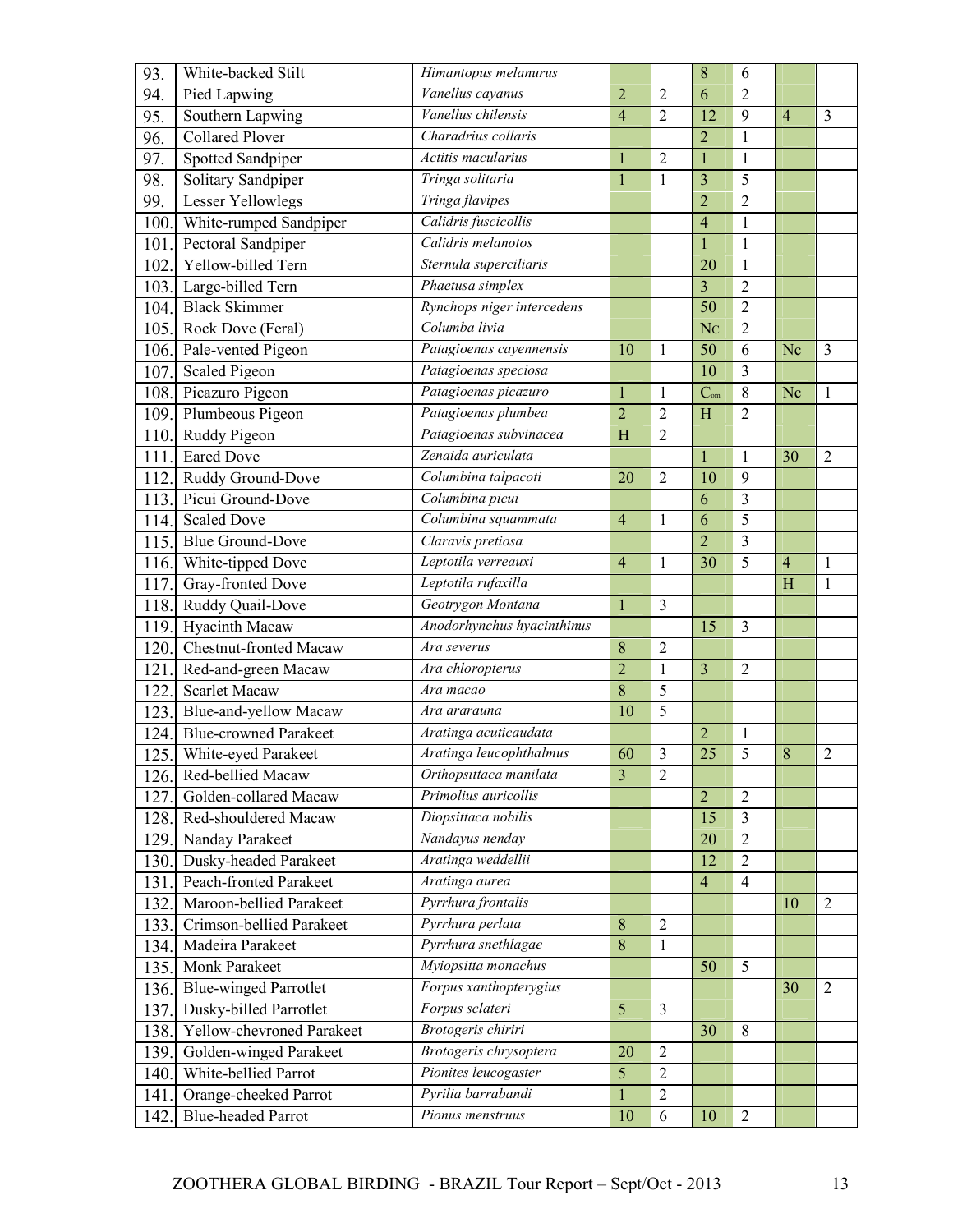| <b>Blue-fronted Parrot</b><br>144.<br>Amazona aestival<br>$\overline{4}$<br>$\overline{4}$<br>$\overline{2}$<br>$\overline{3}$<br>Orange-winged Parrot<br>Amazona amazonica<br>145.<br>Kawall's Parrot<br>Amazona kawalli<br>$\overline{2}$<br>$\overline{2}$<br>146.<br>Little Cuckoo<br>Coccycua minuta<br>$\overline{2}$<br>147.<br>$\overline{2}$<br>Squirrel Cuckoo<br>Piaya cayana<br>$\overline{2}$<br>$\overline{3}$<br>6<br>148.<br>$\overline{2}$<br>$\overline{3}$<br><b>Black-bellied Cuckoo</b><br>Piaya melanogaster<br>$\mathbf{1}$<br>$\mathbf{1}$<br>149.<br>Pearly-breasted Cuckoo<br>Coccyzus euleri<br>$\mathbf{1}$<br>$\mathbf{1}$<br>150.<br>Guira guira<br>151<br>Guira Cuckoo<br>$\overline{4}$<br>$\overline{2}$<br>10<br>6<br>1<br>1<br>Striped Cuckoo<br>Tapera naevia<br>$\overline{3}$<br>H<br>152<br>Dromococcyx phasianellus<br>$\overline{2}$<br>Pheasant Cuckoo<br>153.<br>1<br>6<br>154.<br>Greater Ani<br>Crotophaga major<br>20<br>$\overline{2}$<br>$\mathbf{1}$<br>Crotophaga ani<br>155.<br>Smooth-billed Ani<br>3<br>20<br>9<br>10<br>20<br>$\overline{3}$<br>Megascops choliba<br>Tropical Screech-Owl<br>$\overline{2}$<br>156.<br>Southern Tawny-bellied Screech-Owl<br>Megascops usta<br>157.<br>$\overline{2}$<br>$\mathbf 1$<br>$\mathbf{1}$<br>$\mathbf{1}$<br>Bubo virginianus<br>Great Horned Owl<br>$\overline{2}$<br>158.<br>$\mathbf{1}$<br>Ciccaba virgate<br>159.<br>Mottled Owl<br>$\mathbf{1}$<br>$\mathbf{1}$<br>Lophostrix cristata<br>160.<br>Crested Owl<br>$\overline{2}$<br>1<br>Glaucidium hardyi<br>$\overline{2}$<br>161<br>Amazonian Pygmy-Owl<br>H<br>Glaucidium brasilianum<br>Ferruginous Pygmy-Owl<br>162.<br>Burrowing Owl<br>Athene cunicularia<br>8<br>163.<br>$\overline{4}$<br>$\overline{4}$<br>1<br>Nyctibius grandis<br><b>Great Potoo</b><br>$\overline{H}$<br>$\overline{2}$<br>164.<br>1<br>Nyctibius griseus<br>Common Potoo<br>$\mathbf{1}$<br>H<br>$\mathbf{1}$<br>1<br>165.<br>H<br>1<br>Chordeiles Nacunda<br>Nacunda Nighthawk<br>166.<br>Nyctidromus albicollis<br>167.<br>Pauraque<br>Short-tailed Nighthawk<br>Lurocalis semitorquatus<br>$\overline{2}$<br>$\overline{2}$<br>168.<br>1<br>1<br>Chordeiles minor<br>Common Nighthawk<br>169.<br>$\mathbf{1}$<br>1<br>Band-tailed Nighthawk<br>Nyctiprogne leucopyga<br>3<br>30<br>170.<br>$\overline{5}$<br>$\overline{2}$<br>Caprimulgus maculicaudus<br>Spot-tailed Nightjar<br>171.<br>Caprimulgus parvulus<br>Little Nightjar<br>H<br>172.<br>1<br>Nyctipolus nigrescens<br><b>Blackish Nightjar</b><br>173.<br>$\overline{2}$<br>1<br>Nyctidromus albicollis<br>Common Pauraque<br>$\mathbf{1}$<br>$\mathbf{1}$<br>$\mathbf{1}$<br>6<br>174.<br>Rufous Nightjar<br>Caprimulgus rufus<br>$\overline{2}$<br>175.<br>$\mathbf{1}$<br>Hydropsalis climacocerca<br>Ladder-tailed Nightjar<br>176.<br>$\mathbf 1$<br>1<br>Cypseloides senex<br><b>Great Dusky Swift</b><br>2<br>177.<br>200<br>Stretoprocne zonaris<br>White-collared Swift<br>$\overline{2}$<br>178.<br>$\overline{4}$<br>Streptoprocne biscutata<br>20<br>179.<br><b>Biscutate Swift</b><br>1<br>Chaetura cinereiventris<br>Gray-rumped Swift<br>180.<br>20<br>$\overline{2}$<br>Chaetura egregia<br>$\overline{2}$<br>Pale-rumped Swift<br>$\overline{4}$<br>181<br>Amazonian Swift<br>Chaetura viridipennis<br>20<br>$\overline{4}$<br>182.<br>Short-tailed Swift<br>Chaetura brachyuran<br>$\overline{2}$<br>183.<br>$\overline{4}$<br>Fork-tailed Palm Swift<br>Tachornis squamata<br>6<br>$\mathbf{1}$<br>184.<br>Chaetura meridionalis<br>Sick's Swift<br>185.<br>10<br>Nc<br>1<br>1<br>Phaethornis nattereri<br>Cinnamon-throated Hermit<br>$\overline{2}$<br>186.<br>1<br>Phaethornis ruber<br>Reddish Hermit<br>187.<br>$\mathbf{1}$<br>1<br>Planalto Hermit<br>Phaethornis pretrei<br>$\overline{2}$<br>$\mathbf{1}$<br>188.<br>$\mathbf{1}$<br>$\mathbf{1}$<br>Swallow-tailed Hummingbird<br>Eupetomena macrourus<br>$\overline{\mathbf{3}}$<br>189.<br>1 | 143. | Scaly-headed Parrot  | Pionus maximiliani |  | 8 | 3 | $\overline{2}$ | 3 |
|---------------------------------------------------------------------------------------------------------------------------------------------------------------------------------------------------------------------------------------------------------------------------------------------------------------------------------------------------------------------------------------------------------------------------------------------------------------------------------------------------------------------------------------------------------------------------------------------------------------------------------------------------------------------------------------------------------------------------------------------------------------------------------------------------------------------------------------------------------------------------------------------------------------------------------------------------------------------------------------------------------------------------------------------------------------------------------------------------------------------------------------------------------------------------------------------------------------------------------------------------------------------------------------------------------------------------------------------------------------------------------------------------------------------------------------------------------------------------------------------------------------------------------------------------------------------------------------------------------------------------------------------------------------------------------------------------------------------------------------------------------------------------------------------------------------------------------------------------------------------------------------------------------------------------------------------------------------------------------------------------------------------------------------------------------------------------------------------------------------------------------------------------------------------------------------------------------------------------------------------------------------------------------------------------------------------------------------------------------------------------------------------------------------------------------------------------------------------------------------------------------------------------------------------------------------------------------------------------------------------------------------------------------------------------------------------------------------------------------------------------------------------------------------------------------------------------------------------------------------------------------------------------------------------------------------------------------------------------------------------------------------------------------------------------------------------------------------------------------------------------------------------------------------------------------------------------------------------------------------------------------------------------------------------------------------------------------------------------------------------------------------------------------------------------------------------------------------------------------------------------------------------------------------------------------------------------------------------------------------------------------------------------------------------------------------------------------------------------------------------------------------------------------------------------------------------------------------------------------------------------------------------------------------------------------------------------------------------------------|------|----------------------|--------------------|--|---|---|----------------|---|
|                                                                                                                                                                                                                                                                                                                                                                                                                                                                                                                                                                                                                                                                                                                                                                                                                                                                                                                                                                                                                                                                                                                                                                                                                                                                                                                                                                                                                                                                                                                                                                                                                                                                                                                                                                                                                                                                                                                                                                                                                                                                                                                                                                                                                                                                                                                                                                                                                                                                                                                                                                                                                                                                                                                                                                                                                                                                                                                                                                                                                                                                                                                                                                                                                                                                                                                                                                                                                                                                                                                                                                                                                                                                                                                                                                                                                                                                                                                                                                                 |      |                      |                    |  |   |   |                |   |
|                                                                                                                                                                                                                                                                                                                                                                                                                                                                                                                                                                                                                                                                                                                                                                                                                                                                                                                                                                                                                                                                                                                                                                                                                                                                                                                                                                                                                                                                                                                                                                                                                                                                                                                                                                                                                                                                                                                                                                                                                                                                                                                                                                                                                                                                                                                                                                                                                                                                                                                                                                                                                                                                                                                                                                                                                                                                                                                                                                                                                                                                                                                                                                                                                                                                                                                                                                                                                                                                                                                                                                                                                                                                                                                                                                                                                                                                                                                                                                                 |      |                      |                    |  |   |   |                |   |
|                                                                                                                                                                                                                                                                                                                                                                                                                                                                                                                                                                                                                                                                                                                                                                                                                                                                                                                                                                                                                                                                                                                                                                                                                                                                                                                                                                                                                                                                                                                                                                                                                                                                                                                                                                                                                                                                                                                                                                                                                                                                                                                                                                                                                                                                                                                                                                                                                                                                                                                                                                                                                                                                                                                                                                                                                                                                                                                                                                                                                                                                                                                                                                                                                                                                                                                                                                                                                                                                                                                                                                                                                                                                                                                                                                                                                                                                                                                                                                                 |      |                      |                    |  |   |   |                |   |
|                                                                                                                                                                                                                                                                                                                                                                                                                                                                                                                                                                                                                                                                                                                                                                                                                                                                                                                                                                                                                                                                                                                                                                                                                                                                                                                                                                                                                                                                                                                                                                                                                                                                                                                                                                                                                                                                                                                                                                                                                                                                                                                                                                                                                                                                                                                                                                                                                                                                                                                                                                                                                                                                                                                                                                                                                                                                                                                                                                                                                                                                                                                                                                                                                                                                                                                                                                                                                                                                                                                                                                                                                                                                                                                                                                                                                                                                                                                                                                                 |      |                      |                    |  |   |   |                |   |
|                                                                                                                                                                                                                                                                                                                                                                                                                                                                                                                                                                                                                                                                                                                                                                                                                                                                                                                                                                                                                                                                                                                                                                                                                                                                                                                                                                                                                                                                                                                                                                                                                                                                                                                                                                                                                                                                                                                                                                                                                                                                                                                                                                                                                                                                                                                                                                                                                                                                                                                                                                                                                                                                                                                                                                                                                                                                                                                                                                                                                                                                                                                                                                                                                                                                                                                                                                                                                                                                                                                                                                                                                                                                                                                                                                                                                                                                                                                                                                                 |      |                      |                    |  |   |   |                |   |
|                                                                                                                                                                                                                                                                                                                                                                                                                                                                                                                                                                                                                                                                                                                                                                                                                                                                                                                                                                                                                                                                                                                                                                                                                                                                                                                                                                                                                                                                                                                                                                                                                                                                                                                                                                                                                                                                                                                                                                                                                                                                                                                                                                                                                                                                                                                                                                                                                                                                                                                                                                                                                                                                                                                                                                                                                                                                                                                                                                                                                                                                                                                                                                                                                                                                                                                                                                                                                                                                                                                                                                                                                                                                                                                                                                                                                                                                                                                                                                                 |      |                      |                    |  |   |   |                |   |
|                                                                                                                                                                                                                                                                                                                                                                                                                                                                                                                                                                                                                                                                                                                                                                                                                                                                                                                                                                                                                                                                                                                                                                                                                                                                                                                                                                                                                                                                                                                                                                                                                                                                                                                                                                                                                                                                                                                                                                                                                                                                                                                                                                                                                                                                                                                                                                                                                                                                                                                                                                                                                                                                                                                                                                                                                                                                                                                                                                                                                                                                                                                                                                                                                                                                                                                                                                                                                                                                                                                                                                                                                                                                                                                                                                                                                                                                                                                                                                                 |      |                      |                    |  |   |   |                |   |
|                                                                                                                                                                                                                                                                                                                                                                                                                                                                                                                                                                                                                                                                                                                                                                                                                                                                                                                                                                                                                                                                                                                                                                                                                                                                                                                                                                                                                                                                                                                                                                                                                                                                                                                                                                                                                                                                                                                                                                                                                                                                                                                                                                                                                                                                                                                                                                                                                                                                                                                                                                                                                                                                                                                                                                                                                                                                                                                                                                                                                                                                                                                                                                                                                                                                                                                                                                                                                                                                                                                                                                                                                                                                                                                                                                                                                                                                                                                                                                                 |      |                      |                    |  |   |   |                |   |
|                                                                                                                                                                                                                                                                                                                                                                                                                                                                                                                                                                                                                                                                                                                                                                                                                                                                                                                                                                                                                                                                                                                                                                                                                                                                                                                                                                                                                                                                                                                                                                                                                                                                                                                                                                                                                                                                                                                                                                                                                                                                                                                                                                                                                                                                                                                                                                                                                                                                                                                                                                                                                                                                                                                                                                                                                                                                                                                                                                                                                                                                                                                                                                                                                                                                                                                                                                                                                                                                                                                                                                                                                                                                                                                                                                                                                                                                                                                                                                                 |      |                      |                    |  |   |   |                |   |
|                                                                                                                                                                                                                                                                                                                                                                                                                                                                                                                                                                                                                                                                                                                                                                                                                                                                                                                                                                                                                                                                                                                                                                                                                                                                                                                                                                                                                                                                                                                                                                                                                                                                                                                                                                                                                                                                                                                                                                                                                                                                                                                                                                                                                                                                                                                                                                                                                                                                                                                                                                                                                                                                                                                                                                                                                                                                                                                                                                                                                                                                                                                                                                                                                                                                                                                                                                                                                                                                                                                                                                                                                                                                                                                                                                                                                                                                                                                                                                                 |      |                      |                    |  |   |   |                |   |
|                                                                                                                                                                                                                                                                                                                                                                                                                                                                                                                                                                                                                                                                                                                                                                                                                                                                                                                                                                                                                                                                                                                                                                                                                                                                                                                                                                                                                                                                                                                                                                                                                                                                                                                                                                                                                                                                                                                                                                                                                                                                                                                                                                                                                                                                                                                                                                                                                                                                                                                                                                                                                                                                                                                                                                                                                                                                                                                                                                                                                                                                                                                                                                                                                                                                                                                                                                                                                                                                                                                                                                                                                                                                                                                                                                                                                                                                                                                                                                                 |      |                      |                    |  |   |   |                |   |
|                                                                                                                                                                                                                                                                                                                                                                                                                                                                                                                                                                                                                                                                                                                                                                                                                                                                                                                                                                                                                                                                                                                                                                                                                                                                                                                                                                                                                                                                                                                                                                                                                                                                                                                                                                                                                                                                                                                                                                                                                                                                                                                                                                                                                                                                                                                                                                                                                                                                                                                                                                                                                                                                                                                                                                                                                                                                                                                                                                                                                                                                                                                                                                                                                                                                                                                                                                                                                                                                                                                                                                                                                                                                                                                                                                                                                                                                                                                                                                                 |      |                      |                    |  |   |   |                |   |
|                                                                                                                                                                                                                                                                                                                                                                                                                                                                                                                                                                                                                                                                                                                                                                                                                                                                                                                                                                                                                                                                                                                                                                                                                                                                                                                                                                                                                                                                                                                                                                                                                                                                                                                                                                                                                                                                                                                                                                                                                                                                                                                                                                                                                                                                                                                                                                                                                                                                                                                                                                                                                                                                                                                                                                                                                                                                                                                                                                                                                                                                                                                                                                                                                                                                                                                                                                                                                                                                                                                                                                                                                                                                                                                                                                                                                                                                                                                                                                                 |      |                      |                    |  |   |   |                |   |
|                                                                                                                                                                                                                                                                                                                                                                                                                                                                                                                                                                                                                                                                                                                                                                                                                                                                                                                                                                                                                                                                                                                                                                                                                                                                                                                                                                                                                                                                                                                                                                                                                                                                                                                                                                                                                                                                                                                                                                                                                                                                                                                                                                                                                                                                                                                                                                                                                                                                                                                                                                                                                                                                                                                                                                                                                                                                                                                                                                                                                                                                                                                                                                                                                                                                                                                                                                                                                                                                                                                                                                                                                                                                                                                                                                                                                                                                                                                                                                                 |      |                      |                    |  |   |   |                |   |
|                                                                                                                                                                                                                                                                                                                                                                                                                                                                                                                                                                                                                                                                                                                                                                                                                                                                                                                                                                                                                                                                                                                                                                                                                                                                                                                                                                                                                                                                                                                                                                                                                                                                                                                                                                                                                                                                                                                                                                                                                                                                                                                                                                                                                                                                                                                                                                                                                                                                                                                                                                                                                                                                                                                                                                                                                                                                                                                                                                                                                                                                                                                                                                                                                                                                                                                                                                                                                                                                                                                                                                                                                                                                                                                                                                                                                                                                                                                                                                                 |      |                      |                    |  |   |   |                |   |
|                                                                                                                                                                                                                                                                                                                                                                                                                                                                                                                                                                                                                                                                                                                                                                                                                                                                                                                                                                                                                                                                                                                                                                                                                                                                                                                                                                                                                                                                                                                                                                                                                                                                                                                                                                                                                                                                                                                                                                                                                                                                                                                                                                                                                                                                                                                                                                                                                                                                                                                                                                                                                                                                                                                                                                                                                                                                                                                                                                                                                                                                                                                                                                                                                                                                                                                                                                                                                                                                                                                                                                                                                                                                                                                                                                                                                                                                                                                                                                                 |      |                      |                    |  |   |   |                |   |
|                                                                                                                                                                                                                                                                                                                                                                                                                                                                                                                                                                                                                                                                                                                                                                                                                                                                                                                                                                                                                                                                                                                                                                                                                                                                                                                                                                                                                                                                                                                                                                                                                                                                                                                                                                                                                                                                                                                                                                                                                                                                                                                                                                                                                                                                                                                                                                                                                                                                                                                                                                                                                                                                                                                                                                                                                                                                                                                                                                                                                                                                                                                                                                                                                                                                                                                                                                                                                                                                                                                                                                                                                                                                                                                                                                                                                                                                                                                                                                                 |      |                      |                    |  |   |   |                |   |
|                                                                                                                                                                                                                                                                                                                                                                                                                                                                                                                                                                                                                                                                                                                                                                                                                                                                                                                                                                                                                                                                                                                                                                                                                                                                                                                                                                                                                                                                                                                                                                                                                                                                                                                                                                                                                                                                                                                                                                                                                                                                                                                                                                                                                                                                                                                                                                                                                                                                                                                                                                                                                                                                                                                                                                                                                                                                                                                                                                                                                                                                                                                                                                                                                                                                                                                                                                                                                                                                                                                                                                                                                                                                                                                                                                                                                                                                                                                                                                                 |      |                      |                    |  |   |   |                |   |
|                                                                                                                                                                                                                                                                                                                                                                                                                                                                                                                                                                                                                                                                                                                                                                                                                                                                                                                                                                                                                                                                                                                                                                                                                                                                                                                                                                                                                                                                                                                                                                                                                                                                                                                                                                                                                                                                                                                                                                                                                                                                                                                                                                                                                                                                                                                                                                                                                                                                                                                                                                                                                                                                                                                                                                                                                                                                                                                                                                                                                                                                                                                                                                                                                                                                                                                                                                                                                                                                                                                                                                                                                                                                                                                                                                                                                                                                                                                                                                                 |      |                      |                    |  |   |   |                |   |
|                                                                                                                                                                                                                                                                                                                                                                                                                                                                                                                                                                                                                                                                                                                                                                                                                                                                                                                                                                                                                                                                                                                                                                                                                                                                                                                                                                                                                                                                                                                                                                                                                                                                                                                                                                                                                                                                                                                                                                                                                                                                                                                                                                                                                                                                                                                                                                                                                                                                                                                                                                                                                                                                                                                                                                                                                                                                                                                                                                                                                                                                                                                                                                                                                                                                                                                                                                                                                                                                                                                                                                                                                                                                                                                                                                                                                                                                                                                                                                                 |      |                      |                    |  |   |   |                |   |
|                                                                                                                                                                                                                                                                                                                                                                                                                                                                                                                                                                                                                                                                                                                                                                                                                                                                                                                                                                                                                                                                                                                                                                                                                                                                                                                                                                                                                                                                                                                                                                                                                                                                                                                                                                                                                                                                                                                                                                                                                                                                                                                                                                                                                                                                                                                                                                                                                                                                                                                                                                                                                                                                                                                                                                                                                                                                                                                                                                                                                                                                                                                                                                                                                                                                                                                                                                                                                                                                                                                                                                                                                                                                                                                                                                                                                                                                                                                                                                                 |      |                      |                    |  |   |   |                |   |
|                                                                                                                                                                                                                                                                                                                                                                                                                                                                                                                                                                                                                                                                                                                                                                                                                                                                                                                                                                                                                                                                                                                                                                                                                                                                                                                                                                                                                                                                                                                                                                                                                                                                                                                                                                                                                                                                                                                                                                                                                                                                                                                                                                                                                                                                                                                                                                                                                                                                                                                                                                                                                                                                                                                                                                                                                                                                                                                                                                                                                                                                                                                                                                                                                                                                                                                                                                                                                                                                                                                                                                                                                                                                                                                                                                                                                                                                                                                                                                                 |      |                      |                    |  |   |   |                |   |
|                                                                                                                                                                                                                                                                                                                                                                                                                                                                                                                                                                                                                                                                                                                                                                                                                                                                                                                                                                                                                                                                                                                                                                                                                                                                                                                                                                                                                                                                                                                                                                                                                                                                                                                                                                                                                                                                                                                                                                                                                                                                                                                                                                                                                                                                                                                                                                                                                                                                                                                                                                                                                                                                                                                                                                                                                                                                                                                                                                                                                                                                                                                                                                                                                                                                                                                                                                                                                                                                                                                                                                                                                                                                                                                                                                                                                                                                                                                                                                                 |      |                      |                    |  |   |   |                |   |
|                                                                                                                                                                                                                                                                                                                                                                                                                                                                                                                                                                                                                                                                                                                                                                                                                                                                                                                                                                                                                                                                                                                                                                                                                                                                                                                                                                                                                                                                                                                                                                                                                                                                                                                                                                                                                                                                                                                                                                                                                                                                                                                                                                                                                                                                                                                                                                                                                                                                                                                                                                                                                                                                                                                                                                                                                                                                                                                                                                                                                                                                                                                                                                                                                                                                                                                                                                                                                                                                                                                                                                                                                                                                                                                                                                                                                                                                                                                                                                                 |      |                      |                    |  |   |   |                |   |
|                                                                                                                                                                                                                                                                                                                                                                                                                                                                                                                                                                                                                                                                                                                                                                                                                                                                                                                                                                                                                                                                                                                                                                                                                                                                                                                                                                                                                                                                                                                                                                                                                                                                                                                                                                                                                                                                                                                                                                                                                                                                                                                                                                                                                                                                                                                                                                                                                                                                                                                                                                                                                                                                                                                                                                                                                                                                                                                                                                                                                                                                                                                                                                                                                                                                                                                                                                                                                                                                                                                                                                                                                                                                                                                                                                                                                                                                                                                                                                                 |      |                      |                    |  |   |   |                |   |
|                                                                                                                                                                                                                                                                                                                                                                                                                                                                                                                                                                                                                                                                                                                                                                                                                                                                                                                                                                                                                                                                                                                                                                                                                                                                                                                                                                                                                                                                                                                                                                                                                                                                                                                                                                                                                                                                                                                                                                                                                                                                                                                                                                                                                                                                                                                                                                                                                                                                                                                                                                                                                                                                                                                                                                                                                                                                                                                                                                                                                                                                                                                                                                                                                                                                                                                                                                                                                                                                                                                                                                                                                                                                                                                                                                                                                                                                                                                                                                                 |      |                      |                    |  |   |   |                |   |
|                                                                                                                                                                                                                                                                                                                                                                                                                                                                                                                                                                                                                                                                                                                                                                                                                                                                                                                                                                                                                                                                                                                                                                                                                                                                                                                                                                                                                                                                                                                                                                                                                                                                                                                                                                                                                                                                                                                                                                                                                                                                                                                                                                                                                                                                                                                                                                                                                                                                                                                                                                                                                                                                                                                                                                                                                                                                                                                                                                                                                                                                                                                                                                                                                                                                                                                                                                                                                                                                                                                                                                                                                                                                                                                                                                                                                                                                                                                                                                                 |      |                      |                    |  |   |   |                |   |
|                                                                                                                                                                                                                                                                                                                                                                                                                                                                                                                                                                                                                                                                                                                                                                                                                                                                                                                                                                                                                                                                                                                                                                                                                                                                                                                                                                                                                                                                                                                                                                                                                                                                                                                                                                                                                                                                                                                                                                                                                                                                                                                                                                                                                                                                                                                                                                                                                                                                                                                                                                                                                                                                                                                                                                                                                                                                                                                                                                                                                                                                                                                                                                                                                                                                                                                                                                                                                                                                                                                                                                                                                                                                                                                                                                                                                                                                                                                                                                                 |      |                      |                    |  |   |   |                |   |
|                                                                                                                                                                                                                                                                                                                                                                                                                                                                                                                                                                                                                                                                                                                                                                                                                                                                                                                                                                                                                                                                                                                                                                                                                                                                                                                                                                                                                                                                                                                                                                                                                                                                                                                                                                                                                                                                                                                                                                                                                                                                                                                                                                                                                                                                                                                                                                                                                                                                                                                                                                                                                                                                                                                                                                                                                                                                                                                                                                                                                                                                                                                                                                                                                                                                                                                                                                                                                                                                                                                                                                                                                                                                                                                                                                                                                                                                                                                                                                                 |      |                      |                    |  |   |   |                |   |
|                                                                                                                                                                                                                                                                                                                                                                                                                                                                                                                                                                                                                                                                                                                                                                                                                                                                                                                                                                                                                                                                                                                                                                                                                                                                                                                                                                                                                                                                                                                                                                                                                                                                                                                                                                                                                                                                                                                                                                                                                                                                                                                                                                                                                                                                                                                                                                                                                                                                                                                                                                                                                                                                                                                                                                                                                                                                                                                                                                                                                                                                                                                                                                                                                                                                                                                                                                                                                                                                                                                                                                                                                                                                                                                                                                                                                                                                                                                                                                                 |      |                      |                    |  |   |   |                |   |
|                                                                                                                                                                                                                                                                                                                                                                                                                                                                                                                                                                                                                                                                                                                                                                                                                                                                                                                                                                                                                                                                                                                                                                                                                                                                                                                                                                                                                                                                                                                                                                                                                                                                                                                                                                                                                                                                                                                                                                                                                                                                                                                                                                                                                                                                                                                                                                                                                                                                                                                                                                                                                                                                                                                                                                                                                                                                                                                                                                                                                                                                                                                                                                                                                                                                                                                                                                                                                                                                                                                                                                                                                                                                                                                                                                                                                                                                                                                                                                                 |      |                      |                    |  |   |   |                |   |
|                                                                                                                                                                                                                                                                                                                                                                                                                                                                                                                                                                                                                                                                                                                                                                                                                                                                                                                                                                                                                                                                                                                                                                                                                                                                                                                                                                                                                                                                                                                                                                                                                                                                                                                                                                                                                                                                                                                                                                                                                                                                                                                                                                                                                                                                                                                                                                                                                                                                                                                                                                                                                                                                                                                                                                                                                                                                                                                                                                                                                                                                                                                                                                                                                                                                                                                                                                                                                                                                                                                                                                                                                                                                                                                                                                                                                                                                                                                                                                                 |      |                      |                    |  |   |   |                |   |
|                                                                                                                                                                                                                                                                                                                                                                                                                                                                                                                                                                                                                                                                                                                                                                                                                                                                                                                                                                                                                                                                                                                                                                                                                                                                                                                                                                                                                                                                                                                                                                                                                                                                                                                                                                                                                                                                                                                                                                                                                                                                                                                                                                                                                                                                                                                                                                                                                                                                                                                                                                                                                                                                                                                                                                                                                                                                                                                                                                                                                                                                                                                                                                                                                                                                                                                                                                                                                                                                                                                                                                                                                                                                                                                                                                                                                                                                                                                                                                                 |      |                      |                    |  |   |   |                |   |
|                                                                                                                                                                                                                                                                                                                                                                                                                                                                                                                                                                                                                                                                                                                                                                                                                                                                                                                                                                                                                                                                                                                                                                                                                                                                                                                                                                                                                                                                                                                                                                                                                                                                                                                                                                                                                                                                                                                                                                                                                                                                                                                                                                                                                                                                                                                                                                                                                                                                                                                                                                                                                                                                                                                                                                                                                                                                                                                                                                                                                                                                                                                                                                                                                                                                                                                                                                                                                                                                                                                                                                                                                                                                                                                                                                                                                                                                                                                                                                                 |      |                      |                    |  |   |   |                |   |
|                                                                                                                                                                                                                                                                                                                                                                                                                                                                                                                                                                                                                                                                                                                                                                                                                                                                                                                                                                                                                                                                                                                                                                                                                                                                                                                                                                                                                                                                                                                                                                                                                                                                                                                                                                                                                                                                                                                                                                                                                                                                                                                                                                                                                                                                                                                                                                                                                                                                                                                                                                                                                                                                                                                                                                                                                                                                                                                                                                                                                                                                                                                                                                                                                                                                                                                                                                                                                                                                                                                                                                                                                                                                                                                                                                                                                                                                                                                                                                                 |      |                      |                    |  |   |   |                |   |
|                                                                                                                                                                                                                                                                                                                                                                                                                                                                                                                                                                                                                                                                                                                                                                                                                                                                                                                                                                                                                                                                                                                                                                                                                                                                                                                                                                                                                                                                                                                                                                                                                                                                                                                                                                                                                                                                                                                                                                                                                                                                                                                                                                                                                                                                                                                                                                                                                                                                                                                                                                                                                                                                                                                                                                                                                                                                                                                                                                                                                                                                                                                                                                                                                                                                                                                                                                                                                                                                                                                                                                                                                                                                                                                                                                                                                                                                                                                                                                                 |      |                      |                    |  |   |   |                |   |
|                                                                                                                                                                                                                                                                                                                                                                                                                                                                                                                                                                                                                                                                                                                                                                                                                                                                                                                                                                                                                                                                                                                                                                                                                                                                                                                                                                                                                                                                                                                                                                                                                                                                                                                                                                                                                                                                                                                                                                                                                                                                                                                                                                                                                                                                                                                                                                                                                                                                                                                                                                                                                                                                                                                                                                                                                                                                                                                                                                                                                                                                                                                                                                                                                                                                                                                                                                                                                                                                                                                                                                                                                                                                                                                                                                                                                                                                                                                                                                                 |      |                      |                    |  |   |   |                |   |
|                                                                                                                                                                                                                                                                                                                                                                                                                                                                                                                                                                                                                                                                                                                                                                                                                                                                                                                                                                                                                                                                                                                                                                                                                                                                                                                                                                                                                                                                                                                                                                                                                                                                                                                                                                                                                                                                                                                                                                                                                                                                                                                                                                                                                                                                                                                                                                                                                                                                                                                                                                                                                                                                                                                                                                                                                                                                                                                                                                                                                                                                                                                                                                                                                                                                                                                                                                                                                                                                                                                                                                                                                                                                                                                                                                                                                                                                                                                                                                                 |      |                      |                    |  |   |   |                |   |
|                                                                                                                                                                                                                                                                                                                                                                                                                                                                                                                                                                                                                                                                                                                                                                                                                                                                                                                                                                                                                                                                                                                                                                                                                                                                                                                                                                                                                                                                                                                                                                                                                                                                                                                                                                                                                                                                                                                                                                                                                                                                                                                                                                                                                                                                                                                                                                                                                                                                                                                                                                                                                                                                                                                                                                                                                                                                                                                                                                                                                                                                                                                                                                                                                                                                                                                                                                                                                                                                                                                                                                                                                                                                                                                                                                                                                                                                                                                                                                                 |      |                      |                    |  |   |   |                |   |
|                                                                                                                                                                                                                                                                                                                                                                                                                                                                                                                                                                                                                                                                                                                                                                                                                                                                                                                                                                                                                                                                                                                                                                                                                                                                                                                                                                                                                                                                                                                                                                                                                                                                                                                                                                                                                                                                                                                                                                                                                                                                                                                                                                                                                                                                                                                                                                                                                                                                                                                                                                                                                                                                                                                                                                                                                                                                                                                                                                                                                                                                                                                                                                                                                                                                                                                                                                                                                                                                                                                                                                                                                                                                                                                                                                                                                                                                                                                                                                                 |      |                      |                    |  |   |   |                |   |
|                                                                                                                                                                                                                                                                                                                                                                                                                                                                                                                                                                                                                                                                                                                                                                                                                                                                                                                                                                                                                                                                                                                                                                                                                                                                                                                                                                                                                                                                                                                                                                                                                                                                                                                                                                                                                                                                                                                                                                                                                                                                                                                                                                                                                                                                                                                                                                                                                                                                                                                                                                                                                                                                                                                                                                                                                                                                                                                                                                                                                                                                                                                                                                                                                                                                                                                                                                                                                                                                                                                                                                                                                                                                                                                                                                                                                                                                                                                                                                                 |      |                      |                    |  |   |   |                |   |
|                                                                                                                                                                                                                                                                                                                                                                                                                                                                                                                                                                                                                                                                                                                                                                                                                                                                                                                                                                                                                                                                                                                                                                                                                                                                                                                                                                                                                                                                                                                                                                                                                                                                                                                                                                                                                                                                                                                                                                                                                                                                                                                                                                                                                                                                                                                                                                                                                                                                                                                                                                                                                                                                                                                                                                                                                                                                                                                                                                                                                                                                                                                                                                                                                                                                                                                                                                                                                                                                                                                                                                                                                                                                                                                                                                                                                                                                                                                                                                                 |      |                      |                    |  |   |   |                |   |
|                                                                                                                                                                                                                                                                                                                                                                                                                                                                                                                                                                                                                                                                                                                                                                                                                                                                                                                                                                                                                                                                                                                                                                                                                                                                                                                                                                                                                                                                                                                                                                                                                                                                                                                                                                                                                                                                                                                                                                                                                                                                                                                                                                                                                                                                                                                                                                                                                                                                                                                                                                                                                                                                                                                                                                                                                                                                                                                                                                                                                                                                                                                                                                                                                                                                                                                                                                                                                                                                                                                                                                                                                                                                                                                                                                                                                                                                                                                                                                                 |      |                      |                    |  |   |   |                |   |
|                                                                                                                                                                                                                                                                                                                                                                                                                                                                                                                                                                                                                                                                                                                                                                                                                                                                                                                                                                                                                                                                                                                                                                                                                                                                                                                                                                                                                                                                                                                                                                                                                                                                                                                                                                                                                                                                                                                                                                                                                                                                                                                                                                                                                                                                                                                                                                                                                                                                                                                                                                                                                                                                                                                                                                                                                                                                                                                                                                                                                                                                                                                                                                                                                                                                                                                                                                                                                                                                                                                                                                                                                                                                                                                                                                                                                                                                                                                                                                                 |      |                      |                    |  |   |   |                |   |
|                                                                                                                                                                                                                                                                                                                                                                                                                                                                                                                                                                                                                                                                                                                                                                                                                                                                                                                                                                                                                                                                                                                                                                                                                                                                                                                                                                                                                                                                                                                                                                                                                                                                                                                                                                                                                                                                                                                                                                                                                                                                                                                                                                                                                                                                                                                                                                                                                                                                                                                                                                                                                                                                                                                                                                                                                                                                                                                                                                                                                                                                                                                                                                                                                                                                                                                                                                                                                                                                                                                                                                                                                                                                                                                                                                                                                                                                                                                                                                                 |      |                      |                    |  |   |   |                |   |
|                                                                                                                                                                                                                                                                                                                                                                                                                                                                                                                                                                                                                                                                                                                                                                                                                                                                                                                                                                                                                                                                                                                                                                                                                                                                                                                                                                                                                                                                                                                                                                                                                                                                                                                                                                                                                                                                                                                                                                                                                                                                                                                                                                                                                                                                                                                                                                                                                                                                                                                                                                                                                                                                                                                                                                                                                                                                                                                                                                                                                                                                                                                                                                                                                                                                                                                                                                                                                                                                                                                                                                                                                                                                                                                                                                                                                                                                                                                                                                                 |      |                      |                    |  |   |   |                |   |
| 6<br>190.<br>-1                                                                                                                                                                                                                                                                                                                                                                                                                                                                                                                                                                                                                                                                                                                                                                                                                                                                                                                                                                                                                                                                                                                                                                                                                                                                                                                                                                                                                                                                                                                                                                                                                                                                                                                                                                                                                                                                                                                                                                                                                                                                                                                                                                                                                                                                                                                                                                                                                                                                                                                                                                                                                                                                                                                                                                                                                                                                                                                                                                                                                                                                                                                                                                                                                                                                                                                                                                                                                                                                                                                                                                                                                                                                                                                                                                                                                                                                                                                                                                 |      | <b>Black Jacobin</b> | Florisuga fuscus   |  |   |   |                |   |
| Colibri serrirostris<br>White-vented Violet-Ear<br>$\overline{3}$<br>191.<br>1                                                                                                                                                                                                                                                                                                                                                                                                                                                                                                                                                                                                                                                                                                                                                                                                                                                                                                                                                                                                                                                                                                                                                                                                                                                                                                                                                                                                                                                                                                                                                                                                                                                                                                                                                                                                                                                                                                                                                                                                                                                                                                                                                                                                                                                                                                                                                                                                                                                                                                                                                                                                                                                                                                                                                                                                                                                                                                                                                                                                                                                                                                                                                                                                                                                                                                                                                                                                                                                                                                                                                                                                                                                                                                                                                                                                                                                                                                  |      |                      |                    |  |   |   |                |   |
| Anthracothorax nigricollis<br>$\mathbf{1}$<br>$\mathbf{1}$<br>$\overline{3}$<br>$\overline{2}$<br><b>Black-throated Mango</b><br>192.                                                                                                                                                                                                                                                                                                                                                                                                                                                                                                                                                                                                                                                                                                                                                                                                                                                                                                                                                                                                                                                                                                                                                                                                                                                                                                                                                                                                                                                                                                                                                                                                                                                                                                                                                                                                                                                                                                                                                                                                                                                                                                                                                                                                                                                                                                                                                                                                                                                                                                                                                                                                                                                                                                                                                                                                                                                                                                                                                                                                                                                                                                                                                                                                                                                                                                                                                                                                                                                                                                                                                                                                                                                                                                                                                                                                                                           |      |                      |                    |  |   |   |                |   |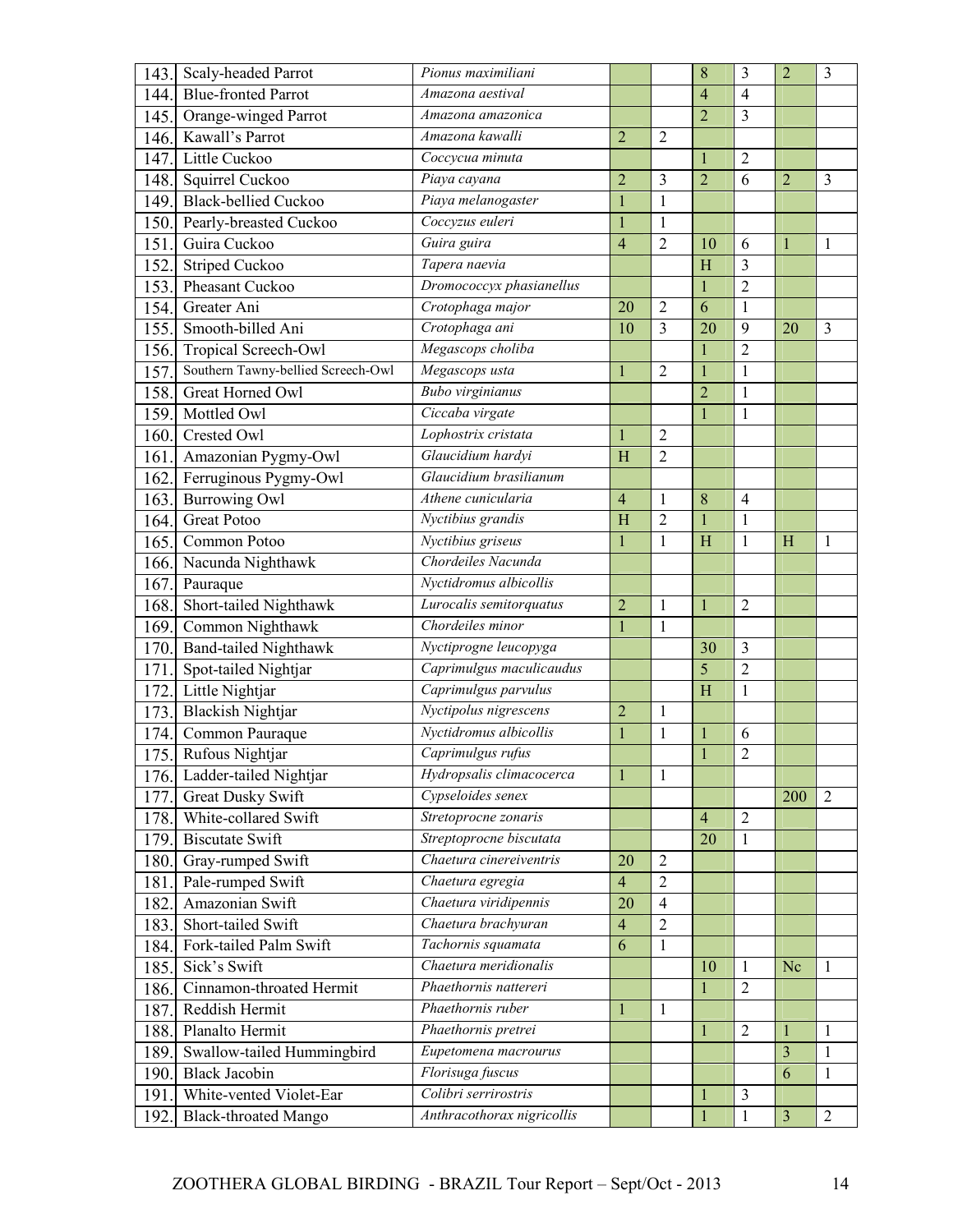| 193. | Glittering-bellied Emerald                         | Chlorostilbon aureoventris  |                         |                         | $\overline{2}$ | $\overline{2}$ | $\overline{2}$ | 3              |
|------|----------------------------------------------------|-----------------------------|-------------------------|-------------------------|----------------|----------------|----------------|----------------|
| 194. | Fork-tailed Woodnymph                              | Thalurania furcate          | 6                       | 3                       | $\overline{3}$ | $\overline{4}$ |                |                |
| 195. | Violet-capped Woodnymph                            | Thalurania glaucopis        |                         |                         |                |                | $\overline{3}$ | $\overline{2}$ |
| 196. | Gilded Sapphire                                    | Hylocharis chrysura         |                         |                         |                | 1              | $\overline{4}$ | $\overline{2}$ |
| 197. | White-tailed Goldenthroat                          | Polytmus guainumbi          |                         |                         | 1              | $\mathbf{1}$   |                |                |
| 198. | Glittering-throated Emerald                        | Amazilia fimbriata          |                         |                         | 3              | 3              |                |                |
| 199. | Versicoloured Emerald                              | Amazilia versicolor         | 1                       | 1                       |                |                | $\overline{2}$ | 1              |
| 200. | <b>Black-eared Fairy</b>                           | Heliothryx auritus          | 1                       | 1                       |                |                |                |                |
| 201. | Long-billed Starthroat                             | Heliomaster longirostris    | 1                       | 1                       |                |                |                |                |
| 202. | Green-backed Trogon                                | Trogon viridis melanopterus | $\mathbf{1}$            | 3                       |                |                |                |                |
| 203. | Amazonian Trogon                                   | Trogon ramonianus           | $\overline{2}$          | 1                       |                |                |                |                |
| 204. | Collared Trogon                                    | Trogon collaris             | $\mathbf{1}$            | $\overline{2}$          |                |                |                |                |
| 205. | <b>Black-throated Trogon</b>                       | Trogon rufus                |                         |                         |                |                | H              | $\mathbf{1}$   |
| 206. | Surucua Trogon                                     | Trogon surrucura            |                         |                         |                |                | $\overline{2}$ | $\overline{3}$ |
| 207. | <b>Blue-crowned Trogon</b>                         | Trogon curucui              |                         |                         | $\overline{2}$ | 6              |                |                |
| 208. | Black-tailed Trogon                                | Trogon melanurus            | H                       | 1                       |                | $\overline{2}$ |                |                |
| 209. | Ringed Kingfisher                                  | Ceryle torquata             | $\overline{2}$          | $\overline{4}$          | $\overline{4}$ | $\overline{4}$ |                |                |
| 210. | Amazon Kingfisher                                  | Chloroceryle amazona        | 8                       | 6                       | $\overline{4}$ | 6              |                |                |
| 211. | Green Kingfisher                                   | Chloroceryle americana      | $\overline{2}$          | 4                       | $\overline{2}$ | 4              |                | 1              |
| 212. | Green-and-rufous Kingfisher                        | Chloroceryle inda           | $\overline{2}$          | $\overline{2}$          |                | $\overline{2}$ |                |                |
| 213. | American Pygmy Kingfisher                          | Chloroceryle aenea          |                         |                         |                | $\mathbf{1}$   |                |                |
| 214. | Amazonian Motmot                                   | Momotus momota              | H                       | $\mathbf{1}$            |                | 5              |                |                |
|      |                                                    | Baryphthengus ruficapillus  |                         |                         |                |                |                |                |
| 215. | Rufous-capped Motmot<br><b>Broad-billed Motmot</b> | Electron platyrhynchum      |                         |                         |                |                |                | $\overline{2}$ |
| 216. |                                                    | Brachygalba lugubris        | H                       | 1                       |                |                |                |                |
| 217. | Brown Jacamar                                      | Galbula cyanicollis         |                         |                         | $\overline{4}$ | 1              |                |                |
| 218. | Blue-cheeked Jacamar                               |                             | $\mathbf{1}$            | 1                       |                |                |                |                |
| 219. | Rufous-tailed Jacamar                              | Galbula ruficauda           | H                       | 1                       | $\overline{4}$ | 3              |                |                |
| 220. | Bronzy Jacamar                                     | Galbula leucogastra         | $\mathbf{1}$            | $\mathbf{1}$            |                |                |                |                |
| 221  | Paradise Jacamar                                   | Galbula dea                 | $\overline{2}$          | 3                       |                |                |                |                |
| 222  | Great Jacamar                                      | Jacamerops aureus           | $\mathbf{1}$            | 1                       |                |                |                |                |
| 223. | White-necked Puffbird                              | Notharchus hyperrhynchus    | $\mathbf{1}$            | $\overline{2}$          |                |                |                |                |
| 224. | Brown-banded Puffbird                              | Notharchus ordii            | H                       | 1                       |                |                |                |                |
| 225. | Pied Puffbird                                      | Notharchus tectus           | $\mathbf{1}$            | $\overline{2}$          |                | 1              |                |                |
| 226. | Spotted Puffbird                                   | Bucco tamatia               | $\mathbf{1}$            | $\mathbf{1}$            |                |                |                |                |
| 227. | <b>Striolated Puffbird</b>                         | Nystalus striolatus         | $\overline{2}$          | $\mathbf{1}$            | $\mathbf{1}$   | $\mathbf{1}$   |                |                |
| 228. | White-eared Puffbird                               | Nystalus chacuru            |                         |                         | $\overline{4}$ | $\overline{3}$ |                |                |
| 229. | Spot-backed Puffbird                               | Nystalus maculatus          |                         |                         |                | $\mathbbm{1}$  |                |                |
| 230. | Rufous-capped Nunlet                               | Nonnula ruficapilla         | $\overline{2}$          | $\mathbf{1}$            |                |                |                |                |
| 231. | <b>Black-fronted Nunbird</b>                       | Monasa nigrifrons           | 12                      | $\overline{4}$          | 8              | 6              |                |                |
| 232. | White-fronted Nunbird                              | Monasa flavirostris         | $\overline{4}$          | 1                       |                |                |                |                |
| 233. | Swallow-wing                                       | Chelidoptera tenebrosa      | 16                      | 5                       | $\overline{2}$ | 1              |                |                |
| 234. | <b>Black-girdled Barbet</b>                        | Capito dayi                 | 16                      | $\overline{4}$          |                |                |                |                |
| 235. | Gould's Toucanet                                   | Selenidera gouldii          | H                       | $\mathbf{1}$            |                |                |                |                |
| 236. | Lettered Aracari                                   | Pteroglossus inscriptus     | $\boldsymbol{2}$        | $\mathbf{1}$            | $\overline{2}$ | $\overline{2}$ |                |                |
| 237. | Red-necked Aracari                                 | Pteroglossus bitorquatus    | $\overline{\mathbf{3}}$ | 1                       |                |                |                |                |
| 238. | Chestnut-eared Aracari                             | Pteroglossus castanotis     | $\overline{5}$          | $\overline{\mathbf{3}}$ | 10             | 6              | $\overline{3}$ | 1              |
| 239. | Curl-crested Aracari                               | Pteroglossus beauharnaesii  | $\overline{2}$          | $\overline{2}$          |                |                |                |                |
| 240. | Spot-billed Toucanet                               | Selenidera maculirostris    |                         |                         |                |                | $\mathbf{1}$   | 1              |
| 241  | Toco Toucan                                        | Ramphastos toco             |                         |                         | 5              | $\tau$         | 20             | $\overline{2}$ |
| 242  | White-throated Toucan                              | Ramphastos tucanus          | $\overline{4}$          | 6                       |                |                |                |                |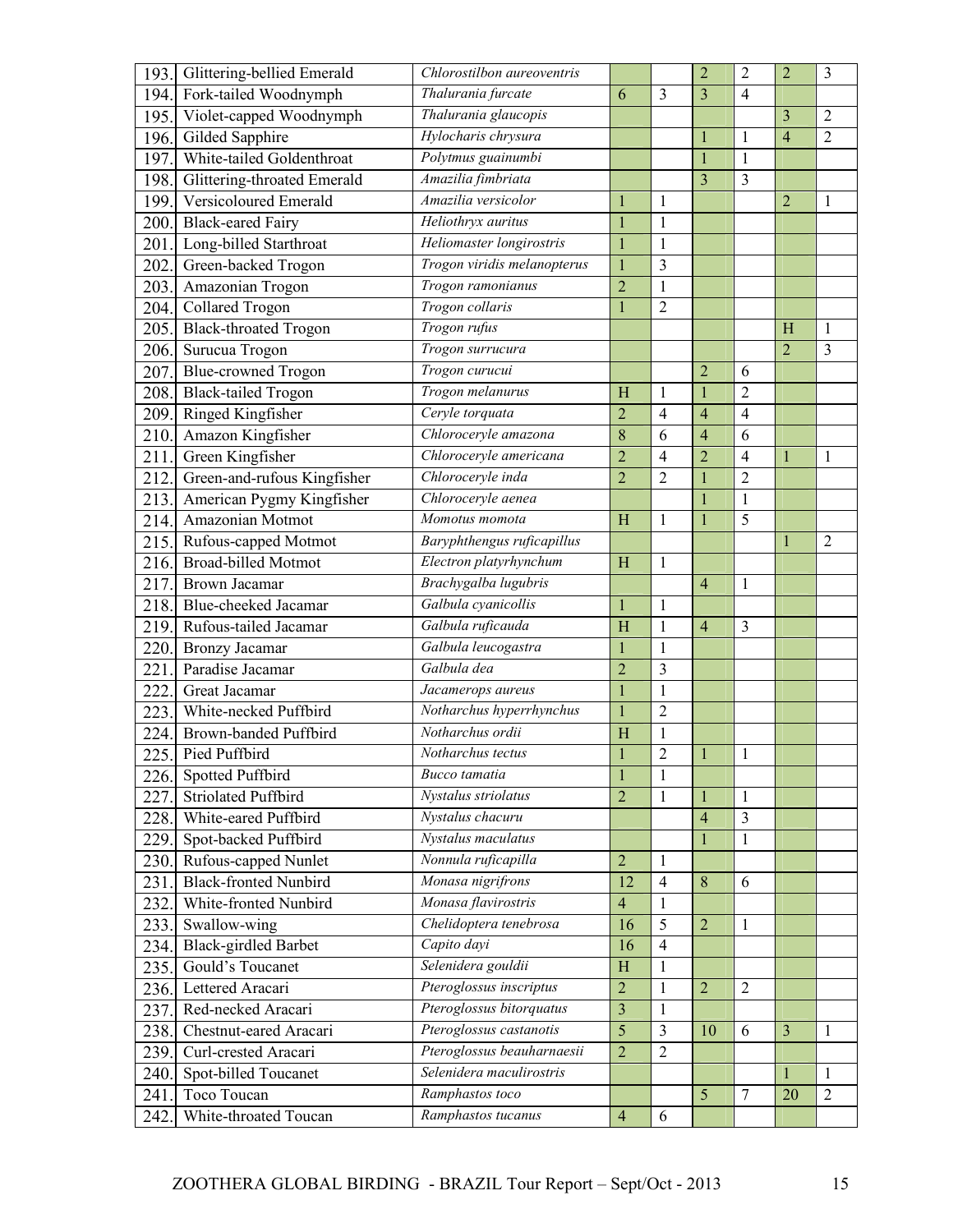| 243.         | Channel-billed Toucan                                          | Rhamphastos vitellinus                          | H              | 3              |                |                         |                |                |
|--------------|----------------------------------------------------------------|-------------------------------------------------|----------------|----------------|----------------|-------------------------|----------------|----------------|
| 244.         | Red-breasted Toucan                                            | Rhamphastos dicolorus                           |                |                |                |                         | $\overline{2}$ | 1              |
| 245.         | <b>Bar-breasted Piculet</b>                                    | Picumnus aurifrons                              | 1              | $\overline{2}$ |                |                         |                |                |
| 246.         | Ochre-collared Piculet                                         | Picumnus temminckii                             |                |                |                |                         | $\overline{2}$ | $\overline{2}$ |
| 247.         | White-wedged Piculet                                           | Picumnus albosquamatus                          |                |                | $\overline{2}$ | $\overline{4}$          |                |                |
| 248.         | White Woodpecker                                               | Melanerpes candidus                             |                |                | $\overline{3}$ | $\overline{2}$          |                |                |
| 249.         | Yellow-tufted Woodpecker                                       | Melanerpes cruentatus                           | $\overline{2}$ | $\overline{4}$ | $\overline{4}$ | 3                       |                |                |
| 250.         | Little Woodpecker                                              | Veniliornis passerinus                          |                |                | 3              | $\overline{4}$          |                |                |
| 251          | Red-stained Woodpecker                                         | Veniliornis affinis                             | $\overline{2}$ | $\overline{2}$ | $\overline{2}$ | $\mathbf{1}$            |                |                |
| 252.         | Yellow-fronted Woodpecker                                      | Melanerpes flavifrons                           |                |                |                |                         | 1              | $\overline{2}$ |
| 253.         | Yellow-throated Woodpecker                                     | Piculus flavigula                               | H              | 1              |                |                         |                |                |
| 254.         | Golden-green Woodpecker                                        | Piculus chrysochloros                           |                |                |                | 2                       |                |                |
| 255.         | Campo Flicker                                                  | Colaptes campestris                             |                |                | $\overline{2}$ | $\overline{4}$          | $\overline{2}$ | 1              |
| 256.         | Scale-breasted Woodpecker                                      | Celeus grammicus                                | H              | $\mathbf{1}$   |                |                         |                |                |
| 257          | Yellow-browed Woodpecker                                       | Piculus aurulentus                              |                |                |                |                         |                |                |
| 258.         | Green Barred Woodpecker                                        | Colaptes melanochloros                          |                |                |                | 3                       |                |                |
| 259.         | Pale-crested Woodpecker                                        | Celeus lugubris                                 |                |                | $\mathbf{1}$   | $\overline{2}$          |                |                |
| 260.         | Blond-crested Woodpecker                                       | Celeus flavescens                               |                |                |                |                         | 1              | 1              |
| 261          | Cream-coloured Woodpecker                                      | Celeus flavus                                   |                |                | $\overline{2}$ | $\overline{2}$          |                |                |
| 262.         | <b>Ringed Woodpecker</b>                                       | Celeus torquatus                                | -1             | 3              |                |                         |                |                |
| 263.         | Lineated Woodpecker                                            | Dryocopus lineatus                              | $\mathbf{1}$   | $\overline{2}$ |                |                         |                |                |
| 264.         | Red-necked Woodpecker                                          | Campephilus rubricollis                         | $\overline{2}$ | $\overline{2}$ | $\overline{2}$ | $\mathbf{1}$            |                |                |
| 265.         | Robust Woodpecker                                              | Campephilus robustus                            |                |                |                |                         | H              | 1              |
| 266.         | Pale-legged Hornero                                            | Furnarius leucopus                              |                |                | $\overline{2}$ | 3                       |                |                |
| 267.         | Rufous Hornero                                                 | Furnarius rufus                                 |                |                | 12             | 9                       | 8              | 3              |
| 268.         | Chotoy Spinetail                                               | Schoeniophylax phryganophilus                   |                |                | 3              | 1                       |                |                |
| 269.         | Rufous-capped Spinetail                                        | Synallaxis ruficapilla                          |                |                |                |                         | $\overline{2}$ | 1              |
| 270.         | Gray-bellied Spinetail                                         | Synallaxis cinerascens                          |                |                |                |                         | H              | $\mathbf{1}$   |
| 271          | Sooty-fronted Spinetail                                        | Synallaxis frontalis                            |                |                |                | $\mathbf{1}$            |                |                |
| 272          | Pale-breasted Spinetail                                        | Synallaxis albescens                            |                |                |                | $\overline{2}$          |                |                |
| 273.         | Cinereous-breasted Spinetail                                   | Synallaxis hypospodia                           |                |                | $\mathbf{1}$   | $\overline{2}$          |                |                |
| 274.         | White-lored Spinetail                                          | Synallaxis albilora                             |                |                | $\overline{c}$ | $\overline{c}$          |                |                |
| 275.         | Rusty-backed Spinetail                                         | Cranioleuca vulpina                             |                |                | $\overline{4}$ | $\overline{2}$          |                |                |
| 276.         | <b>Chestnut-throated Spinetail</b>                             | Synallaxis cherriei                             | 1              | 1              |                |                         |                |                |
| 277.         | Yellow-chinned Spinetail                                       | Certhiaxis cinnamomea                           |                |                | 1              | 3                       | $\mathbf{1}$   | 1              |
| 278.         | Rufous-fronted Thornbird                                       | Phacellodomus rufifrons                         |                |                | $\overline{2}$ | $\mathbf{1}$            |                |                |
| 279.         | Greater Thornbird                                              | Phacellodomus ruber                             |                |                | $\overline{2}$ | 1                       |                |                |
| 280.         | Gray-crested (Rufous) Cachalote                                | Pseudoseisura unirufa                           |                |                | $\overline{2}$ | $\overline{\mathbf{3}}$ |                |                |
| 281.         | Point-tailed Palmcreeper                                       | Berlepschia rikeri                              | $\overline{3}$ | 1              |                |                         |                |                |
| 282.         | <b>Buff-browed Foliage-Gleaner</b>                             | Syndactyla rufosupercileatus                    |                |                |                |                         |                |                |
| 283.         | Rufous-rumped Foliage-Gleaner                                  | Philydor erythrocercum                          | $\overline{4}$ | 5              |                |                         |                |                |
| 284.         | <b>Buff-fronted Foliage-Gleaner</b>                            | Philydor rufus                                  |                |                |                |                         | $\overline{2}$ | 1              |
|              |                                                                | Philydor lichtensteini                          |                |                |                |                         |                | $\overline{2}$ |
| 285.         | Ochre-breasted Foliage-Gleaner<br>Black-capped Foliage-Gleaner | Philydor atricapillus                           |                |                |                |                         | $\mathbf{1}$   |                |
| 286.<br>287. |                                                                |                                                 |                |                |                |                         | $\mathbf{1}$   | 1              |
|              |                                                                |                                                 |                |                |                |                         |                |                |
|              | White-eyed Foliage-Gleaner                                     | Automolus leucophthalmus                        |                |                |                |                         | H              | $\overline{2}$ |
| 288.         | Sharp-tailed Streamcreeper                                     | Lochmias nematura                               |                |                |                |                         | $\mathbf{1}$   | 1              |
| 289.         | Plain Xenops                                                   | Xenops minutus                                  | -1             | $\mathbf{1}$   |                |                         |                |                |
| 290.         | <b>Streaked Xenops</b>                                         | Xenops rutilans                                 |                |                | 1              | $\overline{2}$          |                |                |
| 291<br>292.  | Plain-brown Woodcreeper<br>Plain-winged Woodcreeper            | Dendrocincla fuliginosa<br>Dendrocincla turdina | 1              | $\mathbf{1}$   |                |                         | 1              | 1              |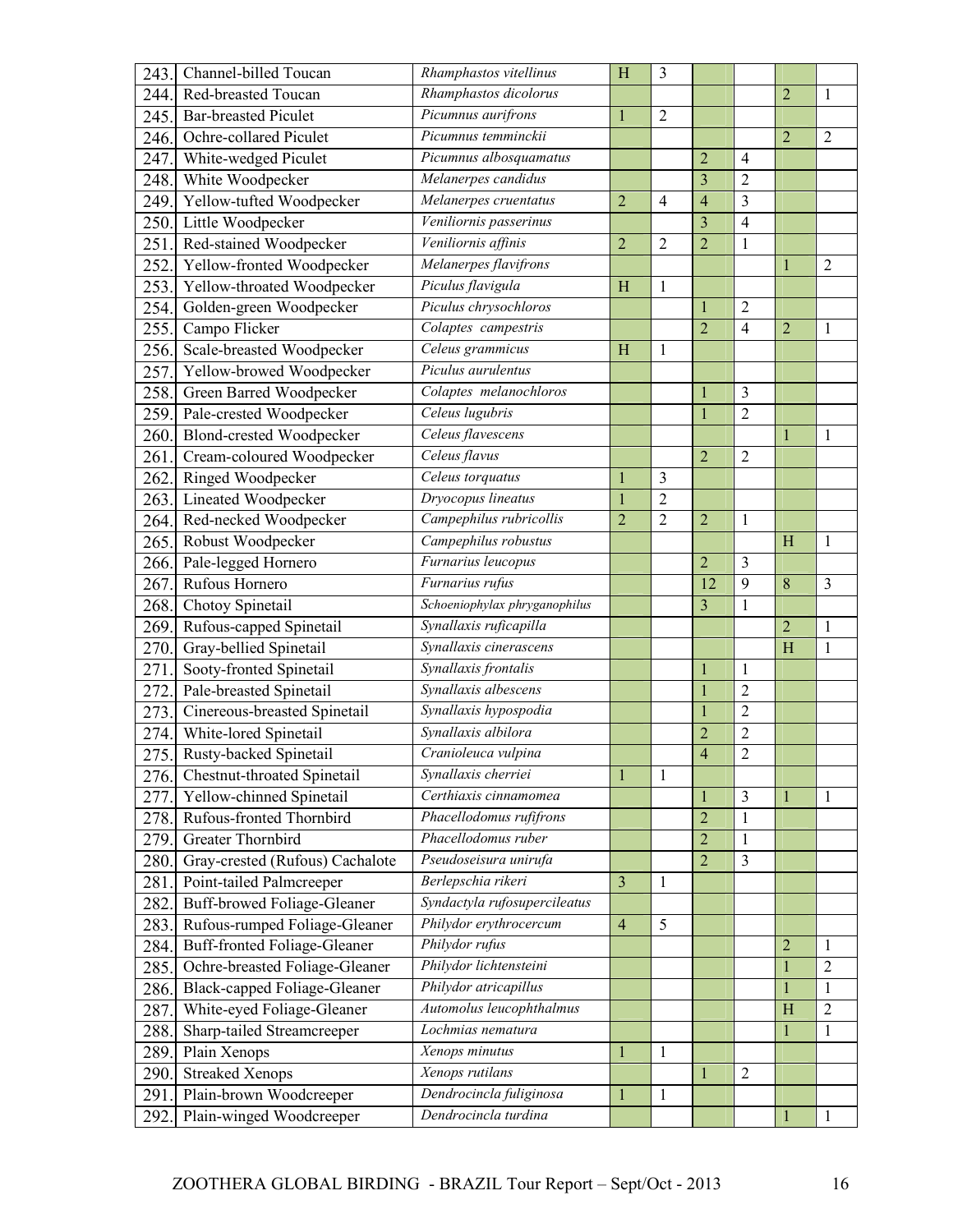| 293. | Olivaceous Woodcreeper           | Sittasomus griseicapillus       | $\mathbf 1$      | $\overline{2}$ | H              | 1              | 1              | $\overline{2}$ |
|------|----------------------------------|---------------------------------|------------------|----------------|----------------|----------------|----------------|----------------|
| 294. | Long-tailed Woodcreeper          | Deconychura longicauda          | $\mathbf{1}$     | 1              |                |                |                |                |
| 295. | Wedge-billed Woodcreeper         | Glyphorynchus spirurus          | $\mathbf{1}$     | 1              |                |                |                |                |
| 296. | Long-billed Woodcreeper          | Nasica longirostris             | H                | 1              |                |                |                |                |
| 297  | Cinnamon-throated Woodcreeper    | Dendrexetastes rufigula         | $\overline{3}$   | $\mathbf{1}$   |                |                |                |                |
| 298. | <b>Great Rufous Woodcreeper</b>  | Xiphocolaptes major             |                  |                | $\overline{2}$ | $\overline{2}$ |                |                |
| 299. | Amazonian Barred-Woodcreeper     | Dendrocolaptes certhia          | $\mathbf{1}$     | $\overline{2}$ |                |                |                |                |
| 300. | Straight-billed Woodcreeper      | Dendroplex picus                | H                | $\mathbf{1}$   |                | $\overline{2}$ |                |                |
| 301  | Striped Woodcreeper              | Xiphorhynchus obsoletus         | $\mathbf{1}$     | 1              |                |                |                |                |
| 302  | Lesser Woodcreeper               | Xiphorhynchus fuscus            |                  |                |                |                | 1              | 1              |
| 303. | <b>Elegant Woodcreeper</b>       | Xiphorhynchus elegans           | $\mathbf 1$      | 1              |                |                |                |                |
| 304. | Spix's Woodcreeper               | Xiphorhynchus spixii            | $\mathbf{1}$     | 1              |                |                |                |                |
| 305. | <b>Buff-throated Woodcreeper</b> | Xiphorhynchus guttatus          | $\overline{2}$   | $\overline{3}$ | H              | $\overline{2}$ |                |                |
| 306. | Narrow-billed Woodcreeper        | Lepidocolaptes angustirostris   |                  |                | $\overline{2}$ | $\overline{4}$ |                |                |
| 307. | Lineated Woodcreeper             | Lepidocolaptes albolineatus     | 1                | 1              |                | $\mathbf{1}$   |                |                |
| 308. | Red-billed Scythebill            | Campylorhamphus trochilirostris |                  |                | $\overline{2}$ | 3              |                |                |
| 309. | Black-billed Scythebill          | Campylorhamphus falcularius     |                  |                |                |                | H              | 1              |
| 310. | Curve-billed Scythebill          | Campylorhamphus procurvoides    | H                | $\overline{2}$ |                |                |                |                |
| 311  | <b>Fasciated Antshrike</b>       | Cymbilaimus lineatus            | 1                | $\overline{2}$ |                |                |                |                |
| 312  | Spot-backed Antshrike            | Hypoedaleus guttatus            |                  |                |                |                | $\overline{2}$ | $\overline{2}$ |
| 313. | Great Antshrike                  | Taraba major                    | H                | $\mathbf{1}$   | $\overline{2}$ | $\overline{4}$ |                |                |
| 314. | Glossy Antshrike                 | Sakesphorus luctuosus           | $\overline{2}$   | 3              |                |                |                |                |
| 315. | <b>Barred Antshrike</b>          | Thamnophilus doliatus           |                  |                | $\overline{2}$ | 6              |                |                |
| 316. | Rufous-winged Antshrike          | Thamnophilus torquatus          |                  |                | $\overline{4}$ | $\overline{2}$ |                |                |
| 317. | Chestnut-backed Antshrike        | Thamnophilus palliates          | $\mathbf{1}$     | 1              |                |                |                |                |
| 318. | Plain-winged Antshrike           | Thamnophilus schistaceus        | $\mathbf{1}$     | $\sqrt{2}$     |                |                |                |                |
| 319. | Natterer's Slaty-Antshrike       | Thamnophilus stictocephalus     | $\overline{2}$   | 1              |                |                |                |                |
| 320. | Planalto Slaty-Antshrike         | Thamnophilus pelzelni           |                  |                |                | 1              |                |                |
| 321  | White-shouldered Antshrike       | Thamnophilus aethiops           | 1                | 1              |                |                |                |                |
| 322  | Amazonian Antshrike              | Thamnophilus amazonicus         | $\overline{2}$   | 1              |                |                |                |                |
| 323. | Variable Antshrike               | Thamnophilus caerulescens       |                  |                |                |                | $\overline{2}$ | 1              |
| 324. | Plain Antvireo                   | Dysithamnus mentalis            |                  |                | $\overline{2}$ | 1              | $\overline{2}$ | $\overline{2}$ |
| 325. | Spot-winged Antshrike            | Pygiptila stellaris             | П                | 3              |                |                |                |                |
| 326. | Saturnine Antshrike              | Thamnomanes saturninus          | $\overline{2}$   | $\overline{4}$ |                |                |                |                |
| 327. | Cinereous Antshrike              | Thamnomanes caesius             | H                | $\overline{2}$ |                |                |                |                |
|      | 328. Pygmy Antwren               | Myrmotherula brachyura          | 1                | 1              |                |                |                |                |
| 329. | Sclater's Antwren                | Myrmotherula sclateri           | H                | $\mathbf{2}$   |                |                |                |                |
| 330. | Amazonian Streaked Antwren       | Myrmotherula multostriata       | $\overline{2}$   | 1              |                |                |                |                |
| 331. | White-eyed Antwren               | Epinecrophylla leucophthalma    | $\overline{2}$   | $\overline{2}$ |                |                |                |                |
| 332. | White-flanked Antwren            | Myrmotherula axillaris          | 1                | $\,1$          |                |                |                |                |
| 333. | Long-winged Antwren              | Myrmotherula longipennis        | $\overline{2}$   | 1              |                |                |                |                |
| 334. | Gray Antwren                     | Myrmotherula menetriesii        | 1                | $\overline{2}$ |                |                |                |                |
| 335. | Rufous-winged Antwren            | Herpsilochmus rufimarginatus    | $\mathbf{1}$     | 1              |                |                | 1              | $\overline{2}$ |
| 336. | Dot-winged Antwren               | Microrhopias quixensis          | $\boldsymbol{2}$ | $\sqrt{2}$     |                |                |                |                |
| 337. | Large-billed Antwren             | Herpsilochmus longirostris      |                  |                | 3              | 3              |                |                |
| 338. | Rusty-backed Antwren             | Formicivora rufa                |                  |                | $\overline{4}$ | $\mathbf{1}$   |                |                |
| 339. | <b>Striated Antbird</b>          | Drymophila devillei             | 1                | $\overline{2}$ |                |                |                |                |
| 340. | Bertoni's Antbird                | Drymophila rubricollis          |                  |                |                |                | $\overline{2}$ | 1              |
| 341. | Dusky-tailed Antbird             | Drymophila malura               |                  |                |                |                | 1              | 1              |
|      | <b>Blackish Antbird</b>          | Cercomacra nigrescens           | $\mathbf{1}$     | $\sqrt{2}$     |                |                |                |                |
| 342. |                                  |                                 |                  |                |                |                |                |                |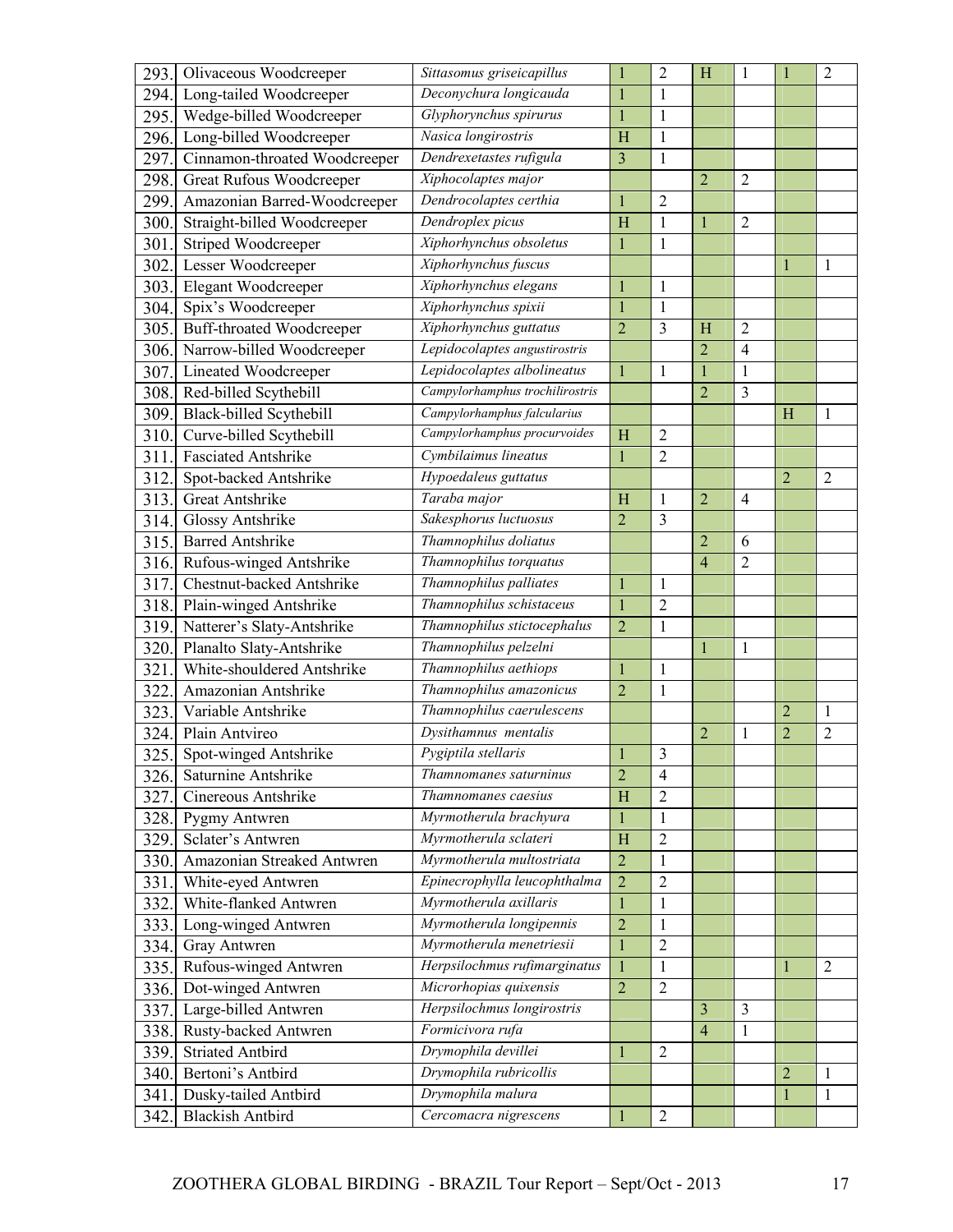| 343. | Gray Antbird                  | Cercomacra cinerascens      | $\mathbf{1}$   | $\overline{4}$ |                |                |                |                |
|------|-------------------------------|-----------------------------|----------------|----------------|----------------|----------------|----------------|----------------|
| 344. | Mato Grosso Antbird           | Cercomacra melanaria        |                |                | $\overline{2}$ | 3              |                |                |
| 345. | Manu Antbird                  | Cercomacra manu             | $\mathbf{1}$   | $\mathbf{1}$   |                |                |                |                |
|      | 346. White-backed Fire-Eye    | Pyriglena leuconota         |                |                | $\overline{2}$ | $\overline{c}$ |                |                |
| 347. | White-shouldered Fire-Eye     | Pyriglena leucoptera        |                |                |                |                | $\overline{2}$ | 2              |
| 348. | White-browed Antbird          | Myrmoborus leucophrys       | $\mathbf{1}$   | $\mathbf{1}$   |                |                |                |                |
| 349. | <b>Black-faced Antbird</b>    | Myrmoborus myotherinus      | H              | 1              |                |                |                |                |
| 350. | <b>Black-tailed Antbird</b>   | Myrmoborus melanurus        | $\mathbf{1}$   | $\mathbf{1}$   |                |                |                |                |
| 351. | Rondonia Warbling-Antbird     | Hypocnemis ochrogyna        |                |                | 1              | 1              |                |                |
| 352. | Spix's Warbling-Antbird       | Hypocnemis striata          | $\mathbf{1}$   | $\overline{2}$ |                |                |                |                |
| 353. | <b>Band-tailed Antbird</b>    | Hypocnemoides maculicauda   | $\overline{c}$ | $\mathbf{1}$   | 1              | $\overline{c}$ |                |                |
| 354. | Silvered Antbird              | Sclateria naevia            | $\mathbf{1}$   | $\mathbf{1}$   |                |                |                |                |
| 355. | Rufous-faced Antbird          | Schistocichla rufifacies    | $\mathbf{1}$   | $\mathbf{1}$   |                |                |                |                |
| 356. | Chestnut-tailed Antbird       | Myrmeciza hemimelaena       | $\mathbf{1}$   | $\mathbf{1}$   |                |                |                |                |
| 357. | <b>Black-throated Antbird</b> | Myrmeciza atrothorax        | $\mathbf{1}$   | 1              | $\overline{2}$ | 1              |                |                |
| 358. | Scale-backed Antbird          | Willisornis poecilinotus    | H              | $\mathbf{1}$   |                |                |                |                |
| 359. | Short-tailed Antthrush        | Chamaeza campanisona        |                |                |                |                | 1              | 1              |
| 360. | Alta Floresta Antpitta        | Hylopezus whittakeri        | H              | $\overline{2}$ |                |                |                |                |
| 361. | Amazonian Antpitta            | Hylopezus berlepschi        | H              | $\mathbf{1}$   |                |                |                |                |
| 362. | Variegated Antpitta           | Grallaria varia             | H              | $\mathbf{1}$   |                |                | H              | 1              |
| 363. | Thrush-like Antpitta          | Myrmothera campanisona      | H              | $\mathbf{1}$   |                |                |                |                |
| 364. | Rufous Gnateater              | Conopophaga lineate         |                |                |                |                | $\overline{c}$ | 1              |
| 365. | Planalto Tapaculo             | Scytalopus pachecoi         |                |                |                |                | H              | 1              |
| 366. | <b>Collared Crescentchest</b> | Melanopareia torquata       |                |                | $\overline{2}$ | 1              |                |                |
| 367. | White-browed Purpletuft       | Iodopleura isabellae        | 1              | 1              |                |                |                |                |
| 368. | Spangled Cotinga              | Cotinga cayana              | 6              | 3              |                |                |                |                |
| 369. | Screaming Piha                | Lipaugus vociferans         | $\mathbf{1}$   | 6              |                |                |                |                |
| 370. | <b>Bare-necked Fruitcrow</b>  | Gymnoderus foetidus         | 6              | 3              |                |                |                |                |
| 371  | Amazonian Umbrellabird        | Cephalopterus ornatus       | H              | $\mathbf{1}$   |                |                |                |                |
| 372  | <b>Band-tailed Manakin</b>    | Pipra fasciicauda           |                |                | $\overline{3}$ | 2              |                |                |
| 373. | Snow-capped Manakin           | Lepidothrix nattereri       | $\mathbf{1}$   | $\mathbf{1}$   |                |                |                |                |
| 374. | Red-headed Manakin            | Pipra rubrocapilla          | 3              | 3              |                |                |                |                |
| 375. | White-bearded Manakin         | Manacus manacus             |                |                |                |                |                |                |
|      | 376. Helmeted Manakin         | Antilophia galeata          |                |                | $\mathbf{1}$   | 3              |                |                |
| 377. | Blue-backed Manakin           | Chiroxiphia pareola         | $\mathbf{1}$   | $\overline{2}$ |                |                |                |                |
| 378. | Swallow-tailed Manakin (Blue) | Chiroxiphia caudata         |                |                |                |                | H              | $\mathbf{1}$   |
| 379. | Fiery-capped Manakin          | Machaeropterus pyrocephalus | H              | $\overline{2}$ | 1              | 3              |                |                |
| 380. | Flame-crowned Manakin         | Heterocercus linteatus      | $\overline{2}$ | $\mathbf 1$    |                |                |                |                |
| 381. | Dwarf Tyrant-Manakin          | Heterocercus linteatus      | $\mathbf{1}$   | $\mathbf{1}$   |                |                |                |                |
| 382. | Amazonian Schiffornis         | Schiffornis amazon          | $\mathbf{1}$   | $\overline{4}$ |                |                |                |                |
| 383. | Greenish Schiffornis          | Schiffornis virescens       |                |                |                |                | 1              | 1              |
| 384. | Wing-barred Piprites          | Piprites chloris            | H              | $\overline{2}$ |                |                |                |                |
| 385. | Planalto Tyrannulet           | Phyllomyias fasciatus       |                |                | $\overline{2}$ | 1              |                |                |
| 386. | Yellow-crowned Tyrannulet     | Tyrannulus elatus           | H              | $\mathbf{1}$   |                |                |                |                |
| 387. | Forest Elaenia                | Myiopagis gaimardii         |                |                | 1              | $\overline{2}$ |                |                |
| 388. | Greenish Elaenia              | Myiopagis viridicata        |                |                |                |                | $\mathbf{1}$   | 1              |
| 389. | Yellow-bellied Elaenia        | Elaenia flavogaster         |                |                | 1              | $\overline{c}$ | $\overline{2}$ | $\overline{2}$ |
| 390. | Large Elaenia                 | Elaenia spectabilis         |                |                | $\mathbf{1}$   | 1              |                |                |
| 391  | Plain-crested Elaenia         | Elaenia cristata            |                |                | $\overline{2}$ | $\mathbf{1}$   |                |                |
| 392  | Small-billed Elaenia          | Elaenia parvirostris        |                |                |                |                | 1              | $\overline{2}$ |
|      |                               |                             |                |                |                |                |                |                |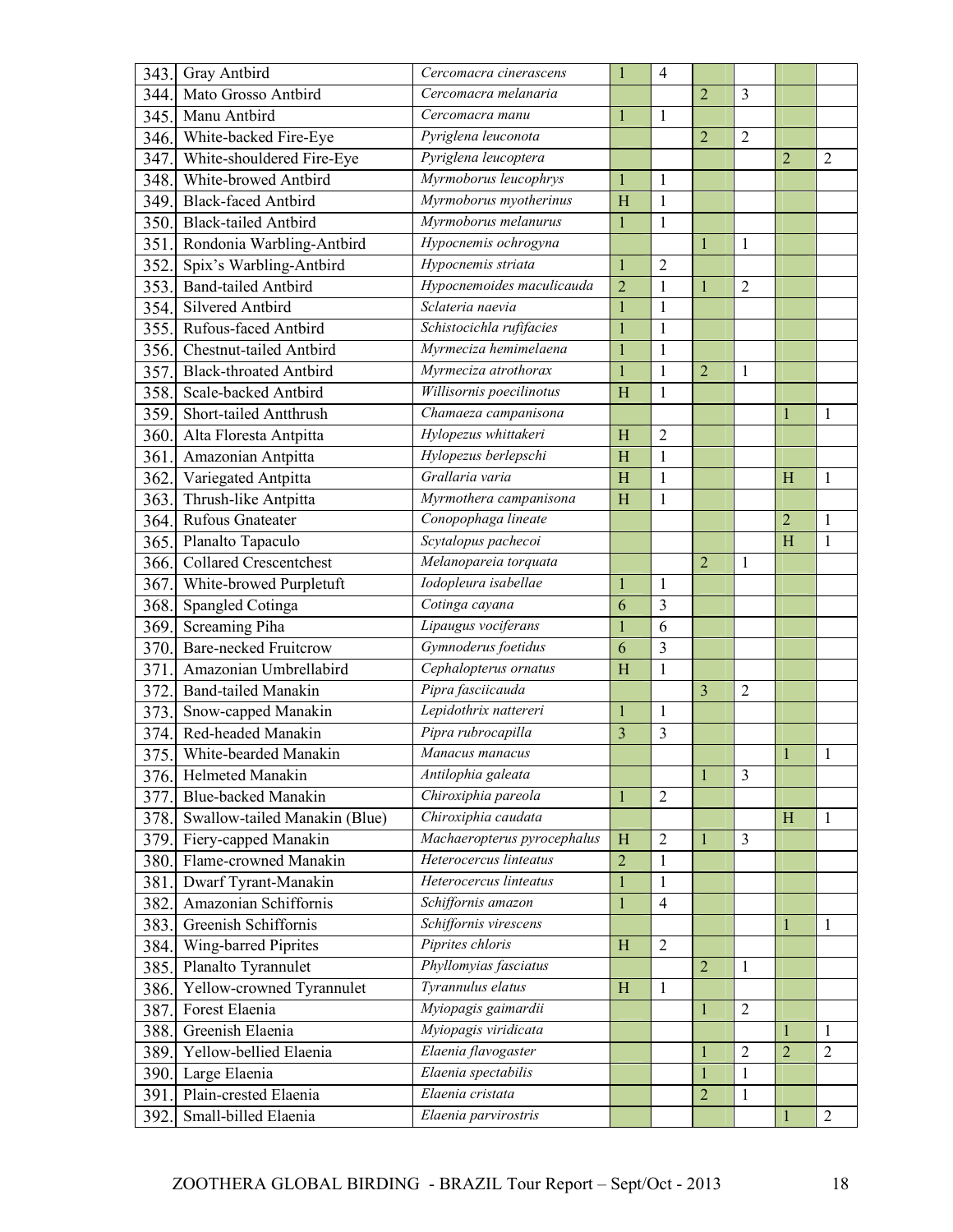| 393. | Olivaceous Elaenia            | Elaenia mesoleuca                    |                          |                |                          |                         | $\mathbf{1}$   | $\mathbf{1}$   |
|------|-------------------------------|--------------------------------------|--------------------------|----------------|--------------------------|-------------------------|----------------|----------------|
| 394. | Lesser Elaenia                | Elaenia chiriquensis                 |                          |                | $\overline{2}$           | 3                       |                |                |
| 395. | Southern Beardless Tyrannulet | Camptostoma obsoletum                |                          |                | $\mathbf{1}$             | $\overline{2}$          | H              | $\overline{2}$ |
| 396. | Suiriri Flycatcher            | Suiriri suiriri                      |                          |                | 1                        | $\mathbf{1}$            |                |                |
| 397. | Chapada Flycatcher            | Suiriri islerorum                    |                          |                | $\overline{3}$           | $\mathbf 1$             |                |                |
| 398. | White-crested Tyrannulet      | Serpophaga subcristata               |                          |                |                          |                         | H              | $\mathbf{1}$   |
| 399. | Yellow Tyrannulet             | Capsiempis flaveola                  | $\overline{2}$           | 1              |                          |                         | $\overline{2}$ | 1              |
| 400  | Subtropical Doradito          | Pseudocolopteryx acutipennis         |                          |                | 1                        | 1                       |                |                |
| 401  | Southern Antpipit             | Corythopis delalandi                 |                          |                | $\mathbf{1}$             | $\mathbf{1}$            | $\overline{2}$ | $\overline{2}$ |
| 402  | Sepia-capped Flycatcher       | Leptopogon amaurocephalus            |                          |                |                          |                         | $\mathbf{1}$   | $\overline{2}$ |
| 403. | Southern Bristle-Tyrant       | Pogonotriccus eximius                |                          |                |                          |                         | 4              | $\mathbf{1}$   |
| 404. | Plain Tyrannulet (Inezia)     | Inezia inornata                      |                          |                |                          | 1                       |                |                |
| 405. | Amazonian Tyrannulet (Inezia) | Inezia subflava                      | $\overline{2}$           | $\mathbf{1}$   |                          |                         |                |                |
| 406. | Tawny-crowned Pygmy-Tyrant    | Euscarthmus meloryphus               |                          |                | $\overline{2}$           | 1                       | $\mathbf{1}$   | 1              |
| 407  | Short-tailed Pygmy-Tyrant     | Myiornis ecaudatus                   | $\mathbf{1}$             | 1              |                          |                         |                |                |
| 408. | Helmeted Pygmy-Tyrant         | Lophotriccus galeatus                | $\mathbf{1}$             | $\overline{2}$ |                          |                         |                |                |
| 409. | Drab-breasted Pygmy-Tyant     | Hemitriccus diops                    |                          |                |                          |                         | $\mathbf{1}$   | $\mathbf{1}$   |
| 410. | Stripe-necked Tody-Tyrant     | Hemitriccus striaticollis            |                          |                | $\overline{2}$           | $\mathbf{1}$            |                |                |
| 411  | Pearly-vented Tody-Tyrant     | Hemitriccus margaritaceiventer       |                          |                | $\overline{2}$           | 3                       |                |                |
| 412  | Ochre-faced Tody-Flycatcher   | Poecilotriccus plumbeiceps           |                          |                |                          |                         | $\overline{2}$ | $\mathbf{1}$   |
| 413. | Rusty-fronted Tody-Flycatcher | Poecilotriccus latirostris           |                          |                | $\overline{2}$           | $\overline{2}$          |                |                |
| 414. | Spotted Tody-Flycatcher       | Todirostrum maculatum                | $\mathbf{1}$             | $\mathbf{1}$   |                          |                         |                |                |
| 415  | Common Tody-Flycatcher        | Todirostrum cinereum                 |                          |                | $\overline{2}$           | $\overline{2}$          |                |                |
| 416. | Yellow-browed Tody-Flycatcher | Todirostrum chrysocrotaphum          | $\mathbf{1}$             | $\overline{2}$ |                          |                         |                |                |
| 417  | Yellow-olive Flatbill         | Tolmomyias sulphurescens             |                          |                |                          |                         | H              | 1              |
| 418  | Yellow-margined Flatbill      | Tolmomyias assimilis                 | $\mathbf{1}$             | 1              |                          |                         |                |                |
| 419. | Ochre-lored Flatbill          | Tolmomyias flaviventris              | $\overline{2}$           | $\overline{2}$ |                          |                         | H              | $\mathbf{1}$   |
| 420. | White-throated Spadebill      | Platyrinchus mystaceus               |                          |                |                          |                         |                | $\mathbf{1}$   |
| 421  | White-crested Spadebill       | Platyrinchus platyrhynchos           | $\mathbf{1}$             | 1              |                          |                         |                |                |
| 422  | Cliff Flycatcher              | Hirundinea ferruginea                |                          |                | $\mathbf{1}$             | 1                       |                |                |
| 423. | Euler's Flycatcher            | Lathrotriccus euleri                 | $\mathbf{1}$             | $\mathbf{1}$   |                          |                         | $\overline{4}$ | $\overline{2}$ |
| 424. | Fuscous Flycatcher            | Cnemotriccus fuscatus                |                          |                | 1                        | 1                       |                |                |
| 425. | <b>Tropical Pewee</b>         | Contopus cinereus                    |                          |                |                          |                         |                | 1              |
| 426. | Vermilion Flycatcher          | Pyrocephalus rubinus                 |                          |                | $\overline{4}$           | $\overline{2}$          |                |                |
| 427. | Crested Black-Tyrant          | Knipolegus lophotes                  |                          |                | 6                        | 1                       |                |                |
| 428. | Drab Water-Tyrant             | Ochthornis littoralis                | $\overline{2}$           | $\overline{2}$ |                          |                         |                |                |
| 429. | Black-backed Water-Tyrant     | Fluvicola albiventer                 |                          |                | $\overline{2}$           | 1                       |                |                |
| 430. | White-headed Marsh-Tyrant     | Arundinicola leucocephala            |                          |                | $\overline{2}$           | $\mathbf{1}$            |                |                |
| 431. | White-rumped Monjita          | Xolmis velatus                       |                          |                | $\overline{\mathbf{3}}$  | $\overline{2}$          |                |                |
| 432. | Cattle Tyrant                 | Machetornis rixosa                   |                          |                | $\overline{4}$           | 6                       | $\overline{4}$ | $\overline{2}$ |
| 433. | Rusty-margined Flycatcher     | $\overline{M}$ yiozetetes cayanensis | $\overline{4}$           | 3              | 10                       | 3                       |                |                |
| 434. | Social Flycatcher             | Myiozetetes similis                  |                          |                |                          |                         | 1              | $\mathbf{1}$   |
| 435. | Piratic Flycatcher            | Legatus leucophaius                  | $\mathbf{1}$             | 1              | $\overline{3}$           | $\overline{2}$          | $\overline{3}$ | $\overline{3}$ |
| 436. | Lesser Kiskadee               | Pitangus lictor                      | 6                        | 5              | $\overline{4}$           | $\overline{\mathbf{3}}$ |                |                |
| 437. | Great Kiskadee                | Pitangus sulphuratus                 | $\overline{2}$           | 1              | $C_{\mbox{\tiny\rm om}}$ | 9                       | 6              | $\overline{3}$ |
| 438. | Dusky-chested Flycatcher      | Myiozetetes luteiventris             | $\overline{2}$           | $\mathbf{1}$   |                          |                         |                |                |
| 439. | Streaked Flycatcher           | Myiodynastes maculatus               |                          |                | $\overline{2}$           | 5                       | $\overline{2}$ | 1              |
| 440. | Boat-billed Flycatcher        | Megarynchus pitangua                 | $\mathbf{1}$             | 1              | $\overline{2}$           | $\overline{5}$          | $\overline{2}$ | $\overline{2}$ |
| 441  | Variegated Flycatcher         | Empidonomus varius                   | $\mathbf{1}$             | $\mathbf{1}$   | $\mathbf{1}$             | $\mathbf{1}$            | $\mathbf{1}$   | $\mathbf{1}$   |
| 442  | <b>Tropical Kingbird</b>      | Tyrannus melancholicus               | $C_{\hbox{\tiny\rm om}}$ | 6              | $C_{\text{om}}$          | $\boldsymbol{9}$        | 15             | $\mathfrak{Z}$ |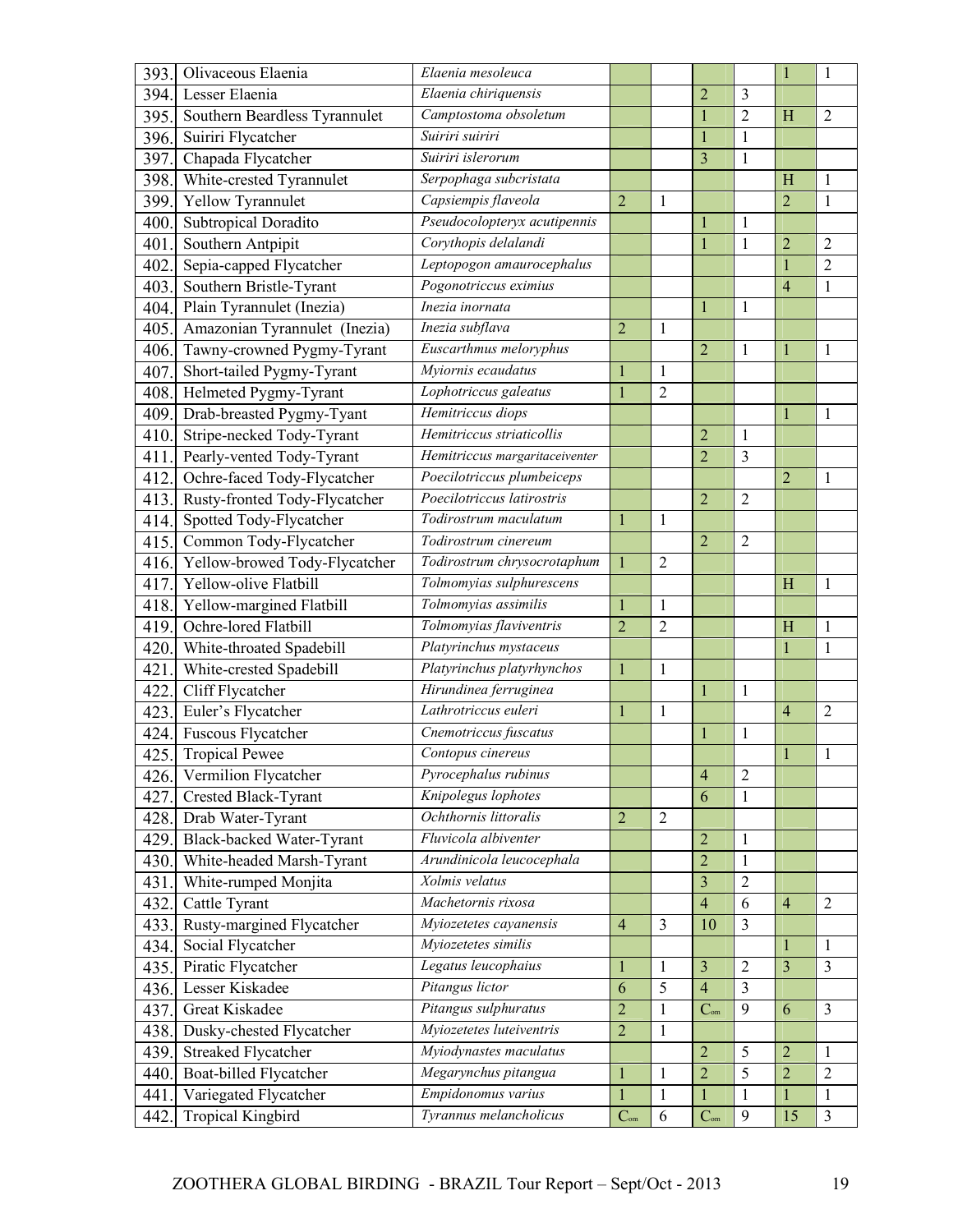| 443. | Fork-tailed Flycatcher          | Tyrannus savana            |                 |                  | 300            | $\overline{7}$ | 8              | 3              |
|------|---------------------------------|----------------------------|-----------------|------------------|----------------|----------------|----------------|----------------|
| 444. | Rufous Casiornis                | Casiornis rufus            |                 |                  | $\overline{4}$ | $\overline{2}$ |                |                |
| 445. | Dusky-capped Flycatcher         | Myiarchus tuberculifer     | $\mathbf{1}$    | $\overline{2}$   |                |                |                |                |
| 446. | Short-crested Flycatcher        | Myiarchus ferox            | $\mathbf{1}$    | $\overline{2}$   | $\overline{c}$ | 3              | 1              | 1              |
| 447. | Brown-crested Flycatcher        | Myiarchus tyrannulus       |                 |                  | $\mathbf{1}$   | $\mathbf{1}$   |                |                |
| 448. | Large-headed Flatbill           | Ramphotrigon megacephala   | $\mathbf{1}$    | $\mathbf{1}$     |                |                |                |                |
| 449. | Dusky-tailed Flatbill           | Ramphotrigon fuscicauda    | $\mathbf{1}$    | 1                |                |                |                |                |
| 450. | Cinnamon Attila                 | Attila cinnamomeus         | H               | $\mathbf{1}$     |                |                |                |                |
| 451. | Dull-capped Attila (White-eyed) | Attila bolivianus          |                 |                  | 1              | $\overline{2}$ |                |                |
| 452. | Bright-rumped Attila            | Attila spadiceus           | H               | $\overline{2}$   |                |                |                |                |
| 453. | Masked Tityra                   | Tityra semifasciata        | $\overline{2}$  | $\overline{c}$   | $\overline{c}$ | $\overline{c}$ |                |                |
| 454. | <b>Black-tailed Tityra</b>      | Tityra cayana              |                 |                  | $\mathbf{1}$   | $\mathbf{1}$   | 1              | 1              |
| 455. | <b>Black-crowned Tityra</b>     | Tityra inquisitor          |                 |                  | $\overline{3}$ | 4              | $\overline{2}$ | $\mathbf{1}$   |
| 456. | White-naped Xenopsaris          | Xenopsaris albinucha       |                 |                  | $\mathbf{1}$   | $\mathbf{1}$   |                |                |
| 457. | Green-backed Becard             | Pachyramphus viridis       |                 |                  | $\overline{2}$ | 1              |                |                |
| 458. | White-winged Becard             | Pachyramphus polychopterus |                 |                  |                |                | 1              | 1              |
| 459. | <b>Crested Becard</b>           | Pachyramphus validus       |                 |                  |                |                | $\mathbf{1}$   | $\mathbf{1}$   |
| 460. | Blue-and-white Swallow          | Pygochelidon cyanoleuca    |                 |                  |                |                | Nc             | $\overline{2}$ |
| 461  | <b>Black-collared Swallow</b>   | Atticora melanoleuca       | $\overline{4}$  | $\mathbf{1}$     |                |                |                |                |
| 462. | White-banded Swallow            | Atticora fasciata          | 10              | 5                |                |                |                |                |
| 463. | Purple Martin                   | Progne subis               | $\overline{4}$  | $\mathbf{1}$     |                |                |                |                |
| 464. | Gray-breasted Martin            | Progne chalybea            | 10              | 3                | 10             | $\overline{4}$ | Nc             | $\overline{3}$ |
| 465. | <b>Brown-chested Martin</b>     | Progne tapera              |                 |                  | $\overline{4}$ | 6              |                |                |
| 466. | Southern Rough-winged Swallow   | Stelgidopteryx ruficollis  | $C_{\text{om}}$ | 6                | 20             | 5              | Nc             | $\overline{2}$ |
| 467. | White-winged Swallow            | Tachycineta albiventer     | 6               | 6                | 20             | $\overline{4}$ | $\overline{4}$ | 1              |
| 468. | <b>Black-capped Donacobius</b>  | Donacobius atricapilla     | H               | $\mathbf{1}$     | $\overline{4}$ | 3              | $\overline{2}$ | 1              |
| 469. | Thrush-like Wren                | Campylorhynchus turdinus   | $\overline{4}$  | $\overline{2}$   | $\overline{4}$ | $\overline{7}$ |                |                |
| 470. | Moustached Wren                 | Thryothorus genibarbis     |                 |                  | $\overline{2}$ | 5              |                |                |
| 471  | Tooth-billed Wren               | Odontorchilus cinereus     | $\mathbf{1}$    | $\boldsymbol{2}$ |                |                |                |                |
| 472  | Southern House Wren             | Troglodytes aedon          | $\mathbf{1}$    | 3                |                |                |                |                |
| 473. | Buff-breasted Wren              | Thryothorus leucotis       | $\overline{2}$  | $\mathbf{1}$     |                |                |                |                |
| 474. | Fawn-breasted Wren              | Thryothorus guarayanus     |                 |                  | $\overline{c}$ | 1              |                |                |
| 475. | House Wren                      | Troglodytes aedon          |                 |                  |                | $\mathbf{1}$   | $\overline{c}$ | 3              |
| 476. | Musician Wren                   | Cyphorhinus arada          | $\mathbf{1}$    | $\mathbf{1}$     |                |                |                |                |
| 477. | Chalk-browed Mockingbird        | Mimus saturninus           |                 |                  | 6              | $\overline{4}$ | $\overline{4}$ | $\overline{2}$ |
| 478. | White-banded Mockingbird        | Mimus triurus              |                 |                  | $\mathbf{1}$   | $\mathbf{1}$   |                |                |
| 479. | Pale-breasted Thrush            | Turdus leucomelas          |                 |                  | 6              | $\overline{4}$ | $\overline{4}$ | 3              |
| 480. | Rufous-bellied Thrush           | Turdus rufiventris         |                 |                  | 6              | 6              | $\overline{4}$ | $\overline{2}$ |
| 481. | Creamy-bellied Thrush           | Turdus amaurochalinus      |                 |                  | $\mathbf{1}$   | $\mathbf{1}$   | $\overline{2}$ | $\overline{2}$ |
| 482. | Eastern Slaty Thrush            | Turdus subalaris           |                 |                  |                |                | $\overline{2}$ | $\overline{3}$ |
| 483. | White-necked Thrush             | Turdus albicollis          |                 |                  |                |                | $\overline{2}$ | $\overline{2}$ |
| 484. | Long-billed Gnatwren            | Ramphocaenus melanurus     | 1               | $\overline{2}$   |                |                |                |                |
| 485. | Creamy-bellied Gnatcatcher      | Polioptila lactea          |                 |                  |                |                | 1              | $\mathbf{1}$   |
| 486. | Masked Gnatcatcher              | Polioptila dumicola        |                 |                  | 6              | $\overline{4}$ |                |                |
| 487. | Purplish Jay                    | Cyanocorax cyanomelas      |                 |                  | 10             | 7              |                |                |
| 488. | Curl-crested Jay                | Cyanocorax cristatellus    |                 |                  | 8              | $\mathbf{1}$   |                |                |
| 489. | Plush-crested Jay               | Cyanocorax chrysops        |                 |                  |                |                | 20             | 3              |
| 490. | Red-eyed (chivi) Vireo          | Vireo olivaceus chivi      |                 |                  | $\overline{2}$ | 3              | $\mathbf{1}$   | $\overline{2}$ |
| 491  | Rufous-crowned Greenlet         | Hylophilus poicilotis      |                 |                  |                |                | $\overline{2}$ | 1              |
| 492  | Ashy-headed Greenlet            | Hylophilus pectoralis      |                 |                  | $\overline{c}$ | $\overline{4}$ |                |                |
|      |                                 |                            |                 |                  |                |                |                |                |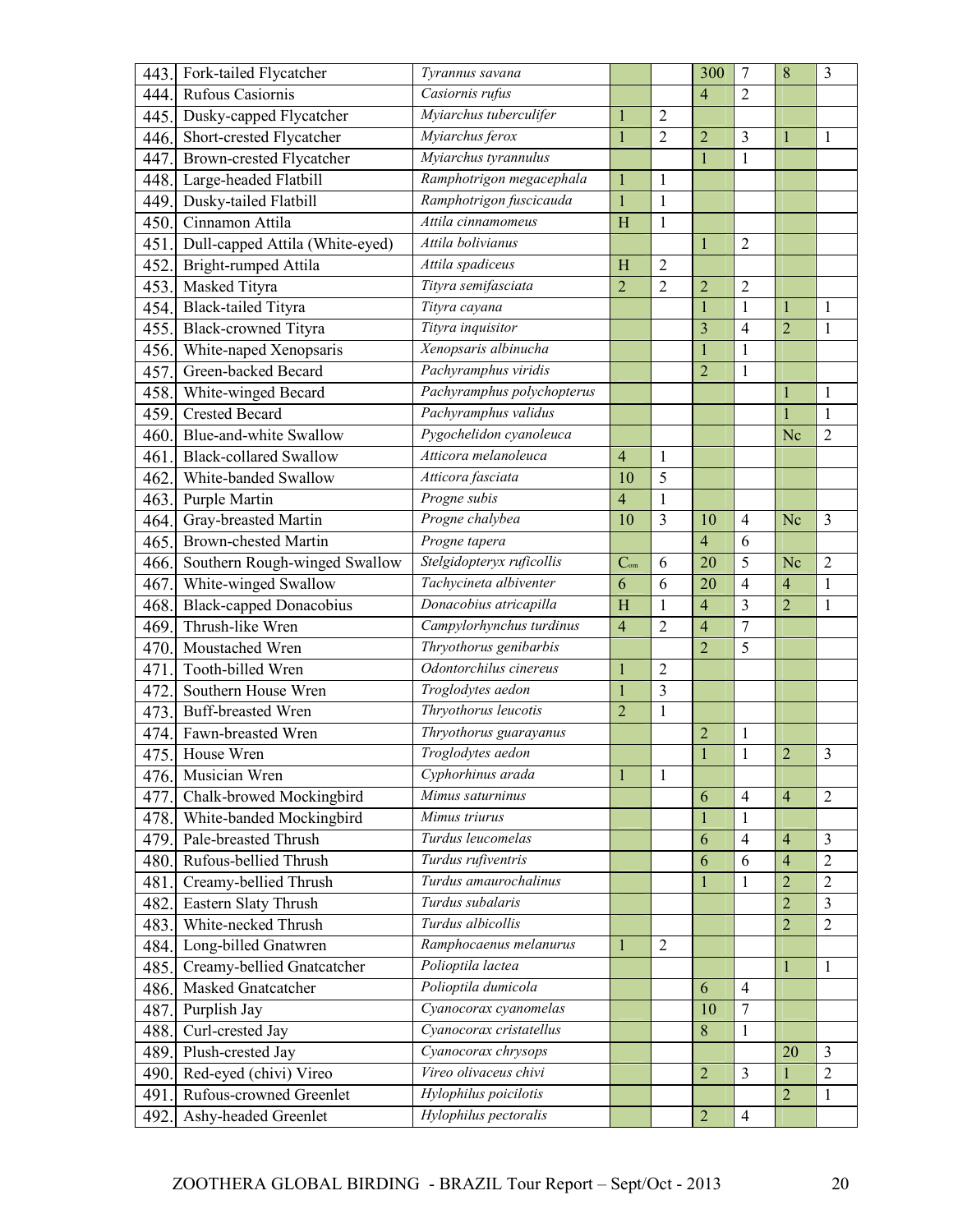| 493. | Tawny-crowned Greenlet                            | Hylophilus ochraceiceps        | $\mathbf{1}$    | 3              |                |                |                |                |
|------|---------------------------------------------------|--------------------------------|-----------------|----------------|----------------|----------------|----------------|----------------|
| 494. | Slaty-capped Shrike-Vireo                         | Vireolanius leucotis           | H               | 1              |                |                |                |                |
| 495. | Yellowish Pipit                                   | <b>Anthus lutescens</b>        |                 |                | H              | $\mathbf{1}$   |                |                |
| 496. | House Sparrow                                     | Passer domesticus              |                 |                | Nc             | $\overline{4}$ |                |                |
| 497  | Rufous-browed Peppershrike                        | Cyclarhis gujanensis           | 3               | 1              | 1              | 6              |                |                |
| 498. | <b>Tropical Parula</b>                            | Parula pitiayumi               |                 |                |                | $\overline{2}$ | 3              | 3              |
| 499. | Masked Yellowthroat                               | Geothlypis aequinoctialis      |                 |                |                |                | $\mathbf{1}$   | $\mathbf{1}$   |
| 500. | Golden-crowned Warbler                            | Basileuterus culicivorus       |                 |                |                |                | $\overline{2}$ | 3              |
| 501. | White-bellied Warbler                             | <b>Basileuterus</b> hypoleucus |                 |                | 3              | $\overline{2}$ |                |                |
| 502  | Flavescent Warbler                                | Basileuterus flaveolus         |                 |                | $\overline{2}$ | 3              |                |                |
| 503. | White-browed (rimmed) Warbler                     | Basileuterus leucoblepharus    |                 |                |                |                | 6              | $\mathbf{1}$   |
| 504. | Bananaquit                                        | Coereba flaveola               |                 |                | $\overline{2}$ | 3              | $\overline{c}$ | $\mathbf{1}$   |
| 505. | Purple-throated Euphonia                          | Euphonia chlorotica            |                 |                | $\overline{2}$ | $\overline{4}$ | 1              | $\overline{2}$ |
| 506. | Violaceous Euphonia                               | Euphonia violacea              |                 |                |                |                | $\overline{2}$ | $\overline{2}$ |
| 507. | Thick-billed Euphonia                             | Euphonia laniirostris          |                 |                | $\overline{2}$ | $\mathbf{1}$   |                |                |
| 508. | Golden-bellied Euphonia                           | Euphonia chrysopasta           | $\mathbf{1}$    | 1              |                |                |                |                |
| 509. | Chestnut-bellied Euphonia                         | Euphonia pectoralis            |                 |                |                |                |                | 1              |
| 510. | Blue-naped Chlorophonia                           | Chlorophonia cyanea            |                 |                |                |                | $\overline{2}$ | $\mathbf{1}$   |
| 511  | Rose-breasted Chat                                | Granatellus pelzelni           | $\mathbf{1}$    | $\mathbf{1}$   |                |                |                |                |
| 512. | <b>Black-faced Tanager</b>                        | Schistochlamys melanopis       |                 |                | $\overline{3}$ | 1              |                |                |
| 513. | White-banded Tanager                              | Neothraupis fasciata           |                 |                | $\overline{2}$ | $\overline{2}$ |                |                |
| 514. | Chestnut-vented Conebill                          | Conirostrum speciosum          |                 |                |                |                |                |                |
| 515. | Magpie Tanager                                    | Cissopis leverianus            |                 |                | $\overline{3}$ | 2              | $\overline{2}$ | $\overline{2}$ |
| 516. | Red-billed Pied-Tanager                           | Lamprospiza melanoleuca        | $\overline{2}$  | 1              |                |                |                |                |
| 517. | White-rumped Tanager                              | Cypsnagra hirundinacea         |                 |                | 10             | $\overline{2}$ |                |                |
| 518. | Chestnut-headed Tanager                           | Pyrrhocoma ruficeps            |                 |                |                |                | $\overline{c}$ | $\overline{2}$ |
| 519. | Guira Tanager                                     | Hemithraupis guira             |                 |                | $\overline{2}$ | 1              |                | 1              |
| 520. | Hooded Tanager                                    | Nemosia pileata                |                 |                | $\mathbf{1}$   | $\mathbf{1}$   |                |                |
| 521. | Yellow-backed Tanager                             | Hemithraupis flavicollis       | $\mathbf{1}$    | 1              |                |                |                |                |
| 522  | Gray-headed Tanager                               | Eucometis penicillata          |                 |                | $\overline{2}$ | $\overline{4}$ |                |                |
| 523. | White-winged Shrike-Tanager                       | Lanio leucothorax              | 1               | 1              |                |                |                |                |
| 524. | Flame-crested Tanager                             | Tachyphonus cristatus          | $\mathbf{1}$    | $\mathbf{1}$   |                |                |                |                |
|      | 525. Black-goggled Tanager                        | Trichothraupis melanops        |                 |                |                |                | 4              | $\overline{2}$ |
| 526. |                                                   | Tachyphonus luctuosus          | $\mathbf{1}$    | $\overline{2}$ |                |                |                |                |
| 527. | White-shouldered Tanager<br>Ruby-crowned Tanager  | Tachyphonus coronatus          |                 |                |                |                | 10             | $\mathbf{1}$   |
|      | 528. White-lined Tanager                          | Tachyphonus rufus              |                 |                | 8              | $\overline{3}$ |                |                |
|      |                                                   | Ramphocelus carbo              | 6               | $\overline{4}$ | 10             | $\overline{7}$ |                |                |
| 529. | Silver-beaked Tanager<br><b>Blue-gray Tanager</b> | Thraupis episcopus             | 8               | 3              |                |                |                |                |
| 530. |                                                   | Thraupis sayaca                |                 |                |                | 6              |                | $\overline{3}$ |
| 531. | Sayaca Tanager                                    | Thraupis palmarum              |                 |                | 8<br>6         | 5              | 6              |                |
| 532. | Palm Tanager                                      | Pipraeidea melanonota          | $C_{\text{om}}$ | 6              |                |                |                |                |
| 533. | Fawn-breasted Tanager                             |                                |                 |                |                |                | 1              | $\mathbf{1}$   |
| 534. | Turquoise Tanager                                 | Tangara mexicana               | 6               | $\overline{2}$ |                |                |                |                |
| 535. | Paradise Tanager                                  | Tangara chilensis              | $\overline{4}$  | 1              |                |                |                |                |
| 536. | Green-headed Tanager                              | Tangara seledon                |                 |                |                |                | $\overline{4}$ | $\overline{2}$ |
| 537. | <b>Bay-headed Tanager</b>                         | Tangara gyrola                 | $\mathbf{1}$    | $\overline{2}$ |                |                |                |                |
| 538. | <b>Burnished-buff Tanager</b>                     | Tangara cayana                 |                 |                | $\mathbf{1}$   | 3              |                |                |
| 539. | <b>Blue-necked Tanager</b>                        | Tangara cyanicollis            | 6               | $\mathbf{1}$   |                |                |                |                |
| 540. | Opal-rumped Tanager                               | Tangara velia                  | 8               | $\overline{2}$ |                |                |                |                |
| 541. | <b>Black-faced Dacnis</b>                         | Dacnis lineata                 | $\mathbf{1}$    | $\mathbf{1}$   |                |                |                |                |
| 542. | <b>Blue Dacnis</b>                                | Dacnis cayana                  |                 |                | $\overline{2}$ | $\overline{3}$ | $\overline{3}$ | $\overline{2}$ |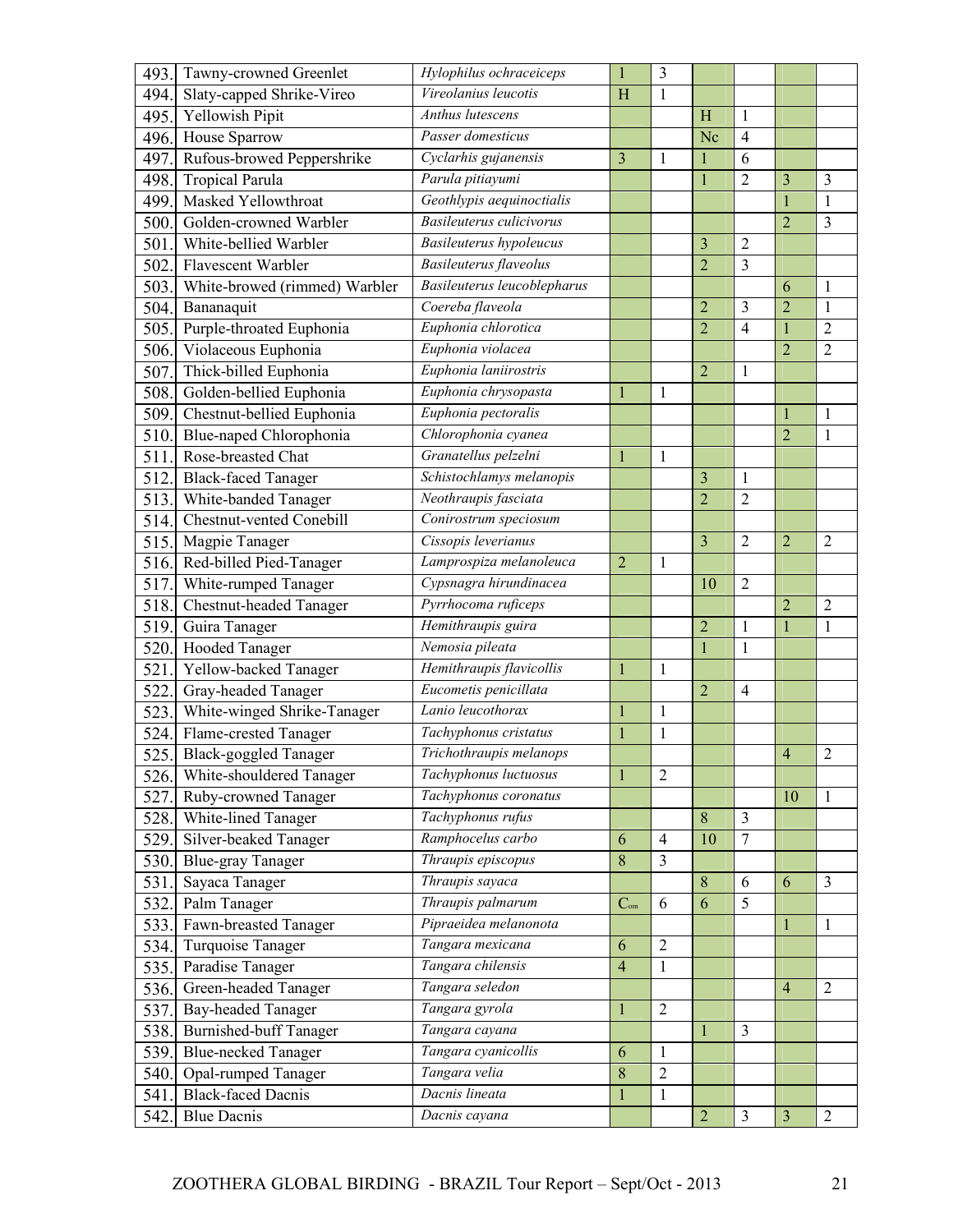| 543. | <b>Swallow Tanager</b>         | Tersina viridis           |                |                |                 | 1              | 6              | $\overline{3}$ |
|------|--------------------------------|---------------------------|----------------|----------------|-----------------|----------------|----------------|----------------|
| 544. | Green Honeycreeper             | Chlorophanes spiza        | $\mathbf{1}$   | $\mathbf{1}$   |                 |                |                |                |
| 545. | Purple Honeycreeper            | Cyanerpes caeruleus       | $\mathbf{1}$   | $\mathbf{1}$   |                 |                |                |                |
| 546. | Coal-crested Finch             | Charitospiza eucosma      |                |                |                 | 1              |                |                |
| 547. | Red-crested Finch              | Coryphospingus cucullatus |                |                | $\overline{3}$  | 3              | 3              | 1              |
| 548. | <b>Plumbeous Seedeater</b>     | Sporophila plumbea        |                |                | 6               | $\overline{2}$ |                |                |
| 549. | Rusty-collared Seedeater       | Sporophila collaris       |                |                | $\overline{4}$  | $\mathbf 1$    |                |                |
| 550. | Double-collared Seedeater      | Sporophila caerulescens   |                |                | $\overline{2}$  | $\mathbf{1}$   |                |                |
| 551. | White-bellied Seedeater        | Sporophila leucoptera     |                |                |                 | 3              |                |                |
| 552. | Chestnut-bellied Seed-Finch    | Oryzoborus angolensis     |                |                |                 | $\mathbf{1}$   | $\overline{2}$ | 1              |
| 553. | <b>Blackish-blue Seedeater</b> | Amaurospiza moesta        |                |                |                 |                | $\mathbf{1}$   | $\mathbf{1}$   |
| 554. | Saffron Finch                  | Sicalis flaveola          |                |                | 20              | 3              | 6              | $\mathbf{1}$   |
| 555. | Wedge-tailed Grass-Finch       | Emberizoides herbicola    |                |                | $\mathbf{1}$    | $\mathbf{1}$   |                |                |
| 556. | <b>Blue-black Grassquit</b>    | Volatinia jacarina        | 8              | 1              | 12              | $\overline{4}$ |                |                |
| 557  | Red-crested Cardinal           | Paroaria coronata         |                |                | $\mathbf{1}$    | $\overline{2}$ |                |                |
| 558. | Red-capped Cardinal            | Paroaria gularis          | $\overline{4}$ | $\overline{2}$ |                 |                |                |                |
| 559. | Yellow-billed Cardinal         | Paroaria capitata         |                |                | $50+$           | $\overline{4}$ | 1              | 1              |
| 560. | Unicolored Blackbird           | Agelasticus cyanopus      |                |                | 10              | 3              |                |                |
| 561  | Bay-winged Cowbird             | Agelaioides badius        |                |                | 12              | 3              |                |                |
| 562  | Shiny Cowbird                  | Molothrus bonariensis     |                |                | 6               | $\overline{2}$ | Nc             | $\overline{2}$ |
| 563. | Giant Cowbird                  | Molothrus oryzivorus      |                |                | 10              | 3              | Nc             | $\overline{2}$ |
| 564. | Chopi Blackbird                | Gnorimopsar chopi         |                |                | $C_{\text{om}}$ | 9              | Nc             | $\overline{2}$ |
| 565  | Scarlet-headed Blackbird       | Amblyramphus holosericeus |                |                | $\overline{2}$  | 2              |                |                |
| 566. | Pectoral Sparrow               | Arremon taciturnus        |                |                | $\overline{1}$  | $\overline{2}$ |                |                |
| 567  | Saffron-billed Sparrow         | Arremon flavirostris      |                |                | $\mathbf{1}$    | $\mathbf{1}$   | 1              | $\mathbf{1}$   |
| 568. | <b>Grassland Sparrow</b>       | Ammodramus humeralis      | $\overline{c}$ | 1              |                 | $\overline{2}$ |                |                |
| 569. | Rufous-collared Sparrow        | Zonotrichia capensis      | $\mathbf{1}$   | $\mathbf{1}$   | $\overline{4}$  | $\mathbf{1}$   | $\overline{4}$ | $\overline{3}$ |
| 570. | Grayish Saltator               | Saltator coerulescens     |                |                | $\overline{4}$  | 5              |                |                |
| 571  | <b>Black-throated Saltator</b> | Saltator atricollis       |                |                | $\overline{4}$  | 3              |                |                |
| 572  | Green-winged Saltator          | Saltator similis          |                |                |                 | 1              | H              | $\mathbf{1}$   |
| 573  | <b>Buff-throated Saltator</b>  | Saltator maximus          | 1              | 1              | $\overline{2}$  | $\mathbf{1}$   |                |                |
| 574. | Variable Oriole                | Icterus pyrrhopterus      |                |                | 8               | 3              | 6              | $\mathbf{1}$   |
| 575. | Orange-backed Troupial         | Icterus croconotus        |                |                | $\overline{4}$  | 6              |                |                |
|      | 576. Solitary Cacique          | Cacicus solitarius        |                |                | 6               | 3              |                |                |
| 577. | Red-rumped Cacique             | Cacicus haemorrhous       |                |                |                 |                | 20             | $\overline{3}$ |
| 578. | Yellow-rumped Cacique          | Cacicus cela              | 15             | $\overline{4}$ | 20              | 6              |                |                |
| 579. | Crested Oropendola             | Psarocolius decumanus     | $\overline{2}$ | 1              | 6               | $\overline{4}$ |                |                |
| 580. | Olive Oropendola               | Psarocolius bifasciatus   | 10             | $\overline{4}$ |                 |                |                |                |

280 322 261

|                | <b>Other Sightings</b>          | Scientific Name     |    |   |                |  |  |
|----------------|---------------------------------|---------------------|----|---|----------------|--|--|
|                | Jaguar                          | Panthera onca       |    |   |                |  |  |
| 2              | Tayra                           | Eira barbara        |    |   |                |  |  |
| 3              | <b>Brown Howler Monkey</b>      | Alouatta guariba    |    |   |                |  |  |
| $\overline{4}$ | Black-and-gold Howler Monkey    | Alouatta carava     |    |   |                |  |  |
| 5              | White-whiskered Spider Monkey   | Ateles marginatus   | 12 | 3 |                |  |  |
| 6              | Duski Titi Monkey               | Callicebus moloch   |    | 2 |                |  |  |
| $\overline{7}$ | White-nosed Bearded Saki Monkey | Chiroptes albinasus | 3  |   |                |  |  |
| 8              | <b>Black Spider Monkey</b>      | Ateles paniscus     |    |   |                |  |  |
| q              | <b>Brown Capuchin Monkey</b>    | Cebus paella        | 8  |   | $\overline{4}$ |  |  |